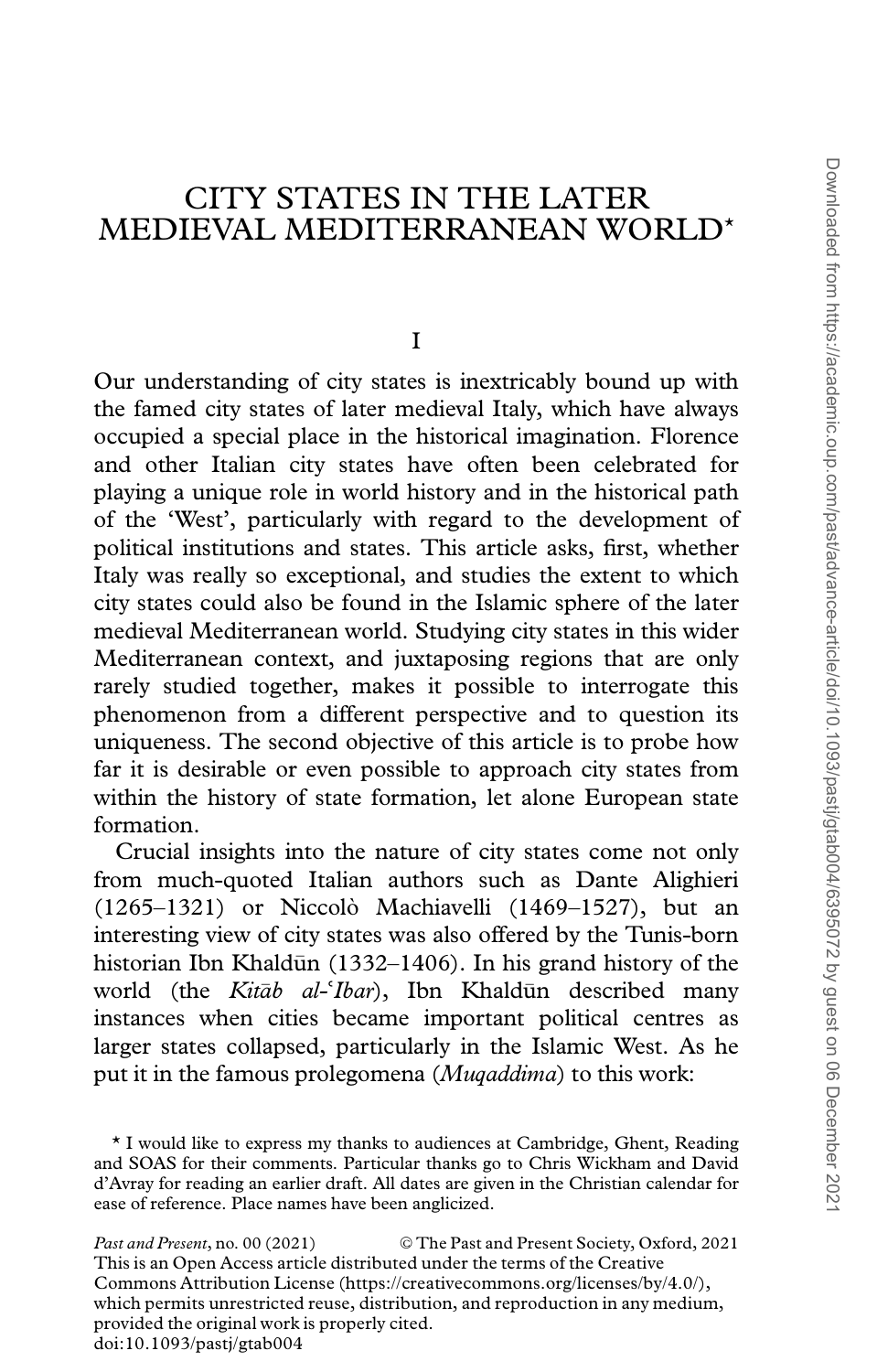#### 2 of 48 PAST AND PRESENT

When senility befalls a dynasty and its shadow recedes from the remote regions of the realm, the inhabitants of the cities of that dynasty have to take care of their own affairs and to look after the protection of their own place.

For Ibn Khaldūn, city states were necessarily brittle political constructs that were fundamentally different from the states that they replaced. As these political formations emerged, the city's elders, but also sometimes men from the lowest social classes, would vie for supporters to gain power in the city and oust their opponents. Such regimes tended to be so weak that they would eventually be overrun by tribes, which, in Ibn Khaldūn's vision of the world, were the real driving forces of history. For Ibn Khaldūn, city states were in many ways by-products of a swift succession in the crystallization, disintegration and collapse of larger states.<sup>1</sup> Ibn Khaldun's historical theory applied first and foremost to his native North Africa, a region that profoundly shaped his historical imagination, but his emphasis on the volatile nature of city states is echoed by many contemporaries elsewhere in the Mediterranean world. Famously, Italian thinkers, from Dante to Machiavelli, lamented the strife that plagued Italian cities and deplored how internal divisions were frequently entangled in external conflicts that threatened the fortunes of city states.2

City states are not usually associated with the Islamic world, but with a narrative of European cities as distinct constructs. In a powerful argument that ultimately goes back to Max Weber, European cities alone were seen as urban communities that ruled themselves in relative autonomy or even independence.<sup>3</sup> The later Middle Ages have always played a particularly important role in this grand narrative. This is especially true for

<sup>1</sup> The key passage is Ibn Khaldūn, The Muqaddimah: An Introduction to History, trans. Franz Rosenthal, 2nd edn, 3 vols. (Princeton, 1967), ii, 302–5  $(iv.21)$ , but see also pp. 286–301  $(iv.17-19)$ . For cases, see the third book of the Kitāb al-Kitāb al-'Ibar, edited in Arabic as Histoire des Berbères et des dynasties musulmanes<br>de l'Afrique septentrionale, ed. William MacGuckin de Slane, 2 vols. (Algiers, 1847–51); for translations, see Histoire des Berbères et des dynasties musulmanes de l'Afrique septentrionale, trans. William MacGuckin de Slane, new edn, 4 vols. (Paris, 1925–56); Le livre des exemples, trans. Abdesselam Cheddadi, 2 vols. (Paris, 2012), ii.

<sup>2</sup> For an overview, see Francesco Bruni, La città divisa: le parti e il bene comune da Dante a Guicciardini (Bologna, 2003).

<sup>3</sup> Max Weber, Wirtschaft und Gesellschaft: Grundriss der verstehenden Soziologie, 5th edn (Tübingen, 1972), 741–57; published in English as Max Weber, The City, trans. Don Martindale and Gertrud Neuwirth (London, 1960).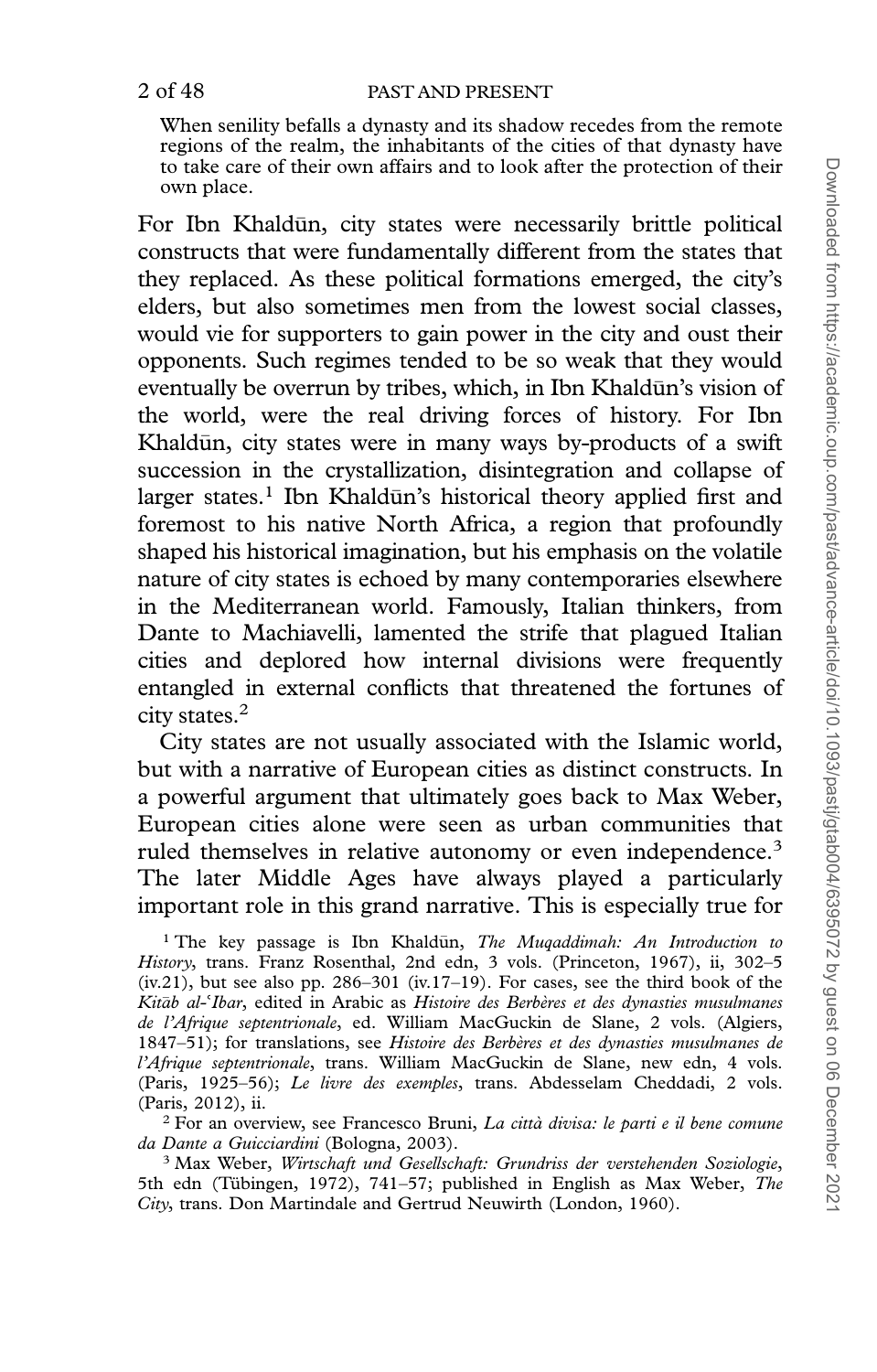the city states of later medieval Northern and Central Italy, which have often been seen as preparing the ground for uniquely 'Western' achievements such as the development of democracy or the rise of the modern state.<sup>4</sup> Some aspects of this narrative have been challenged in recent decades. Historians have been especially critical about the notion that Italian communes were proto-democracies, when they were at best oligarchies dominated by elite groups that often coexisted with, or were supplanted by, various forms of lordship.<sup>5</sup> At the same time, assumptions about the 'stateness' of city states, and their inscription in narratives about the development of European statehood, have had more staying power. A large amount of work on Italian city states is concerned with classic themes of statehood, such as the nature of urban governments and the degree to which they were independent. As Andrea Zorzi has pointed out, historians have tended to concentrate on the study of communal governments, but have focused to a much lesser degree on what he calls 'informal' and 'infrapolitical' practices and institutions in Italy.<sup>6</sup> In an important book that challenged the uniqueness of Italian city states in a European context, Tom Scott also predominantly focused on the subject of territorial control and considered a variety of different channels through which city states were able to acquire control of their hinterlands.<sup>7</sup>

Attempts to deploy the concept of the city state outside Europe have also often been overshadowed by ideas about the state. At the turn of the millennium, a large research project

<sup>6</sup> Andrea Zorzi, ' "Fracta est civitas magna in tres partes": conflitto e costituzione nell'Italia comunale', Scienza & Politica, xxxix (2008). For the influence of the statist paradigm on the historiography of the communes, see Massimo Vallerani, 'Modelli di comune e modelli di stato nella medievistica italiana fra Otto e Novecento', Scienza & Politica, ix (1997).

<sup>7</sup> Tom Scott, The City-State in Europe, 1000–1600 (Oxford, 2012), 223–34, 236–7.

<sup>4</sup> Anthony Molho, 'The Italian Renaissance, Made in the USA', in Anthony Molho and Gordon S. Wood (eds.), Imagined Histories: American Historians Interpret the Past (Princeton, 1998).

<sup>&</sup>lt;sup>5</sup> One of the classic statements of this position is P. J. Jones, 'Communes and Despots: The City State in Late-Medieval Italy', Transactions of the Royal Historical Society, 5th ser., xv (1965), but there is now a vast historiography arguing along these lines; see n. 12 below. A relatively recent monograph that reasserted the exceptional nature of city-state republicanism in Italy is Mario Ascheri, Le citta`-Stato: le radici del municipalismo e del repubblicanesimo italiani (Bologna, 2006).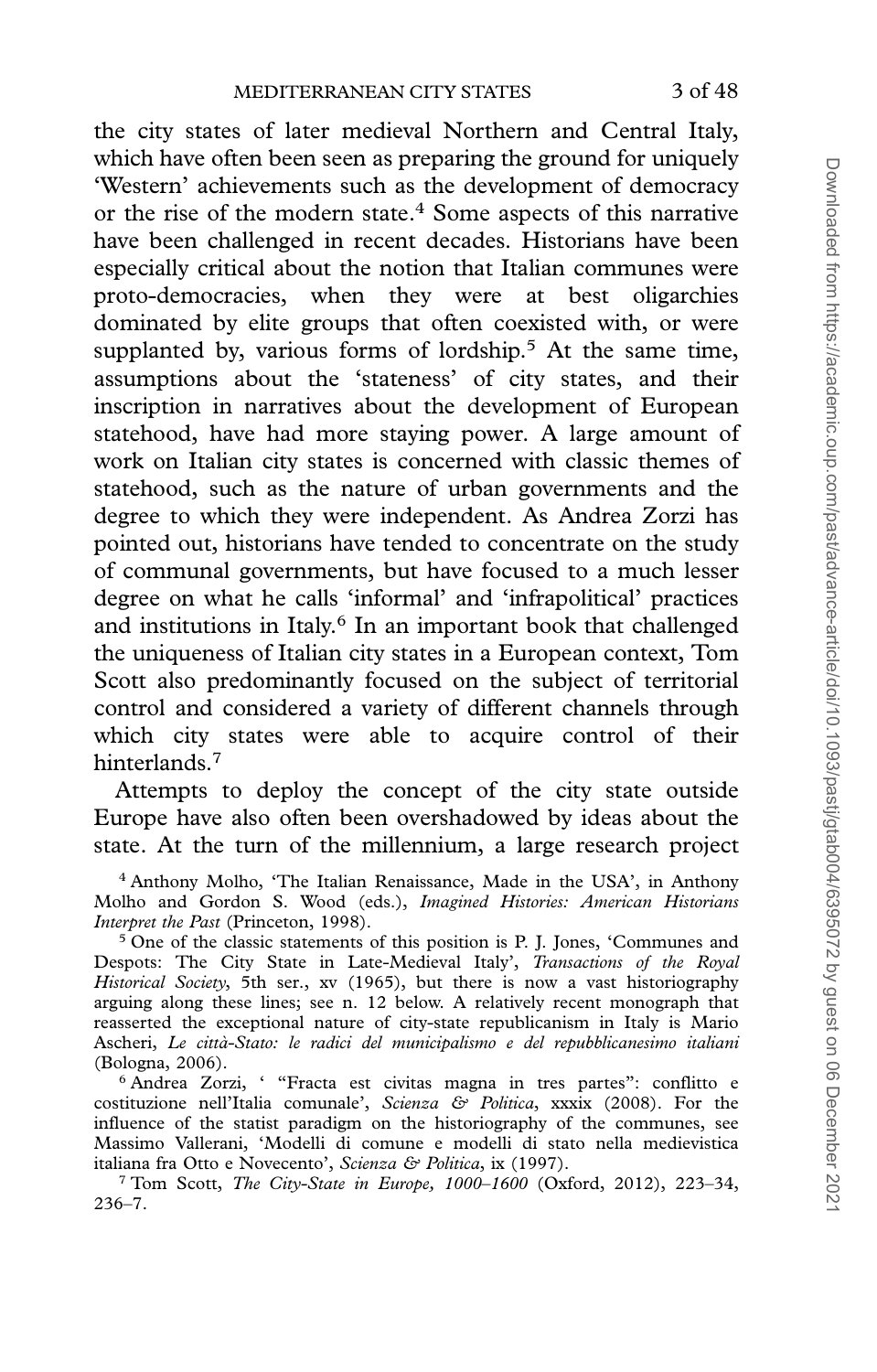headed by Mogens Herman Hansen identified thirty so-called 'city-state cultures' in world history in a way that questioned the exceptionalism of European city states, but at the same time also worked with a definition of city states that recalled fundamentally modern European ideas about statehood and sovereignty. Hansen defined the city state as 'a highly institutionalized and highly centralized micro-state': governments of city states did not always enjoy independence, but they exercised 'internal sovereignty' and enforced 'a legal order within a territory over a population'. From this perspective, city states were not multicentric, but power radiated out from one recognized centre.<sup>8</sup> Even though this project succeeded in broadening the field of inquiry beyond European cities, the baggage that comes with concepts like the state has frequently made comparisons difficult. Urban historians of the Islamic world have often felt uneasy about what they regarded as fundamentally European conceptual categories and it is also for this reason that city states were never an especially important concern in the extensive historiography on the 'Islamic city'. There has, in fact, been an animated debate among historians about whether it even makes sense to speak of 'urban autonomy' in the context of Islamic cities, when these lacked formal legal privileges and did not develop commune-like institutions that were the supposed hallmarks of 'Western' city states.<sup>9</sup>

In my research I considered the governments of city states alongside the range of other political organizations with which they competed in cities. I have found two oft-made assumptions about city states to be particularly problematic. First, there is frequently an expectation that city states were independent and

<sup>8</sup> Mogens Herman Hansen, 'Introduction: The Concepts of City-State and City-State Culture', in Mogens Herman Hansen (ed.), A Comparative Study of Thirty City-State Cultures (Copenhagen, 2010), 17–19.

<sup>9</sup> Claude Cahen, 'Mouvements populaires et autonomisme urbain dans l'Asie musulmane du Moyen Âge', Arabica, v, no. 3 (1958); E. Ashtor-Strauss, 'L'administration urbaine en Syrie médiévale', Rivista degli studi orientali, xxxi (1956); Eliyahu Ashtor, 'Républiques urbaines dans le Proche-Orient à l'époque des croisades?', Cahiers de civilisation médiévale, xviii (1975); Fukuzo Amabe, Urban Autonomy in Medieval Islam: Damascus, Aleppo, Cordoba, Toledo, Valencia and Tunis (Leiden, 2016). For approaches that have largely rejected the label of 'autonomy', see Anne-Marie Eddé, Henri Bresc and Pierre Guichard, 'Les autonomismes urbains des cités islamiques', in Les origines des libertés urbaines (Actes des congrès de la Société des historiens médiévistes de l'enseignement supérieur public, xvi, Rouen, 1985); Jean-Claude Garcin, 'Milieux urbains et mouvements populaires', Arabica, xliii (1996).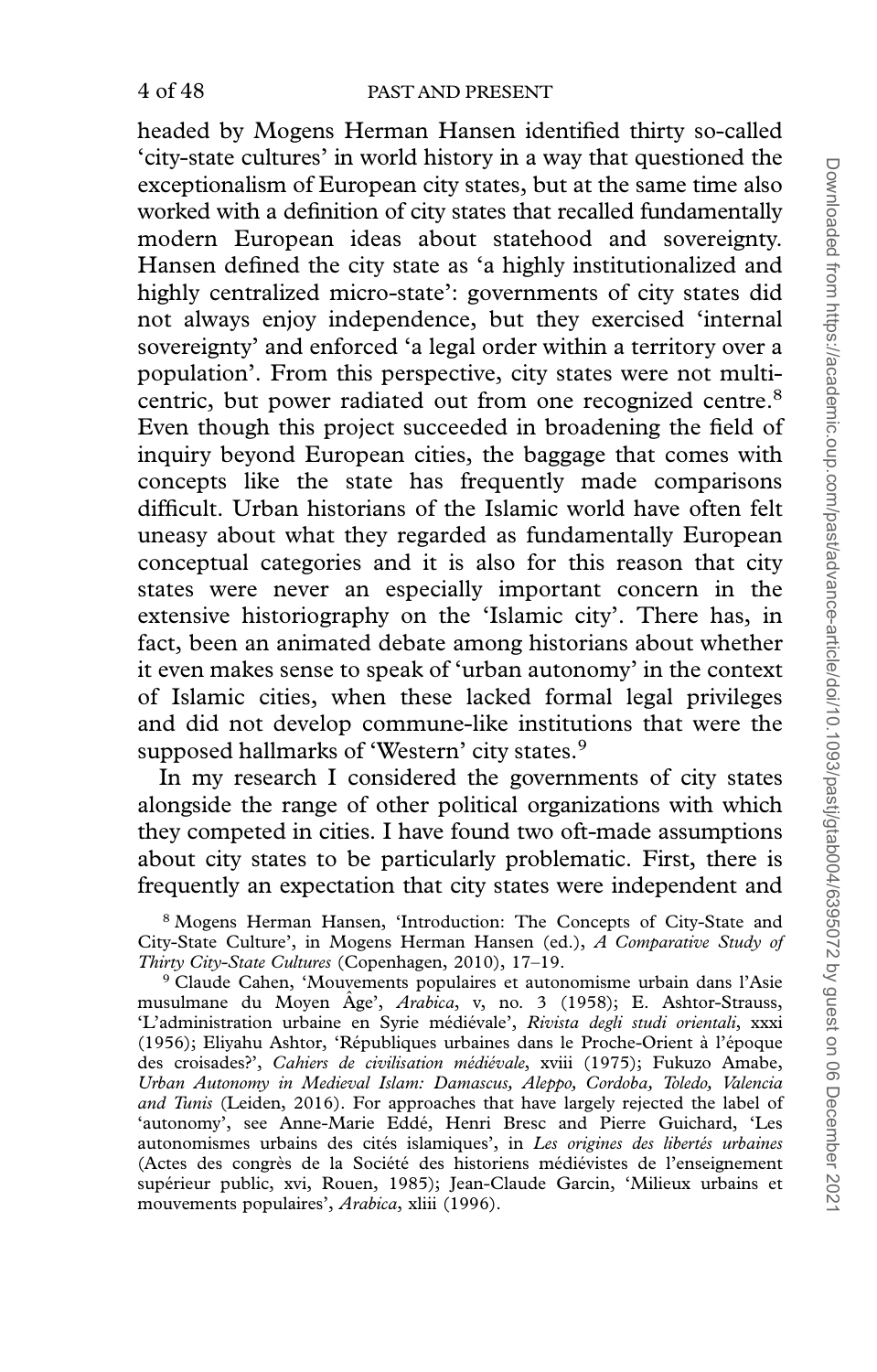that their governments were largely dissociated from other structures of political authority. It has often been suggested in the aforementioned literature that Islamic cities rarely achieved this kind of independence, but it is important to stress that most Italian city states did not do so either. The city states of the later medieval Mediterranean world were generally entangled in complex political and legal arrangements within the fragmented landscapes that typically surrounded them, even as city states constituted distinct spheres within this context. City walls did not demarcate urban political arenas neatly and there was often a blurred line between political organizations inside and outside the city. City-based lords — the most common form of city-state government, as described later — were often closely associated, or even found themselves in relationships of dependence, with various rulers and political formations. Furthermore, divisions between rival political groupings in many city states were kept alive, and were even deepened, by the close links between such groups and external political players to which they were often more closely linked than they were to their immediate neighbours.

Second, it is also not helpful to approach city-based governments as quasi-sovereign entities within the political order of their city states. This is true for city-based lords, and also for Italian communal governments, which have often been discussed as if they were the only political system in city states, when usually they existed in a state of permanent tension with other players. The very high levels of violent conflict in city states have often been seen as something dysfunctional, precisely because there is an expectation that city-state governments should have presided over an integrated political order within cities. In reality, these conflicts were an expression of the limited degree of control that governments were able to exercise over the multiple political organizations that crystallized in city states.

City states are most helpfully thought of as arenas that became highly politicized spaces in the fragmented political landscapes that surrounded them. The term 'city state' still serves a useful purpose to capture the degree to which cities constituted distinct and separate political spheres, but the term 'state' should not be made to imply a government-centred political order with all the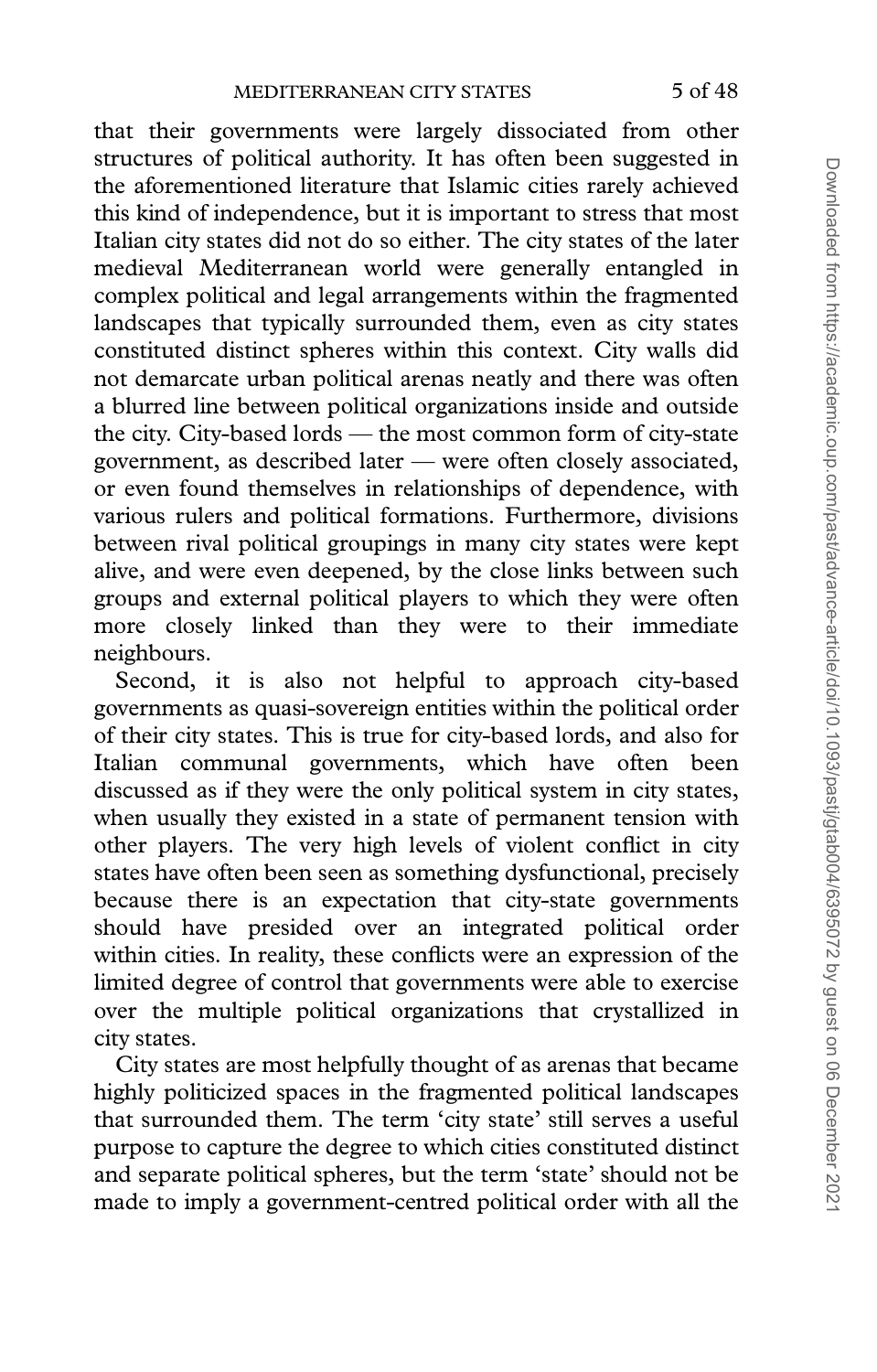assumptions about external independence or internal control that come with it. Many historians would hesitate to apply such a narrow definition to most medieval states, so it would seem problematic to apply it to, or demand such characteristics of, city states in this period and region.<sup>10</sup> In what follows I proceed by analysing, from a comparative perspective, the different competing forms of political organization that can typically be found in later medieval Mediterranean city states. I do not limit myself to formalized legal institutions, but include all regularized forms of social interaction that had repercussions on the governance of cities.11 In section II, I focus on what is arguably the most common form of political organization in later medieval Mediterranean city states — lordships. City-based lords acted as the rulers of their cities, but we shall see that they were often in relationships of dependence with other governments, frequently pursued their own dynastic interests and generally presided over regimes that could be short-lived or highly volatile. Section III focuses on competing political organizations: collective organizations associated with the city's elite, families and factions, as well as popular organizations. As we shall see, institutions of communal government, for which Italian city states are so well known, should be treated as only one of the various political organizations that could appear in city states.

The focus of this article is on three regions of the later medieval Mediterranean world: Northern and Central Italy, Syria, and al-Andalus. These three regions shared two important

<sup>&</sup>lt;sup>10</sup> For the government-centred nature of many current historical and sociological definitions of the state, see the review essay by Walter Scheidel, 'Studying the State', in Peter Fibiger Bang and Walter Scheidel (eds.), The Oxford Handbook of the State in the Ancient Near East and Mediterranean (Oxford, 2013). For the usefulness of the term 'state' in a medieval European and Islamic context, see Rees Davies, 'The Medieval State: The Tyranny of a Concept?', Journal of Historical Sociology, xvi (2003); Susan Reynolds, 'There Were States in Medieval Europe: A Response to Rees Davies', *Journal of Historical Sociology*, xvi (2003); Jan Dumolyn and Jo Van Steenbergen, 'Studying Rulers and States across Fifteenth-Century Western Eurasia', in Jo Van Steenbergen (ed.), Trajectories of State Formation across Fifteenth-Century Islamic West Asia: Eurasian Parallels, Connections and Divergences (Leiden, 2020).

<sup>&</sup>lt;sup>11</sup> Patrick Lantschner, 'Fragmented Cities in the Later Middle Ages: Italy and the Near East Compared', *English Historical Review*, cxxx (2015). This is also the approach taken by many contributions in John Hudson and Ana Rodríguez (eds.), Diverging Paths? The Shapes of Power and Institutions in Medieval Christendom and Islam (Leiden, 2014).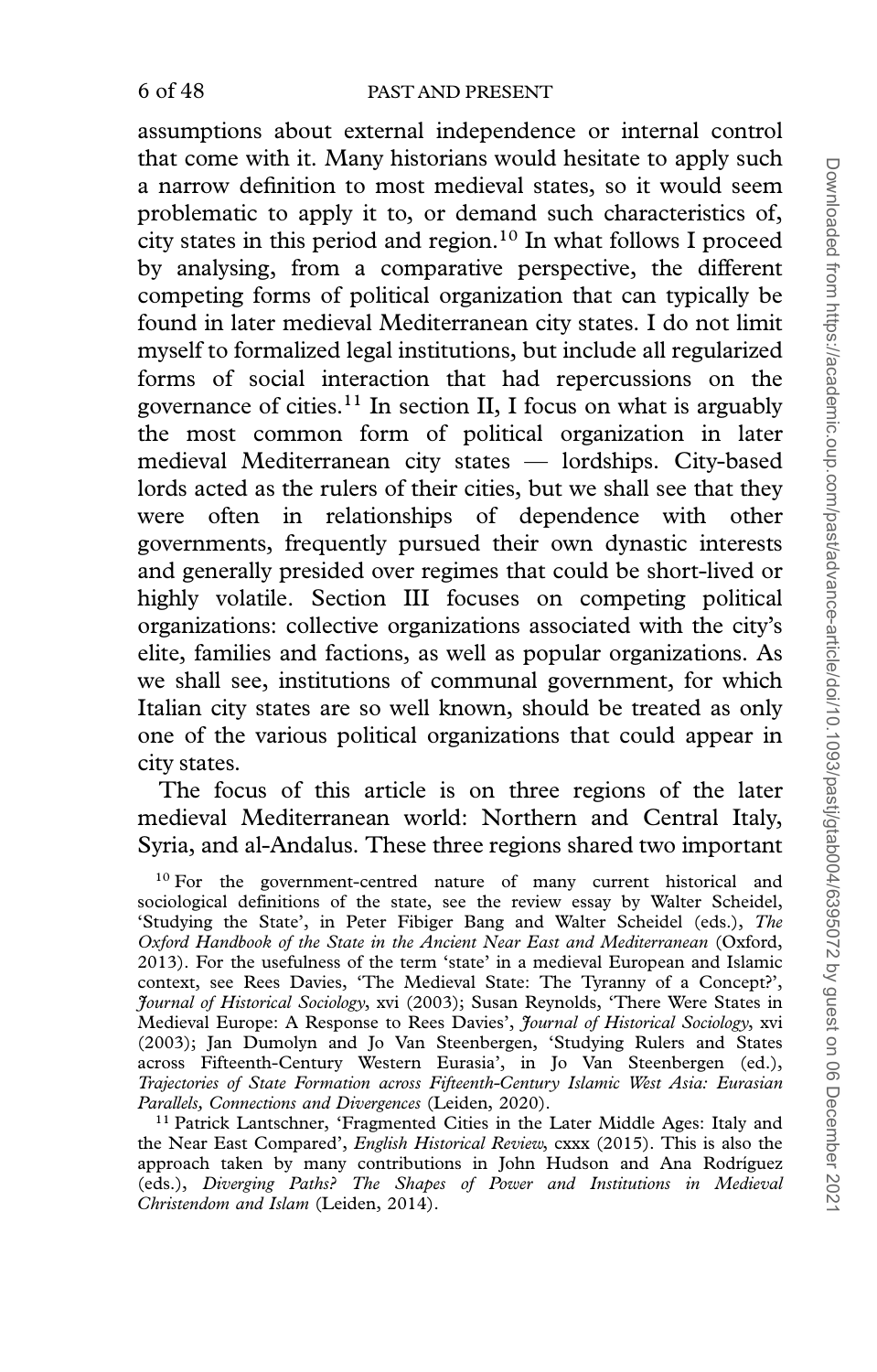characteristics. First, they were heavily urbanized and had medium- to large-sized cities whose history in most cases reached back to the Roman period or earlier. Second, during the period under consideration in this article, all three regions experienced prolonged periods of political fragmentation during which city states crystallized. We shall see that there were important differences between the various city states, but the divide between Christendom and Islam was only one factor; differences between and within particular regions were just as, if not sometimes more, important. Other Christian and Islamic regions also at times witnessed the formation of city states under similar conditions, but my focus here is on comparing Northern and Central Italy to the two Islamic regions of Syria and al-Andalus. For each of these regions, I have chosen a number of case studies within a specific time frame.

The cities of Northern and Central Italy (frequently abbreviated as Italy hereafter) are, by far, the best-studied city states.12 As is well known, the withering away of the kingdom of Italy, ruled by the Western emperors who were also kings of Germany, ushered in a prolonged period of extreme political fragmentation during the twelfth and thirteenth centuries. Dozens of city-based political regimes sprang up, which had their own governments, military organization and judicial administration and which ruled the city and its wider hinterland (known as contado). This fragmentation lasted until the fourteenth and fifteenth centuries when the vast majority of city

 $12$  The literature on this topic is vast. Good introductions are Daniel Waley and Trevor Dean, *The Italian City-Republics*, 4th edn (London, 2013); Giuliano Milani, I comuni italiani: secoli XII–XIV, 4th edn (Bari, 2005); Jean-Claude Maire Vigueur and Enrico Faini, Il sistema politico dei comuni italiani (secoli XII–XIV) (Milan, 2010). Most of the literature tends to be city-specific, but influential major interpretative works that look across Northern and Central Italy are Giovanni Tabacco, Egemonie sociali e strutture del potere nel Medioevo italiano (Turin, 1979); Hagen Keller, Adelsherrschaft und städtische Gesellschaft in Oberitalien, 9. bis 12. Jahrhundert (Tübingen, 1979); Philip Jones, The Italian City-State: From Commune to Signoria (Oxford, 1997); Jean-Claude Maire Vigueur, Cavalieri e cittadini: guerra, conflitti e società nell'Italia comunale (Bologna, 2004); and Chris Wickham, Sleepwalking into a New World: The Emergence of Italian City Communes in the Twelfth Century (Princeton, 2015). For two works that have questioned the uniqueness of the Italian city-state experience in a European context, see Scott, City-State in Europe; and Chris Wickham, 'The "Feudal Revolution" and the Origins of Italian City Communes', Transactions of the Royal Historical Society, 6th ser., xxiv (2014).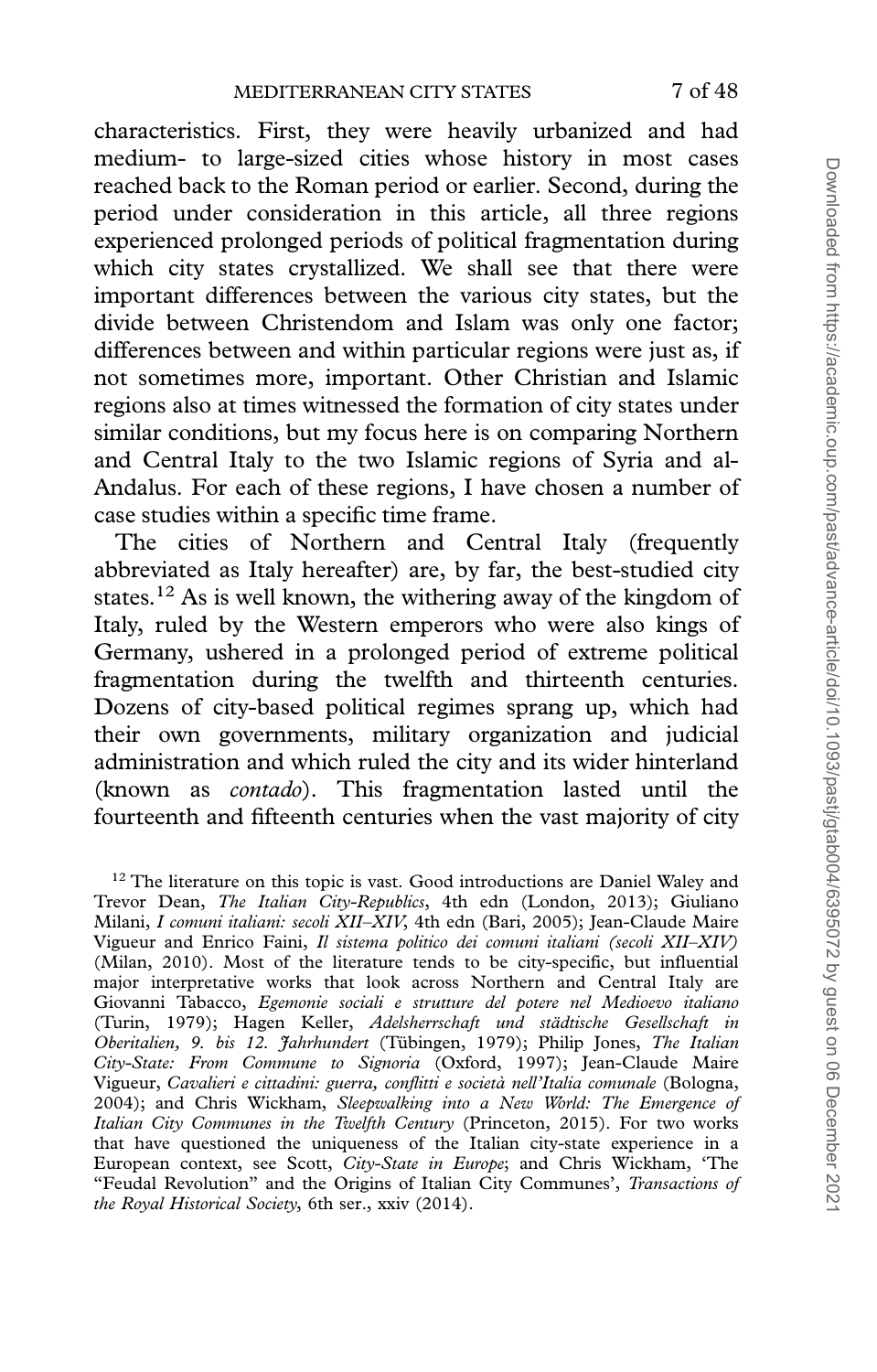states were absorbed into larger regional states.<sup>13</sup> As has already been emphasized, it is important to bear in mind that city communes were not the only type of political organization to crystallize in city states. Nor were city states the only beneficiaries of this fragmented political landscape — so were rural lordships, ecclesiastical jurisdictions and other political entities. In order to capture the sheer diversity of experiences within the confines of an already rather long article I have chosen to foreground the cases of Verona, which saw the development of different forms of lordship, and Piacenza, which experienced particularly pronounced levels of volatility. I have largely focused on the thirteenth century for which we know a great deal about the range of political organizations crystallizing in city states.

The political landscape of Syria (by which I mean geographical Syria or Bilād al-Shām) was similarly fluid after the collapse of the 'Abbasid Empire. City states emerged at different collapse of the 'Abbasid Empire. City states emerged at different<br>moments between the tenth and twelfth centuries, as larger states broke up and intense geopolitical competition opened up new opportunities for a range of protagonists.14 My focus here is on the late eleventh and twelfth centuries when the Syrian political landscape was fractured between a number of political players. The Egypt-based Fāṭimid Empire had mostly faded away in Syria, but vestiges of Fātimid government were still present in coastal areas. The Iraq- and Iran-based Saljūq Empire conquered most inland areas of Syria in the later eleventh century, but after the death of the Saljuq prince Tutush (d. 1095) the Saljūq territories in the region rapidly disintegrated into numerous smaller states. The arrival of crusader armies at around the same time complicated Syrian politics yet further.<sup>15</sup>

 $13$  For this subject, see Andrea Gamberini and Isabella Lazzarini (eds.), The Italian Renaissance State (Cambridge, 2012).

 $14$  The most recent contribution, largely focusing on a period earlier than that studied here, is Amabe, Urban Autonomy in Medieval Islam, although Amabe focuses only on the restricted number of cases when urban populations took over control of the city; see also Cahen, 'Mouvements populaires et autonomisme urbain dans l'Asie musulmane du Moyen Âge'; Ashtor-Strauss, 'L'administration urbaine en Syrie médiévale'; Ashtor, 'Républiques urbaines dans le Proche-Orient à l'époque des croisades?'; Garcin, 'Milieux urbains et mouvements populaires'; Eddé *et al.*, 'Les autonomismes urbaines des cités islamiques'.

15 Taef Kamal El-Azhari, The Saljuqs of Syria during the Crusades, 463-549 A.H./ 1070–1154 A.D. (Berlin, 1997); Thierry Bianquis, Damas et la Syrie sous la domination fatimide, 359–468/969–1076, 2 vols. (Damascus, 1986); A. C. S.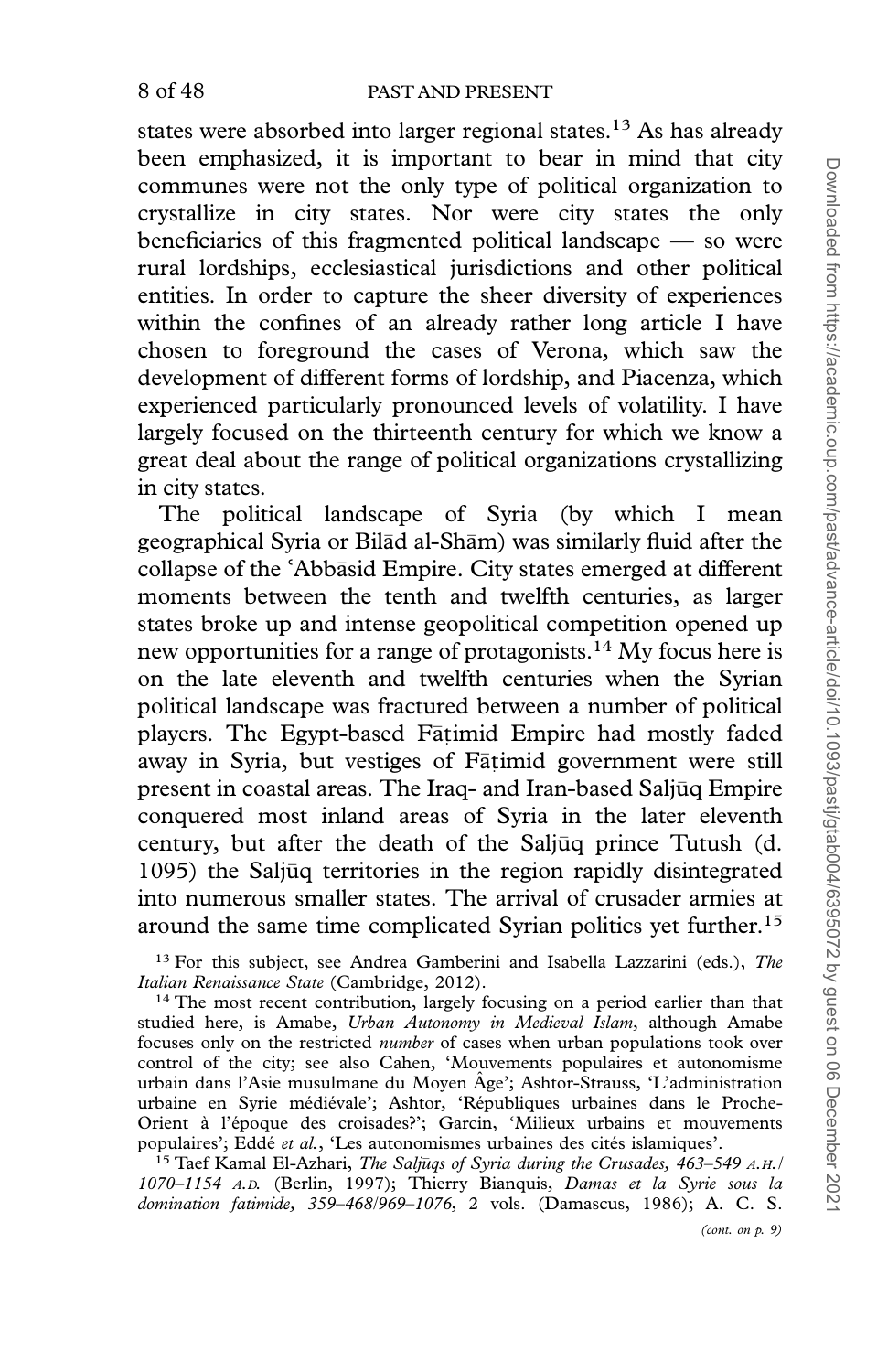I have chosen to focus on three cities that illustrate different pathways for Syrian cities to become city states: Tyre and Tripoli where local judges became rulers of the city; and Damascus where foreign military commanders established themselves as lords who permanently based themselves in the city. Only in the later twelfth century was the whole of Syria durably absorbed into the framework of the Zangid and Ayyūbid political formations. It can be argued that certain features of city states were preserved in this altogether different context, but this lies outside the scope of this article.<sup>16</sup>

City states can be observed over long stretches of time in the Muslim region of the Iberian Peninsula (al-Andalus). The phenomenon is best known during the eleventh century when, in the aftermath of the collapse of the Córdoba-based Umayyad state, Andalusi cities became the bases for around three dozen small political formations known as taifas. The North Africabased Almoravid and Almohad states reconquered most of these territories, but after their collapse (in the second quarter of the twelfth century and the first quarter of the thirteenth century, respectively) taifas crystallized again, often in the same places. $17$ In this article I focus on the particular circumstances of the thirteenth century when al-Andalus became a mosaic of political players — not just city states, but also regional military leaders, the rulers of Almohad splinter states in North Africa and Iberian kings who conquered most of al-Andalus by the mid thirteenth century. All of these players benefited from centrifugal tendencies in the Almohad state itself and the defeat of the Almohad army by Christian troops at Las Navas de Tolosa

<sup>(</sup>n. 15 cont.)

Peacock, The Great Seljuk Empire (Edinburgh, 2015), 58-123; Michael Brett, The Fatimid Empire (Edinburgh, 2017), 233-95. For a good introduction, see Stephen Humphreys, 'Zengids, Ayyubids and Seljuqs', in David Luscombe and Jonathan Riley-Smith (eds.), The New Cambridge Medieval History, iv, c.1024–c.1198, Part II (Cambridge, 2004).

<sup>&</sup>lt;sup>16</sup> See, especially, R. Stephen Humphreys, From Saladin to the Mongols: The Ayyubids of Damascus, 1193-1260 (New York, 1970); and Anne-Marie Eddé, La principauté ayyoubide d'Alep, 579/1183-658/1260 (Stuttgart, 1999).

 $17$  Pierre Guichard and Bruna Soravia, Los reinos de taifas: fragmentación política y esplendor cultural (Malaga, 2005), see also the critical remarks on the 'stateness' of taifas on pp. 107–14; David Wasserstein, The Rise and Fall of the Party-Kings: Politics and Society in Islamic Spain, 1002–1086 (Princeton 1985), 83–99; Hugh Kennedy, Muslim Spain and Portugal: A Political History of al-Andalus (London, 1996), 130–49, 189–95, 266–72.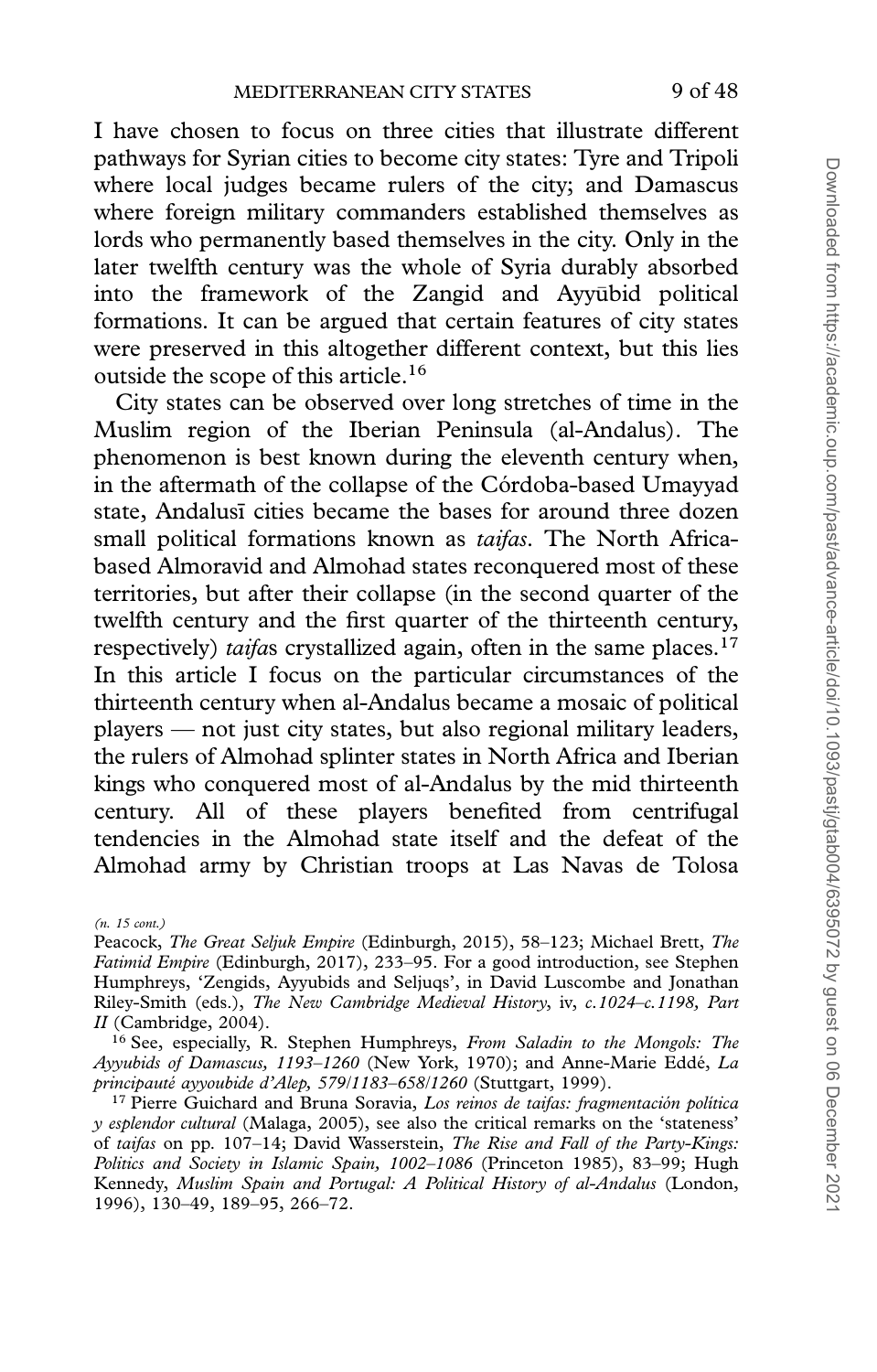10 of 48 PAST AND PRESENT

(1212).18 Particularly important for our comparative perspective is the city state of Granada, which developed in the 1230s and, though beset by many problems, survived until it was conquered by the Catholic kings in 1492. Because of the particular nature of its urban government, I also discuss the case of Ceuta, which was a North African city, but, located just across the water from Gibraltar, was also part of the Andalusi environment.

## II

The most commonly shared phenomenon to emerge from these fragmented political landscapes was city-based lordships. This is not only true for Syria and al-Andalus, but also for Italy where the vast majority of city states came under the rule of city-based lords (signori). An older historiography has thought of city-based lordships as a phenomenon that followed, and marked the failure of, 'communal' or 'republican' experiments in Italian city states. The idea that lordships (signorie) were somehow distinct from communes has, however, been challenged, most recently in a large research project led by Jean-Claude Maire Vigueur. This project unearthed the cases of some 371 urban signori between the thirteenth and mid fifteenth centuries that overwhelmingly show that the hegemony of individuals or families over the political process in cities was an intrinsic part of the city-state experience, often long before the power of signori was formalized in legal terms. In fact, signorie covered a wide spectrum from informal forms of domination to fully fledged princely governments.<sup>19</sup>

Across the three regions analysed here, city-based lords primarily regarded their cities as their main political arenas and turned away from courts, armies or bureaucracies as their principal points of political orientation. At the same time, citybased lords remained entangled in wider political and legal spheres and they frequently occupied a fuzzy position at the

<sup>&</sup>lt;sup>18</sup> Ambrosio Huici Miranda, *Historia política del imperio almohade*, 2 vols., repr. edn (Granada, 2000), ii; Mina Karmi Blomme, La chute de l'empire almohade (Lille, 1998); Amira K. Bennison, The Almoravid and Almohad Empires (Edinburgh, 2016).

<sup>&</sup>lt;sup>19</sup> Jean-Claude Maire Vigueur (ed.), Signorie cittadine nell'Italia comunale (Rome, 2013); see also Andrea Zorzi, Le signorie cittadine in Italia (secoli XIII– XV) (Milan, 2010). See also Jones, 'Communes and Despots' where many of these arguments were anticipated.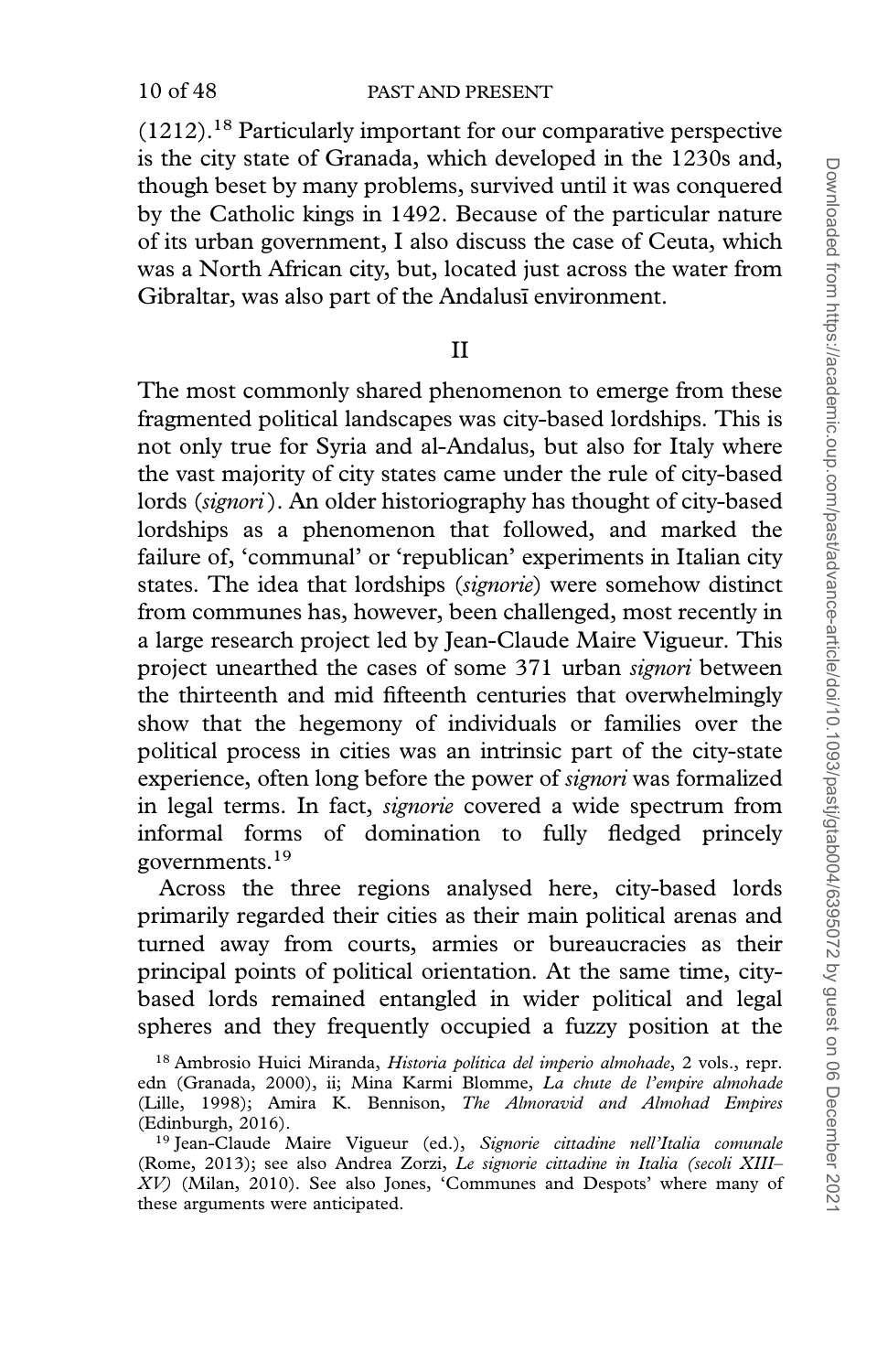intersection between city states and other political formations. In what follows we shall see, first, that even lords who emerged from within urban society were often tied to external rulers in a variety of ways. Second, many city-based lords were actually warlords and regional political players who established themselves in cities as autonomous rulers, but often defied a clear distinction between the 'outside' and 'inside' of city states. Finally, the desire to establish dynastic regimes was itself often an attempt by many lords to consolidate their control of city states in this fluid geopolitical context. In fact, the status of citybased lords was often uncertain and they were frequently prone to challenges from within and without.

Signori call into question the oft-made assumption that Italian city states were uniquely independent political entities, while Islamic city-based rulers were necessarily part of a wider umbrella, such as the caliphate or particular empires. A considerable amount of recent research has shown that Italian city states were, to varying extents, always tied to wider political and legal spheres. Most contemporary Italian jurists agreed that de jure Italian city states remained subject to the legal authority of the Western Empire and debated the extent to which urban governments could claim de facto sovereignty.20 Imperial government was revived seriously in 1226–50 and 1310–13 by Emperors Frederick II and Henry VII, albeit with different rates of success in different parts of the region. In the wake of Charles of Anjou's invasion of Southern Italy in 1266, many city states put themselves under the formal protection of Charles and became part of temporary intra- and inter-regional political configurations. Many city states in Central Italy accepted the temporal dominion of popes long before there was a Papal State.<sup>21</sup> Signori were particularly likely to be associated, or even

<sup>20</sup> Joseph Canning, Ideas of Power in the Late Middle Ages,  $1296-1417$ (Cambridge, 2011), 133–57.

<sup>21</sup> Paolo Grillo, 'Un imperatore per signore? Federico II e i comuni dell'Italia centrosettentrionale', in Paolo Grillo (ed.), Signorie italiane e modelli monarchici (secoli XIII–XIV) (Rome, 2013); Pierre Toubert and Agostino Paravicini Bagliani (eds.), Federico II e le città italiane (Palermo, 1994); William M. Bowsky, Henry VII in Italy: The Conflict of Empire and City-State, 1310–1313 (Lincoln, Nebr., 1960); Rinaldo Comba (ed.), Gli Angiò nell'Italia nord-occidentale, 1259-1382 (Milan, 2006); Pierluigi Terenzi, Gli Angio` in Italia centrale: potere e relazioni politiche in Toscana e nelle terre della Chiesa, 1263–1335 (Rome, 2019); Sandro Carocci, Vassalli del papa: potere pontificio, aristocrazie e citta` nello Stato della Chiesa  $(XII–XV sec.)$  (Rome, 2010).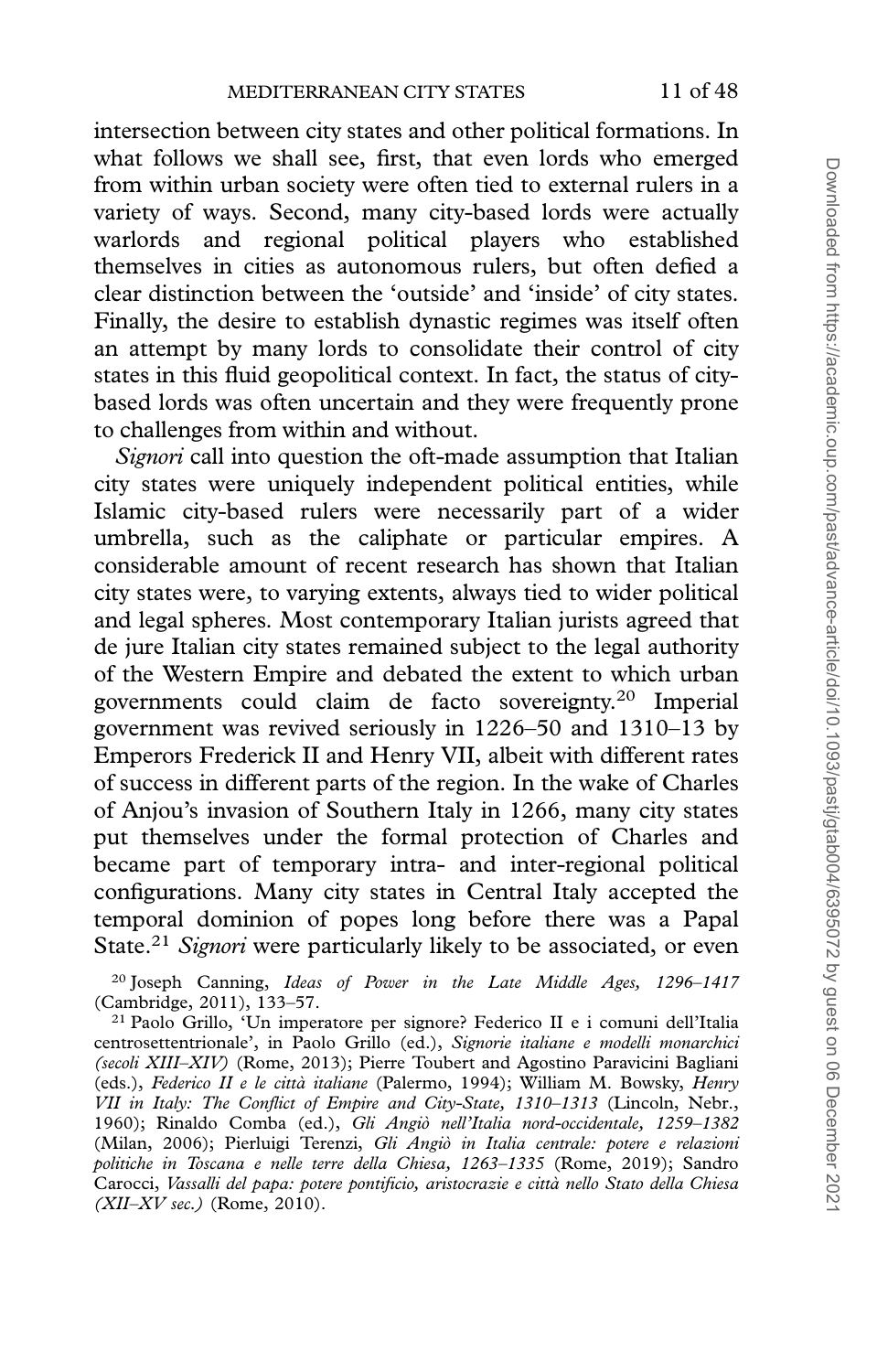found themselves in a relationship of dependence, with other rulers. They were often not only allied with external powers, but also acted as their military captains. Alessandro Barbero has found on the basis of the Maire Vigueur database that nearly a fifth of all *signori* were employed as mercenary captains (condottieri) by other rulers or governments. Many signori saw their, sometimes dubious, position in urban politics formalized and even legalized, when they accepted appointment as imperial or papal vicars. As Andrea Zorzi has argued, this external validation often constituted a crucial stepping stone in the consolidation of signorial power in a given city.<sup>22</sup>

An interesting example is the della Scala family who became highly effective signori of Verona, but were also closely interwoven with the political and legal framework of the Western Empire.23 The della Scala were a city-based family, among whose members had been a number of *iudices* (judges), that rose to power in the 1260s when they put themselves at the head of a new political coalition. Like many other city-based rulers in the Mediterranean world, the della Scala were able to create a dynastic regime and they remained in power as Verona's *signori* for a comparatively long time until Verona was conquered by Milan in 1387. However, in order to understand the della Scala's entanglement in external frameworks of power it is important to know that their rise was slow and their position was only formalized on a piecemeal basis. Although Mastino della Scala and his brothers had already begun to monopolize a number of key positions in the 1260s, only his brother Alberto (r. 1277–1301) was given a degree of formal recognition by communal institutions after Mastino had been assassinated. Subsequent della Scala signori continued to coexist with the institutions of the commune whose formal recognition every new signore needed to secure. The dynastic entitlement of the

<sup>22</sup> Alessandro Barbero, 'I signori condottieri', in Maire Vigueur (ed.), Signorie cittadine nell'Italia comunale, 229; Andrea Zorzi, 'Ripensando i vicariati imperiali e apostolici', in Grillo (ed.), Signorie italiane e modelli monarchici. For imperial and papal vicars, see also Marie-Luise Favreau-Lilie, 'Reichsherrschaft im spätmittelalterlichen Italien: Zur Handhabung des Reichvikariats im 14./15. Jahrhundert', Quellen und Forschungen aus italienischen Archiven und Bibliotheken, lxxx (2000); and P. J. Jones, 'The Vicariate of the Malatesta of Rimini', English Historical Review, lxvii, no. cclxiv (1952).

<sup>23</sup> The key study on the della Scala is Gian Maria Varanini (ed.), *Gli Scaligeri*, 1277–1387 (Verona, 1988); for individual lords the most detailed studies available are the entries in the Dizionario Biografico degli Italiani.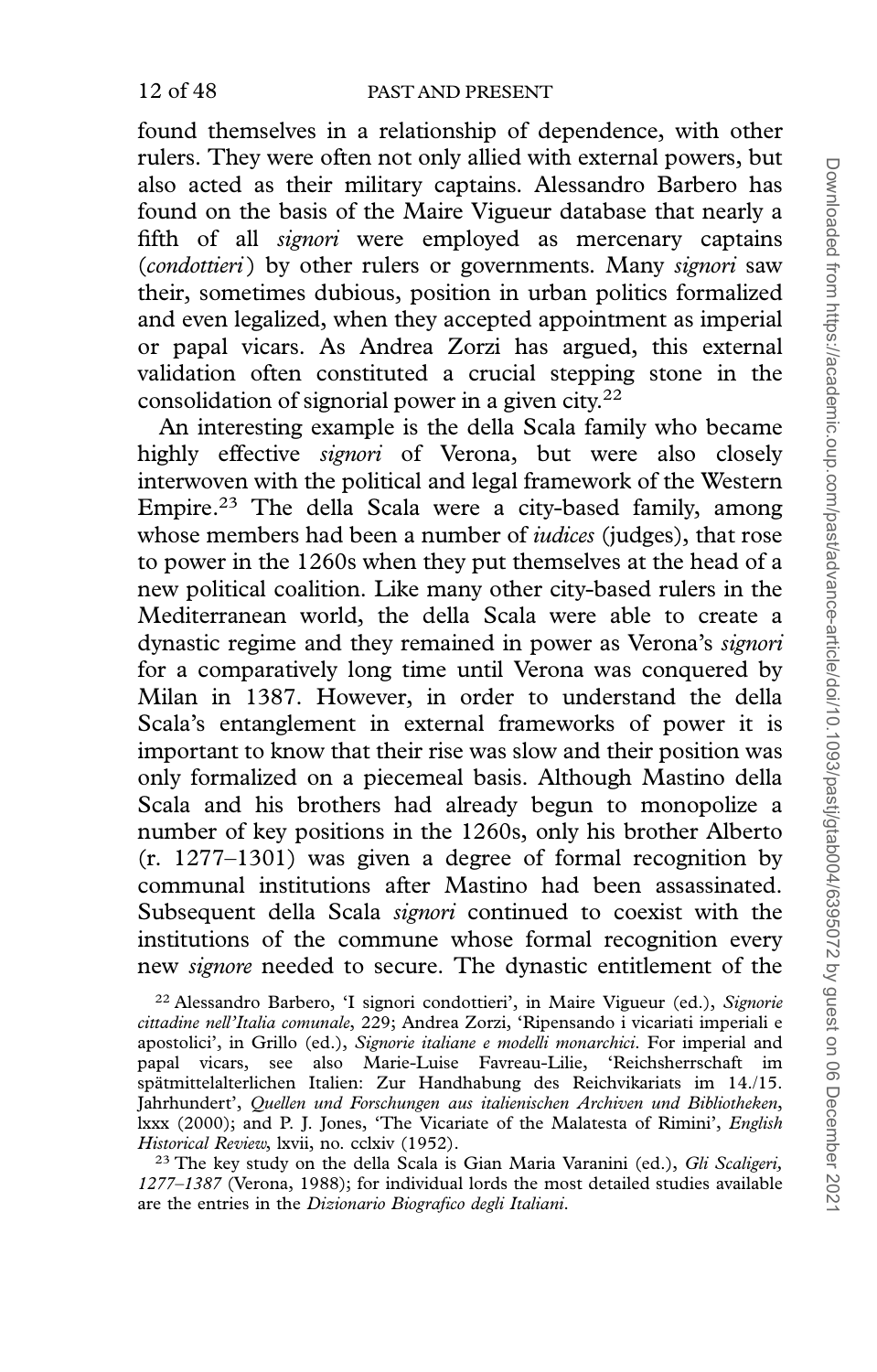della Scala to the *signoria* of Verona was, in fact, not formally confirmed in statutes until 1359.24

Given this degree of uncertainty, it is not surprising that the della Scala were also keen on securing their position in the wider geopolitical theatre of Northern Italy. One well-known strategy, tried by most signori, was the conquest of neighbouring cities, which the della Scala pursued especially vigorously between 1312 and 1341. As we shall see, the subjection of other, often smaller, cities was also a feature of many city states in the Islamic world. Another, much less-studied, strategy was for signori to develop a close relationship with, and sometimes even accept a degree of subjection to, other rulers. As one of the leading Ghibelline families in Italy, the della Scala are a good example of a signorial family who always sought a close association with the Empire. Contemporary chroniclers were keen on stressing that Mastino hosted Emperor Frederick II's grandson Conradin on his mission to reassert imperial control over Italy as early as 1267, while his nephew Bartolomeo (r. 1301–4) married into the imperial family in 1291.25 In 1311, Alboino della Scala (r. 1304–11) and Cangrande della Scala (r. 1311–29) paid the large sum of 17,300 florins to receive an imperial vicariate for Verona from Emperor Henry VII. This, in theory, meant not only acceptance of the emperor's authority, but also fiscal and military obligations, though the della Scala, of course, also had their own agenda. Sometime after Henry VII's death, Cangrande della Scala contemplated, but in the end decided against, accepting a papal vicariate from Pope John XXII and, in 1328, he conquered Padua against the wishes of Emperor Ludwig IV of Bavaria.26

<sup>24</sup> Andrea Castagnetti, 'Formazione e vicende della signoria scaligera', in Varanini (ed.), Gli Scaligeri; Gian Maria Varanini, 'Istituzioni, società e politica nel Veneto dal comune alla signoria (secolo XIII–1329)', in Andrea Castagnetti and Gian Maria Varanini (eds.), Il Veneto nel medioevo: dai comuni cittadini al predominio scaligero nella Marca (Verona, 1991).

<sup>25</sup> Annales placentini gibellini, ed. Georg Heinrich Pertz (Monumenta Germaniae Historica, Scriptores, xviii, Hannover, 1863), 523; Chronica illorum de la Scala, in Antiche cronache veronesi, ed. Carlo Cipolla (Venice, 1890), 500.

 $26$  The charter conferring the vicariate has not survived, but see *Constitutiones et* acta publica imperatorum et regum inde ab anno 1298 usque ad annum 1313, ed. Jakob Schwalm, 2 vols. (Monumenta Germaniae Historica, Constitutiones et acta publica imperatorum et regum, iv, Hannover, 1906–11), i, 529–30; ii, 1145. See also Scritti di Gino Sandri, ed. Giulio Sancassani (Verona, 1969), 160–3, 178–9, 188–9, 203; and Hans Spangenberg, Cangrande I. della Scala, 1291–1320, 2 vols. (Berlin, 1892–5), i, 24–7, 32–5, 39–41, 68–9; ii, 111–13. Note that Mastino II della Scala (r. 1329–51) did accept appointment as papal vicar in 1339.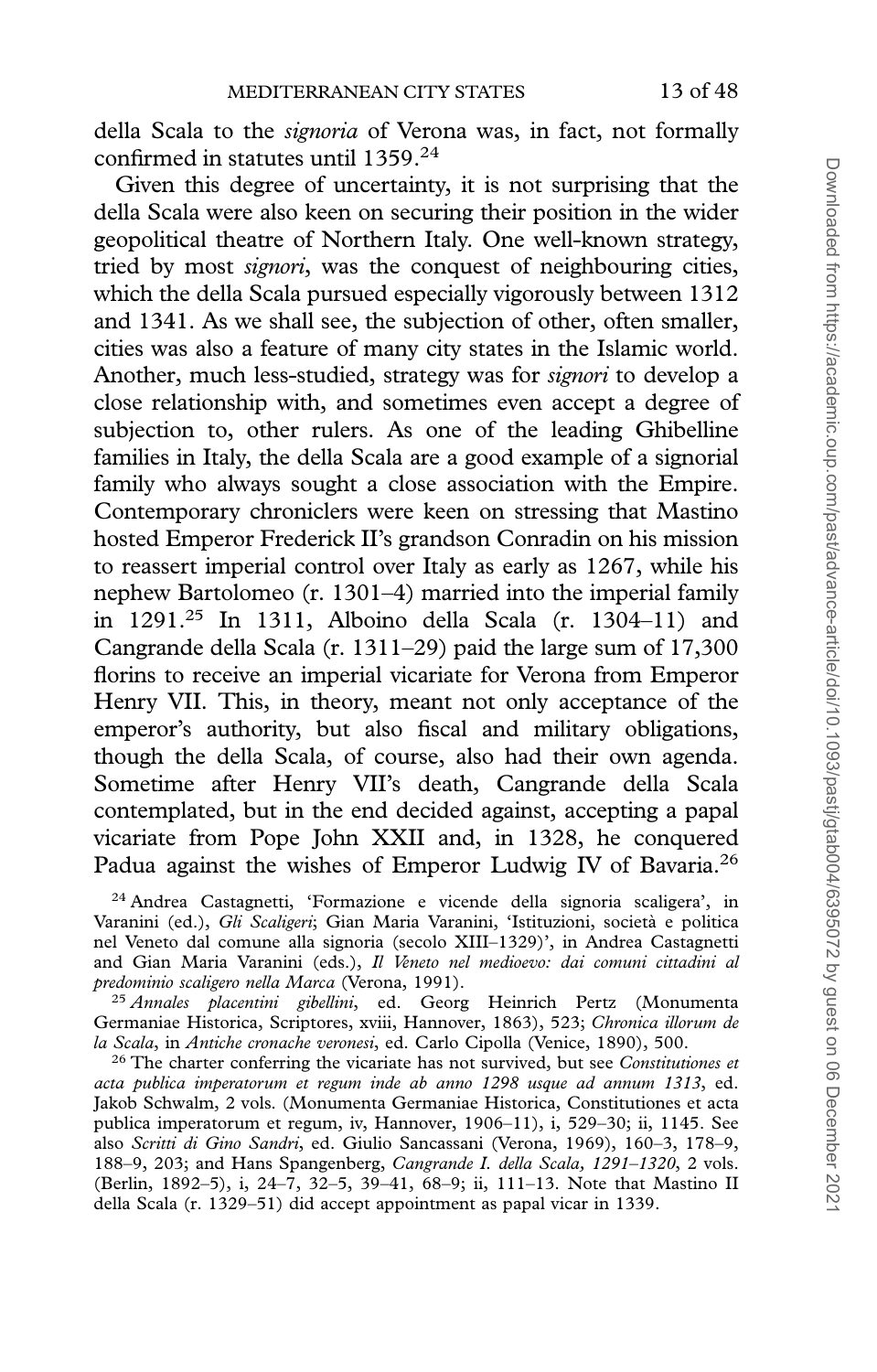Cangrande's successors nevertheless continued to seek vicariates from Ludwig and his successor Charles IV, not least because imperial confirmation remained an important tool of legitimation in city politics. When Antonio (r. 1375–87) and Bartolomeo II (r. 1375–81), two illegitimate children of Cansignorio (r. 1351–75), came to power in highly controversial circumstances after the assassination of their uncle and rival contender for control of the lordship, they were not only keen on obtaining consent from the communal assembly at Verona, but also sought and received an imperial vicariate. In 1381, Antonio killed his brother Bartolomeo, but this time Wenceslas IV allegedly refused to confirm Antonio's position. Even when the Empire became a more distant reality as a political and legal framework in the late fourteenth century, the della Scala still imagined themselves to be occupying a place within the wider sphere of imperial politics.<sup>27</sup>

The lords of the Syrian city states obviously acted in a different political context, which, for the period under investigation here, was characterized by the receding empires of the Fāṭimids and Saljūqs. Even so, city-based lords in Syria occupied a position that was, in some ways, comparable to that of their Italian counterparts: on the one hand, they were largely autonomous rulers, but, on the other hand, they were still tied to larger political formations that they could not ignore. Two cases that illustrate this well are the Syrian coastal cities of Tripoli and Tyre, which shook off control by the Fatimid Empire and, for a brief period, became city states in their own right. In 1070, Ibn 'Ammar, the judge  $(q\bar{a}d\bar{\imath})$  of Tripoli, led a revolt against Fatimid control and was installed as ruler of Tripoli. In the same year,  $\bar{\mathrm{a}}$ r, the judge ( $q\bar{a}d\bar{\imath}$ ) of Tripoli, led a revolt against F $\bar{\mathrm{a}}$ timid another  $q\bar{a}d\bar{\imath}$ , Ibn Abi 'Aqil, became the ruler of Tyre in a similar another  $q\bar{a}d\bar{t}$ , Ibn Abī ʿAqīl, became the ruler of Tyre in a similar way. Both men were able to engineer their succession along dynastic lines, like the della Scala and so many other city-based rulers. Ibn 'Ammar was followed in his position as ruler of rulers. Ibn 'Ammār was followed in his position as ruler of<br>Tripoli by his nephew Jalāl al-Mulk who, in turn, was succeeded by his brother Fakhr al-Mulk, while Ibn Abī ʿAqīl was succeeded<br><sup>27</sup> Boninsegna de' Mitocolis, *Parva cronica*, published in Giambatista Verci.

<sup>27</sup> Boninsegna de' Mitocolis, Parva cronica, published in Giambatista Verci, Storia della Marca Trivigiana e Veronese, 19 vols. (Venice, 1790), vii, 156–8; Rudolf Knott, 'Ein mantuanischer Gesandtschaftsbericht aus Prag vom Jahre 1383', Mitteilungen des Vereins für Geschichte der Deutschen in Böhmen, xxxvii (1898–9), 355. See also Josef Riedmann, 'Gli Scaligeri e il mondo germanico', in Varanini (ed.), Gli Scaligeri.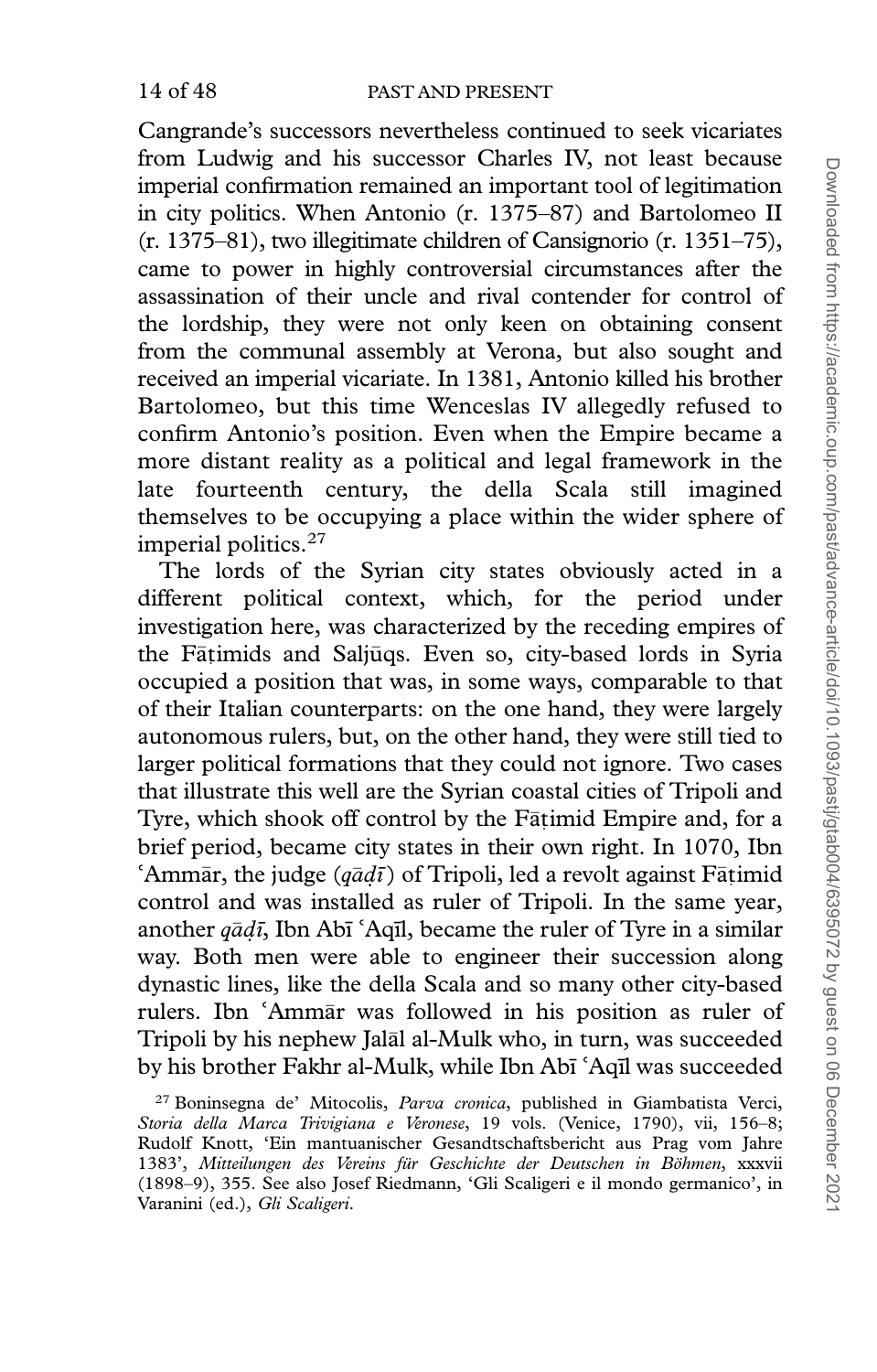by his sons.28 As far as is possible to tell from contemporary accounts, Ibn ʿAmmār, Ibn Abī accounts, Ibn ʿAmmār, Ibn Abī ʿAqīl and their descendants<br>behaved like rulers in their own right. Both conquered neighbouring territories, in the case of Ibn Abī 'Aqīl of Tyre neighbouring territories, in the case of Ibn Abī ʿAqīl of Tyre<br>acquiring land stretching as far south as Acre, conducted diplomatic relations with neighbouring powers and led military operations. Fakhr al-Mulk of Tripoli was able to resist the crusader army of Raymond of Saint-Gilles and a Byzantine fleet for two years.29 That these men played such an important role in Tyre or Tripoli is not entirely surprising. Both their families were very wealthy, as they were mentioned as the owners of ships in the documents of the Cairo Geniza; Ibn Abī 'Aqīl's ships, in the documents of the Cairo Geniza; Ibn Abī ʿAqīl's ships, in<br>particular, appeared frequently in the Geniza records and operated across the Mediterranean world.<sup>30</sup> As judges, both men had already played an important role in the city. Islamic law regulated a broad spectrum of urban public life, including criminal law, family law and the law of contracts, and the takeover of judges in situations of political crisis is itself a wellknown phenomenon of taifa governments in al-Andalus.<sup>31</sup> To some extent this is paralleled by those Italian *signori* who were prominent citizens prior to turning themselves into lords. As we have already seen, the della Scala themselves originated from a family that had in the past included judges.<sup>32</sup>

<sup>28</sup> Ashtor, 'Républiques urbaines dans le Proche-Orient à l'époque des croisades?', 124–8; 'Umar 'Abd al-Salām Tadmurī, *Ta'rīkh Ţarābulus al-siyāsi*<br>wa'l-hadārī ʿabra'l-ʿuṣūr, 2 vols. (Tripoli, 1978), i, 270–310. croisades?', 124–8; 'Umar 'Abd al-Salām Tadmurī, *Ta'r*<br>*wa'l-hadārī 'abra'l-'uṣūr*, 2 vols. (Tripoli, 1978), i, 270–310.

i'l-hadārī ʿabra'l-ʿuṣīir, 2 vols. (Tripoli, 1978), i, 270–310.<br><sup>29</sup> The most informed sources are the contemporary Damascene historian Ibn al-Qalānisī and the Mosul-based thirteenth-century historian Ibn al-Athīr: Ibn al-Qalānisī, Dhayl ta Qalānisī, *Dhayl ta'rīkh Dimashq*, ed. H. F. Amedroz (Leiden, 1908), 112, 140–1,<br>146–7, 156, 164–5; Ibn al-Athīr, *al-Kāmil fi'l-ta'rīkh*, ed. C. J. Tornberg, 13 vols. 146–7, 156, 164–5; Ibn al-Athīr, *al-Kāmil fi<sup>n</sup>l-ta<sup>,</sup> rīkh*, ed. C. J. Tornberg, 13 vols.<br>(Beirut, 1965–7), x, 366, 412–14. For partial translations, see *The Damascus* Chronicle of the Crusades, trans. H. A. R. Gibb (London, 1932); Damas de 1075 à 1154, trans. R. Le Tourneau (Damascus, 1952); The Annals of the Saljuq Turks, trans. D. S. Richards (London, 2002); The Chronicle of Ibn al-Athīr for the Crusading Period from al-Kāmil fī'l-ta'rīkh, trans. D. S. Richards, 3 vols.<br>(Aldershot, 2006–8). (Aldershot, 2006–8).

<sup>30</sup> Letters of Medieval Jewish Traders, trans. S. D. Goitein (Princeton, 1973), 132, 158, 320; S. D. Goitein, A Mediterranean Society: The Jewish Communities of the Arab World as Portrayed in the Documents of the Cairo Geniza, 6 vols. (Berkeley, 1967–93), i, 296.

<sup>31</sup> Maribel Fierro, 'The Qadi as Ruler', in Saber religioso y poder político en el Islam (Madrid, 1994). See also the role of the  $q\bar{a}d\bar{i}$  Ibn al-Kashshab in early twelfth-century Aleppo: Amabe, Urban Autonomy in Medieval Islam, 74-82.

<sup>32</sup> See, for instance, Tomaso Perani, 'I signori capifazione', in Maire Vigueur (ed.), Signorie cittadine nell'Italia comunale.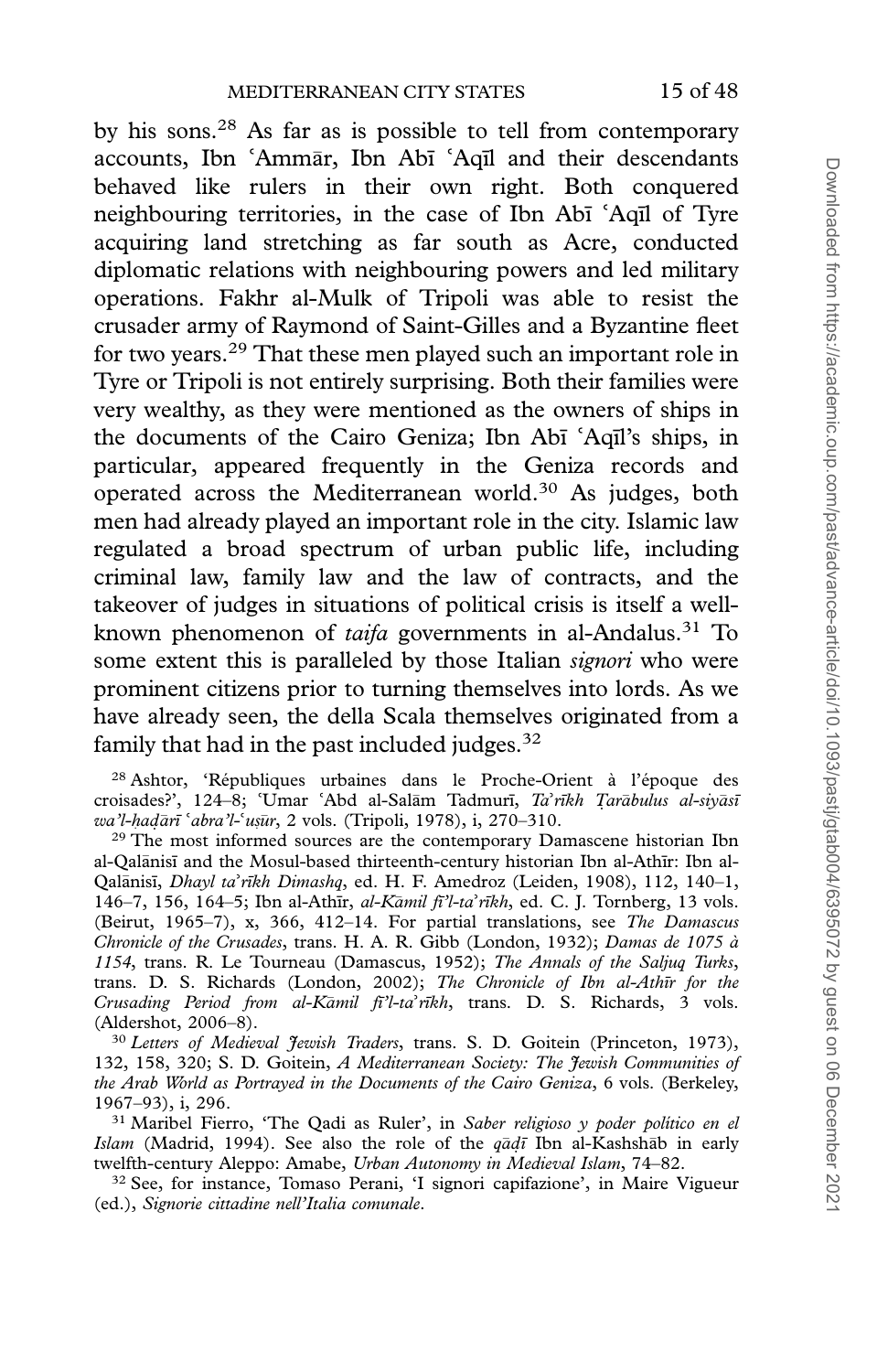Both Tripoli and Tyre successfully kept the Fatimid and Saljūq rulers at bay. A surviving inscription named Tripoli's Jalāl al-Mulk without any mention of either the Fāṭimid or Saljūq rulers.<sup>33</sup> It is nevertheless difficult to imagine that the Saljuq or Fātimid empires did not reach into the politics of these city states and it is perhaps more useful to think of Tripoli and Tyre as shifting between the nominal frameworks of these larger territorial formations. We know that the rulers of Tripoli at least turned to the Saljūq sultan for support in moments of crisis. In 1092, when Saljūq troops threatened Tripoli, Jalāl al-Mulk allegedly produced documents issued by the Saljuq sultan that confirmed him as the ruler of his territories and forbade all Saljūq military commanders to wage war against him. Sixteen years later, when Tripoli was under Frankish siege, Jalāl's brother Fakhr al-Mulk led a diplomatic mission to Baghdad where he was received by the Saljūq sultan and the 'Abbāsid where he was received by the Saljūq sultan and the 'Abbāsid<br>caliph, neither of whom seem to have held a grudge against him. According to the thirteenth-century historian Ibn al-Athīr, Fakhr al-Mulk was treated very well at court and was even offered a military contingent. The sultan, however, also made sure to signal that this was not a relationship between equals and gave Fakhr al-Mulk a robe of honour as a symbol of sultanic suzerainty.<sup>34</sup> It is unlikely that the sultan made much practical difference to the rulers of Tripoli, but it is nevertheless interesting that these rulers were sometimes prepared to see themselves as part of the wider orbit of Saljūq politics. At the same time, there is also a reasonable amount of evidence to suggest that the Fatimid Empire had its own adherents in Tripoli and Tyre, quite possibly among Shī'ites who, according Tripoli and Tyre, quite possibly among Shī<sup>s</sup>ites who, according<br>to the eleventh-century Persian traveller Nāṣer-e Khosraw, constituted the majority of their populations and may have looked anxiously at the repressive measures taken in the Saljūq Empire against Shī<sup>c</sup>ites at around this time. Even before Fakhr Empire against Shīʿites at around this time. Even before Fakhr<br>al-Mulk was able to return from Baghdad in 1108, the population of Tripoli had rebelled against him and returned the city to the rule of the Fatimid Empire. In Tyre, too, there were sympathies for the Fāṭimids: the descendants of Ibn Abī sympathies for the Fāṭimids: the descendants of Ibn Abī ʿAqīl<br>proved unpopular and by 1089 the city was again in Fāṭimid

<sup>33</sup> Gaston Wiet, 'Une inscription d'un prince de Tripoli de la dynastie des Banu 'Ammar', in *Mémorial Henri Basset*, 2 vols. (Paris, 1928), ii, 279–84.<br><sup>34</sup> Ibn al-Athīr, *al-Kāmil fī'l-ta'rīkh*, x, 203–4, 452–4.

āmil fī'l-taʾrīkh, x, 203–4, 452–4.<br>.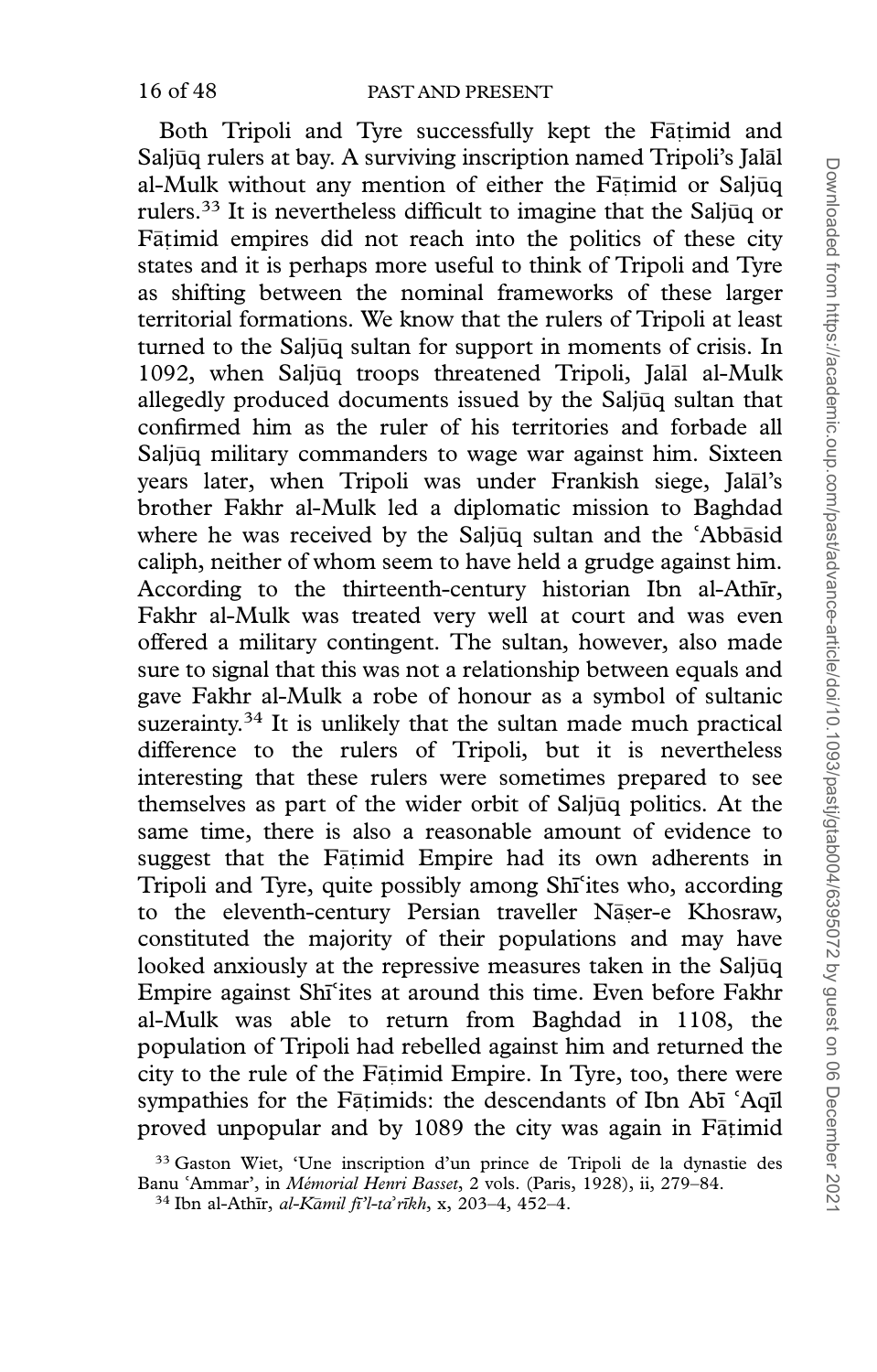hands. Four years later, the Fāṭimid governor Munīr al-Dawla sought to declare his independence from the Fātimids, but Tyre's population was unwilling to support his rebellion and called in the Fātimid army to re-establish control over the city. As will be seen later, such tight connections between particular urban groups and outside powers often played a key part in the high levels of conflict that city states experienced.<sup>35</sup>

The della Scala, 'Ammār and The della Scala, 'Ammar and 'Aqīl dynasties originated from<br>within the urban societies of Verona, Tripoli, and Tyre, respectively, but the blurred line between city states and the world around them is even clearer for another kind of city-based ruler that featured in all the three regions under investigation here — regional political players and warlords who established themselves as city-based lords, often with the same aspiration of creating dynastic regimes. Cities not only offered resources that these players hoped to squeeze, but as existing centres of politics and administration in the highly urbanized regions under analysis here, cities were obvious poles that attracted aspiring petty rulers who nevertheless retained connections with and often even remained nominally subject to other rulers. An especially clear-cut illustration of this kind of ruler is the lords of city states that crystallized in the inland areas of Syria in the late eleventh and early twelfth centuries. Most of Syria had been swept up in Tutush's conquest and therefore came under Saljūq rule, but after Tutush's death centrifugal mechanisms within the Saljuq state allowed essentially foreign military commanders to seize control of important cities and de facto rule these as city states away from the direct control of the sultan. There has been a tendency in the scholarship on the 'autonomy' of Islamic cities to focus on the takeover of autochthonous urban groups, but there is no reason why, in the fragmented context that produced city states, external elites should be excluded, when they fully identified with and permanently settled in the city that they came to rule. This process can be observed clearly for Damascus, but it is also true for Aleppo and, for shorter periods, other cities.36 After Tutush's death, Damascus and its hinterland

<sup>&</sup>lt;sup>35</sup> Ibn al-Qalānisī, *Dhayl ta'rīkh Dimashq*, 120, 124; Ibn al-Athīr, *al-Kāmil fi'l-*<br>'*rīkh*, x, 454; *Nāṣer-e Khosraw's Book of Travels*, trans. Wheeler M. Thackston Jr ta'rīkh, x, 454; Nāṣer-e Khosraw's Book of Travels, trans. Wheeler M. Thackston Jr taʾrīkh, x, 454; Nāṣer-e Kh<br>(New York, 1986), 13, 16.

<sup>&</sup>lt;sup>36</sup> Damascus has been studied in detail by Jean-Michel Mouton in Damas et sa principauté sous les Saljoukides et les Bourides, 468-549/1076-1154 (Cairo, 1994).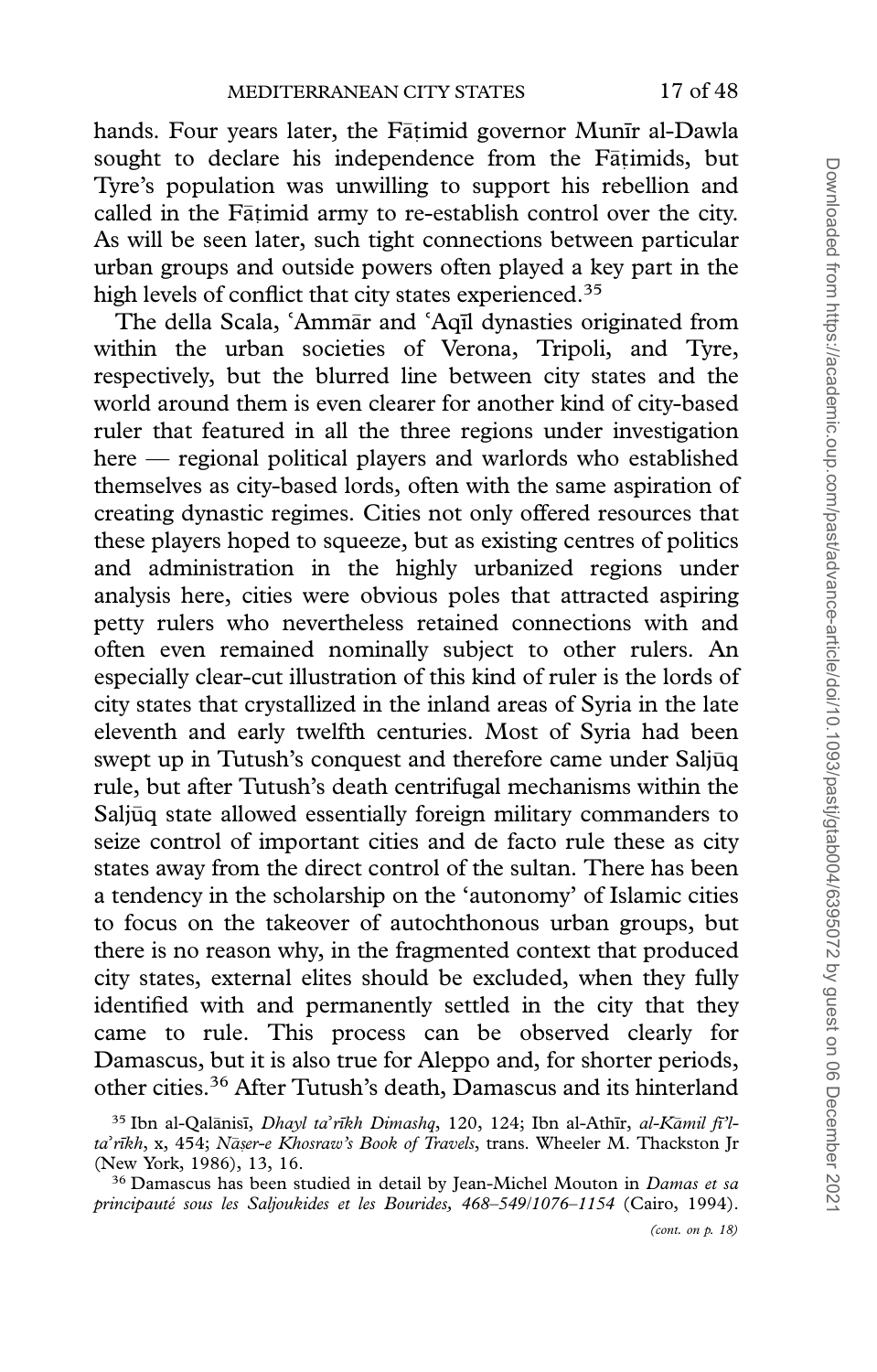passed to his son Duqāq who died prematurely in 1104. After Duqāq's death, his guardian (atabeg) Tughtigin became the city's de facto ruler and was recognized as such by the Saljuq sultan Muhammad Tapar in 1116. Like the rulers of other city states, Tughtigin had not severed ties with his supposed superior, although there is little evidence to suggest that he offered much practical assistance to the Saljuqs. Instead, - Tughtigin was busy creating his own apparatus of government. He was able to install his son Taj al-Mulūk Būrī as his successor after whom the dynasty of this city state, the Būrids, were also named. They were able to rule until 1154 when the city was incorporated into the much larger Zangid state, though, as we shall see, not without a considerable degree of conflict within the dynasty and between the dynasty and other urban groups.<sup>37</sup> What is remarkable about this process is that, as Jean-Michel Mouton has shown, the Būrids and their associated elites wholly inserted themselves into the city's political arena. Even though they remained distinct from the local Damascene population in terms of their Turkish language, customs and ethnicity, they became political players whose focus was firmly on Damascus and the area ruled by this city state. Work on the city's citadel, located in the north-west corner of the city, began around 1100, and most residences and tombs associated with the regime were also built in that area of the city. Their marriage alliances were not aimed at the wider Saljūq world, but were mostly conducted within the military society of Damascus or neighbouring principalities such as Homs, Shayzar and Aleppo, often with the aim of gaining recognition or securing territories.38

<sup>(</sup>n. 36 cont.)

See also Axel Havemann, Ri<sup>2</sup>asa und qada See also Axel Havemann, Ri<sup>s</sup>āsa und qadā': Institutionen als Ausdruck wechselnder<br>Kräfteverhältnisse in syrischen Städten vom 10. bis zum 12. Jahrhundert (Freiburg, 1975); El-Azhari, Saljūqs of Syria during the Crusades. For Aleppo, see Anne-Marie Eddé, 'Ridwân, prince d'Alep de 1095 à 1113', Revue des études islamiques, liv (1986). See also Homs, Antioch and Mosul: N. Elisséef, 'Hims', M. Streck and H. A. R. Gibb, 'Antākiya', and E. Honigmann and C. E. Bosworth, 'al-Mawsil', all in *Encyclopaedia of Islam*, 2nd edn, ed. P. Bearman et al. (Leiden, 1960–2007). For the complex situation in Northern Syria and the Divar Mudar region, see Stefan Heidemann, Die Renaissance der Städte in Nordsyrien und Nordmesopotamien (Leiden, 2002).

<sup>&</sup>lt;sup>37</sup> Mouton, Damas et sa principauté sous les Saljoukides et les Bourides, 125-48, 161; El-Azhari, Saljūqs of Syria during the Crusades, 171-278.

 $38$  Mouton, *Damas et sa principauté sous les Saljoukides et les Bourides*, 164–7, 172–8, 181–3, 193–200; Dorothée Sack, Damaskus: Entwicklung und Struktur einer orientalisch-islamischen Stadt (Mainz, 1989), 22–3.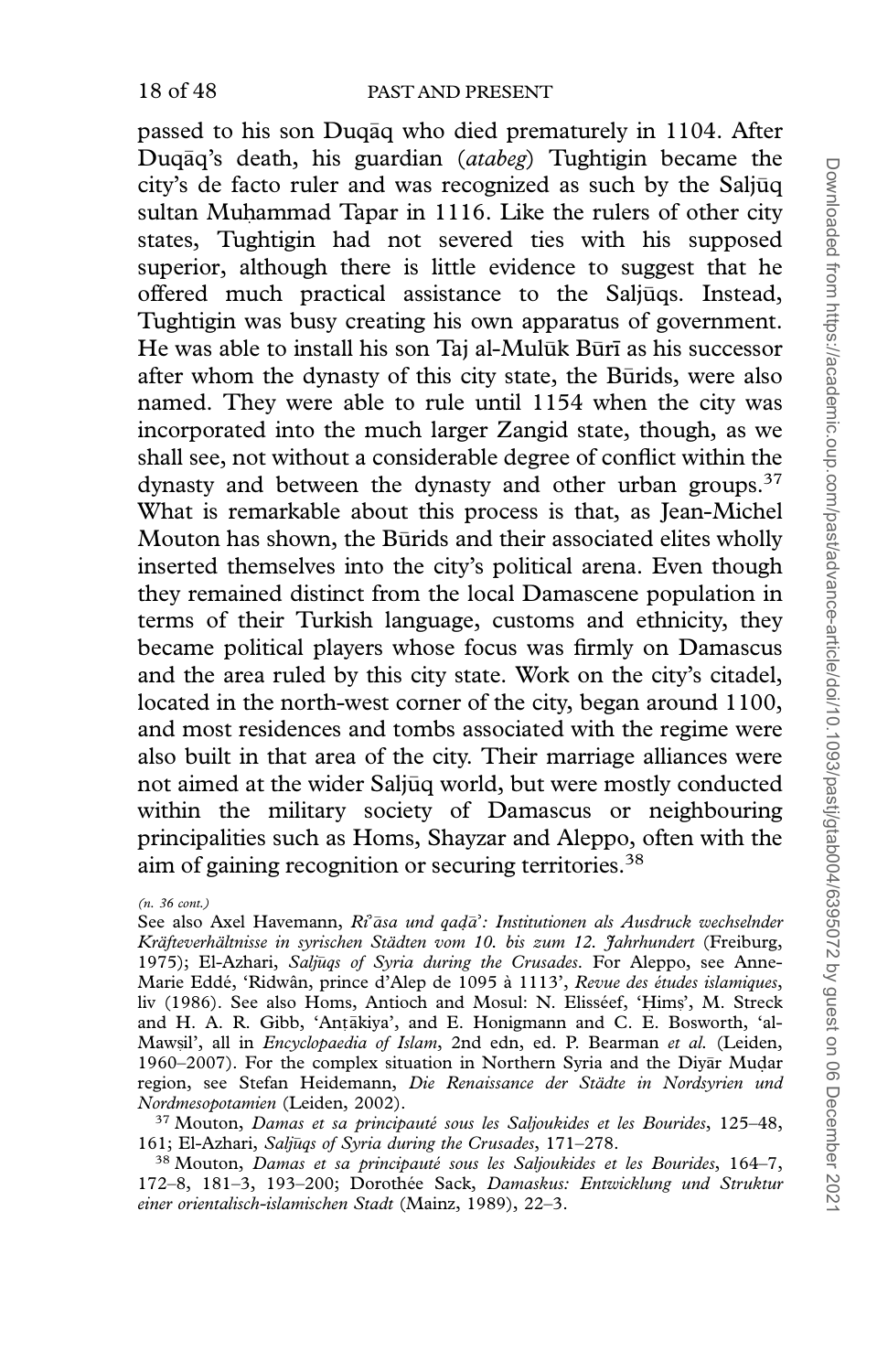What was interesting about the Burids from a Mediterranean perspective was not so much that they were warlords who had turned themselves into city-based lords, but that, as Turkish invaders, they had come from such a distance and were, initially at least, foreign political players in Syria. In thirteenth-century al-Andalus and Italy, by contrast, city-based rulers who had only relatively recently arrived from outside the region were less common.39 In al-Andalus, the Almohad governors of Baeza and Valencia, members of the Marrakech-based caliphal dynasty, tried to establish themselves as autonomous rulers in the 1220s. However, their efforts were unsuccessful, even by the standards of city-based rulers. 'Abd Allāh al-Bayyāsī of Baeza was of city-based rulers. ʿAbd Allāh al-Bayyāsī of Baeza was<br>assassinated in an urban uprising after only three years, while Abū Zayd of Valencia fled another uprising and ended up in Aragon where he took the name of Vicente Belvis.<sup>40</sup> In Italy, lords from outside the region were even rarer. A well-known, but unusual, case was that of Walter of Brienne, signore of Florence between 1342 and 1343, whose family of French descent was based in Southern Italy and who was the nominal lord of the Angevin Duchy of Athens.<sup>41</sup>

Warlords and regional players who established themselves as the rulers of cities were nevertheless a prominent feature of city states in both Italy and al-Andalus, but they tended to come

40 See the early fourteenth-century North African historian Ibn 'Idhari al-<sup>40</sup> See the early fourteenth-century North African historian Ibn 'Idhārī al-<br>Marrākushī: Ibn 'Idhārī al-Marrākushī, *al-Bayān al-mughrib fī akhbār al-Andalus* Marrākushī: Ibn ʿIdhārī al-Marrākushī, *al-Bayān al-mughrib fī akhbār al-Andalus*<br>wa'*l-Maghrib*, in *III parte de al-Bayān al-mughrib por Ibn ʿIdhārī,* ed. Ambrosio wa'l-Maghrib, in *III parte de al-Bayān al-mughrib por Ibn ʿIdhārī*, ed. Ambrosio<br>Huici Miranda (Tetuan, 1963), 248–9, 250–2, 255, 270, partially trans. in Colección de crónicas árabes de la Reconquista, trans. Ambrosio Huici Miranda, 4 vols. (Tetuan, 1953–4), ii–iii; Ibn Khaldūn, *Kitāb al*vols. (Tetuan, 1953–4), ii–iii; Ibn Khaldūn, *Kitāb al-ʿIbar*, i, 340–2. See also<br>Huici Miranda, *Historia política del imperio almohade*, ii, 453–4, 457–62; and Abigail Krasner Balbale, 'Affiliation and Ideology at the End of the Almohad Caliphate',  $Al-Mas\bar{a}q$ , xxx (2018), 271–8. For members of the caliphal dynasty (known as sayyids) as provincial governors, see Pascal Buresi and Hicham El Aallaoui, Governing the Empire: Provincial Administration in the Almohad Caliphate, 1224–1269 (Leiden, 2013), 133–7.

<sup>41</sup> See, especially, the documentation edited by Cesare Paoli, 'Nuovi documenti intorno a Gualtieri VI di Brienne duca d'Atene e signore di Firenze', Archivio storico italiano, 3rd ser., xvi (1871) and Giovanni Guerrieri, 'Nuovi documenti intorno a Gualtieri VI di Brienne duca d'Atene', Archivio storico italiano, 5th ser., xxi (1898). It can, however, be argued that Walter's signoria fitted into a broader pattern of temporary submissions to Angevin rule in Northern and Central Italy; see Amedeo De Vincentiis, 'L'ultima signoria: Firenze, il duca d'Atene e la fine del consenso angioino', in Andrea Zorzi (ed.), Le signorie cittadine in Toscana: esperienze di potere e forme di governo personale (secoli XIII–XV) (Rome, 2013).

 $39$  In al-Andalus, outsiders were more common in the eleventh-century taifas; see Guichard and Soravia, Los reinos de taifas, 42-7.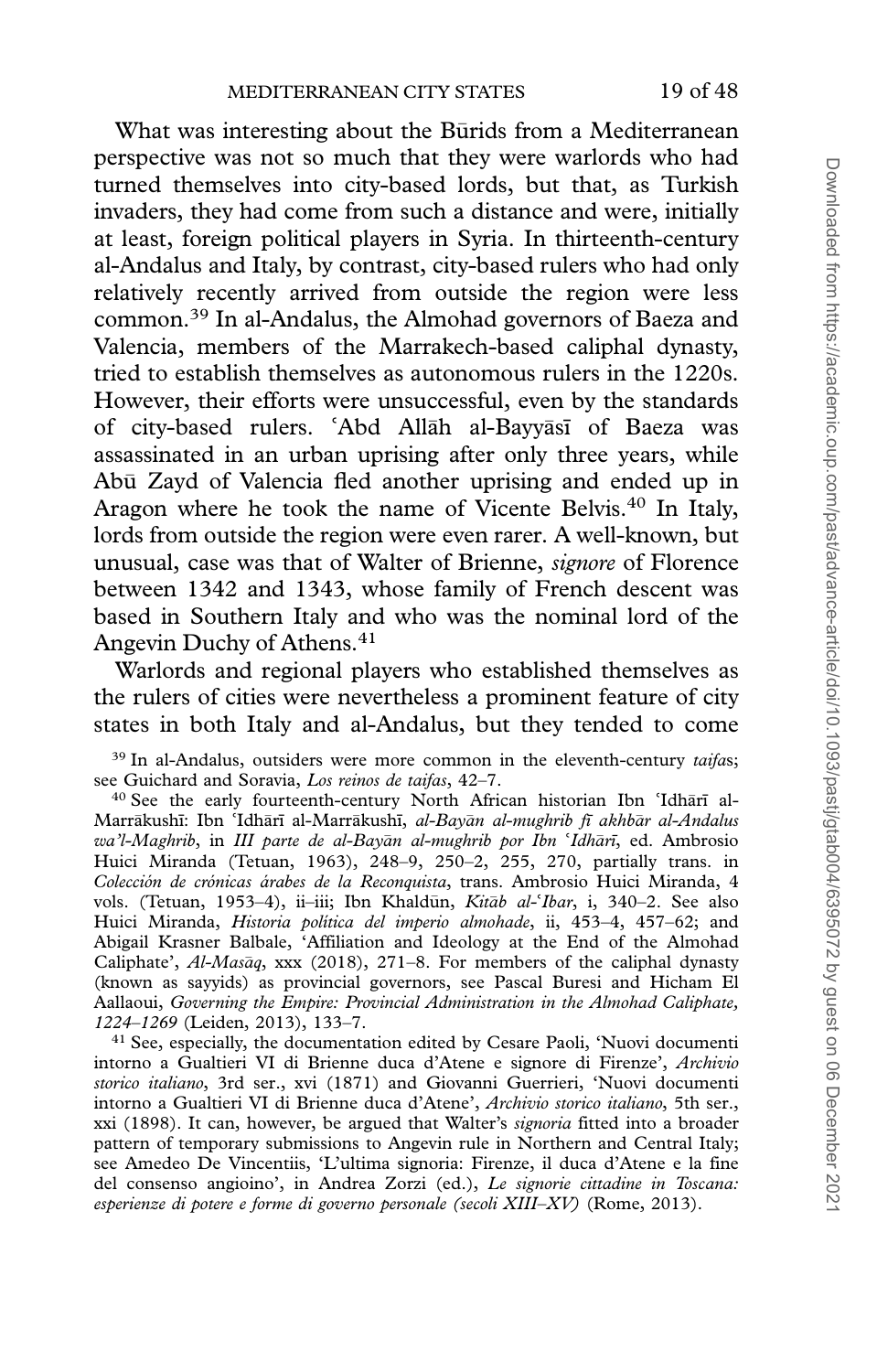from within, rather than from outside, the region. In many ways, such lords epitomized the blurred external boundaries of both Andalusi and Italian city states. Even while they were busy building their dynastic city-state regimes, they were and often continued to be entangled in wider political and legal spheres.

Many Andalusi and Italian warlords already had a degree of association with, or had even been implicated in the governance of, the city states that they came to rule. An interesting Andalusi example is Zayyan ibn Mardanish, the commander of the Almohad cavalry in al-Andalus who seized control of Valencia in late 1228 or early 1229. Zayyan was no stranger to the city, but was the great-great-nephew of Muhammad ibn Sa'd ibn was the great-great-nephew of Muhammad ibn Saʿd ibn<br>Mardanīsh who had ruled Valencia between 1147 and 1172. Even though Valencia had thereafter been absorbed into the Almohad state, many aspects of the Mardanish regime were not actually disrupted, as Pierre Guichard has shown: Muhammad's brother Yūsuf had remained Valencia's governor until his death in 1186, one of his military commanders had continued as the governor of Chinchilla and even religious elites had kept their positions. Zayyān may have tried to resurrect the regime of his ancestors by capitalizing on his existing ties to the city of Valencia. In the hope of receiving support from abroad, he also pledged allegiance to the 'Abbāsid caliph at Baghdad and later pledged allegiance to the 'Abbāsid caliph at Baghdad and later<br>the Hafsid ruler of Tunis. However, his project ended prematurely when Valencia was conquered by Aragon in 1238.42

Many Italian signori matched the profile of city-based rulers who had already enjoyed close ties with the city, but also operated on a regional scale as military leaders. The Malatesta became the dominant political players in Rimini during the course of the thirteenth century and, after leading a coup with the help of the local Guelf party in 1295, turned themselves into Rimini's effective signori, a position that was confirmed by statutes in 1334 as well as by the bestowal of a papal vicariate in 1355. At the same time, the Malatesta already had an important profile outside Rimini, as they were lords of Verucchio in Rimini's hinterland and had already acted as military leaders, usually for pro-papal coalitions. Well before establishing himself

<sup>&</sup>lt;sup>42</sup> Ibn Khaldūn, Kitāb al-'Ibar, i, 317-18; Ibn 'Idhārī, al-Bayān al-mughrib, <sup>42</sup> Ibn Khaldūn, *Kitāb al-'Ibar*, i, 317–18; Ibn 'Idhārī, *al-Bayān al-mughrib*, 270, 344–5; Pierre Guichard, Les musulmans de Valence et la reconquête (XI<sup>e</sup>–XIII<sup>e</sup> siècles), 2 vols. (Damascus, 1990-1), i, 116-24, 127-31, 145-9; Balbale, 'Affiliation and Ideology at the End of the Almohad Caliphate', 278–81.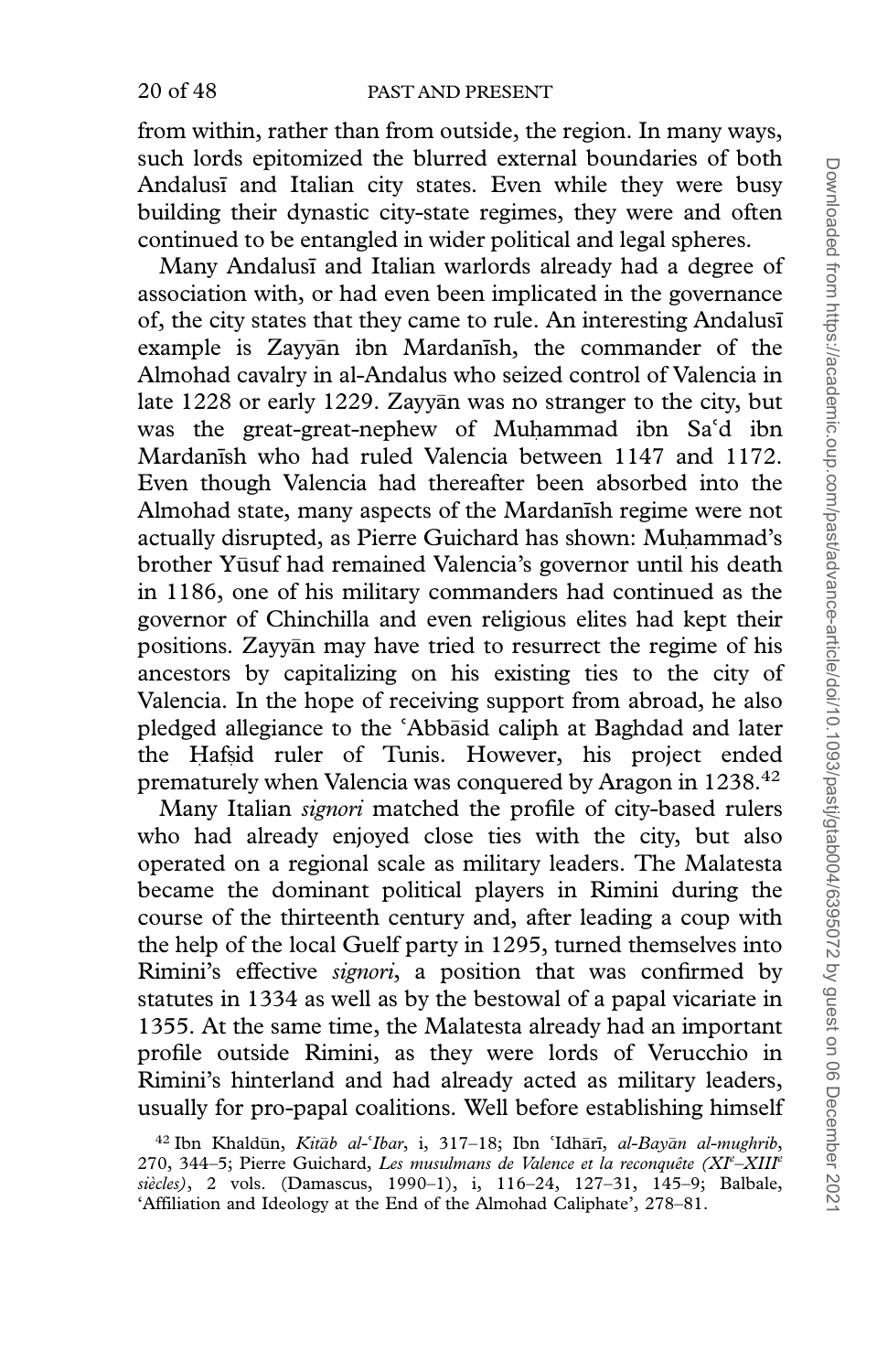as Rimini's de facto lord, Malatesta da Verucchio was appointed vicar of Florence by Charles of Anjou in 1267 and acted as Pope Martin IV's military commander in Romagna before falling out with the curia. In the fourteenth century, the Malatesta went on to become one of the foremost families of *condottieri* in Italy.<sup>43</sup>

Not all Andalusi and Italian city-based rulers necessarily had a prior connection with the city, even when they came from the surrounding region. In al-Andalus, this type of lord is best exemplified by the Banū'l-Ahmar or Banū Nasr (Nasrids) who became rulers of Granada.<sup>44</sup> We know little about the Nasrids' origins, but they were almost certainly military commanders at the Andalusi frontier. Exploiting the uncertain geopolitical circumstances in early thirteenth-century al-Andalus, Muhammad I initially became ruler of the small city of Arjona after an urban uprising there in 1232, and in 1237 he was able to enter Granada, which Muhammad's dynasty would rule as a city state until 1492, paradoxically making it the most long-lived Andalusi (and possibly Islamic) city state. As will be seen, Nasrid Granada was perpetually prone to dynastic in-fighting and almost continually subject to threats from other political players inside and outside the city, but the Nasrids' continued grip on power was at least in part owed to their ability to quickly strike an alliance with the city's establishment. According to the fourteenth-century Granadan historian and statesman Ibn al-Khatib, Muhammad had been invited into the city by two shaykhs and a delegation of the city's notables who swore an oath of loyalty to their new ruler. The Nasrids entertained close relations with four leading families who dominated appointments to  $q\bar{q}d\bar{t}$ -ships and they were soon viewed by Granada's religious elites as the last bulwark of Islam on Iberian soil.<sup>45</sup> Calling themselves *sultān* or amīr al-muslimīn, issuing coinage and conducting their own quixotic foreign policy, the

<sup>43</sup> For Malatesta da Verucchio's regional activities, see the documentation edited in Luigi Tonini, Storia civile e sacra riminese, 6 vols. (Rimini, 1848–88), iii, 116–20, 631–5, 639–40. The principal work remains P. J. Jones, The Malatesta of Rimini and the Papal State (Cambridge, 1974), 29, 33–4, 40, 51–3; see also Silvia Pari, La signoria di Malatesta da Verucchio (Rimini, 1998).

<sup>44</sup> The key works on Nasrid Granada are Rachel Arié, L'Espagne musulmane au temps des Nasrides, 1232-1492 (Paris, 1973); Miguel Angel Ladero Quesada, Granada: historia de un país islámico, 1232-1571, 3rd edn (Madrid, 1989); and L. P. Harvey, Islamic Spain, 1250-1500 (Chicago, 1990).

<sup>45</sup> Historia de los reyes de la Alhambra, ed. and trans. J. M. Casciaro Ramírez and E. Molina López (Granada, 2010), 137; a similar version is reported in Ibn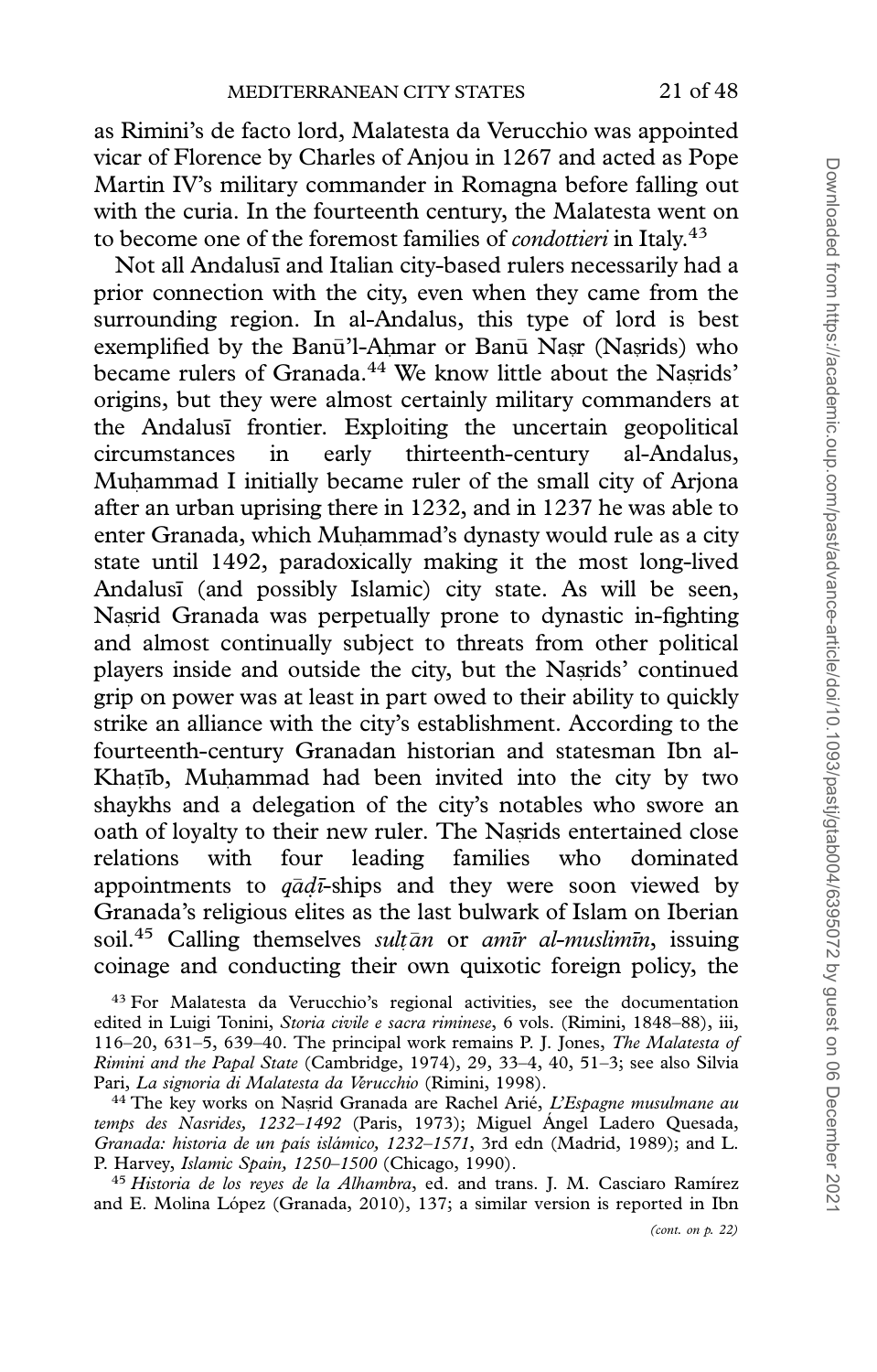Nasrid rulers were to all intents and purposes autonomous political operators, but they also at times acknowledged the suzerainty of various other rulers, such as the 'Abbāsid caliph suzerainty of various other rulers, such as the 'Abbāsid caliph<br>(based in Cairo since 1261), the Almohad and Hafsid Empires, the Hūdid kingdom of Murcia and even the kings of Castile.<sup>46</sup>

In Italy, especially in the Po Plain, there were also *signori* who did not have a prior base in the city where they established themselves as lords. Arguably, however, these rulers found it much harder to build durable city-state regimes in Italy than the Nasrids did under exceptional circumstances in al-Andalus. One example is Ezzelino da Romano, a notorious and muchmaligned warlord who had extensive landed holdings in the triangle between Vicenza, Treviso and Belluno, but went on to become Verona's de facto lord between the 1230s and his death in 1259. Never holding a formal title which confirmed his position as the ruler of Verona, Ezzelino owed his success to his ability to connect with Verona's Monticoli faction. According to the chronicler Paride da Cerea, the decisive moment for Ezzelino came in 1226 when he was called to Verona to become the city's chief judicial officer (*podestà*) in the wake of a realignment in Verona politics when the Monticoli faction were joined by another urban group known as the Twenty-Four (quattuorviginti). He was thereafter expelled for a short period, but Ezzelino was soon re-called and, after becoming one of Emperor Frederick II's main military leaders in Northern Italy, he established himself as Verona's ruler. Ezzelino then also came to dominate other cities, but his main base was Verona where he also built his own urban castle. As Gian Maria Varanini has shown, Ezzelino did not supplant, but exercised his power alongside the institutions of the commune, while also pursuing an aggressive policy towards the Monticoli's opponents who were exiled from the city in 1239.47 Many lords tended to

(n. 45 cont.)

°Idhārī, *al-Bayān al-mughrib*, 336–7. See also Arié, *L'Esp*<br>*des Nasrides,* 55–7, 281; and Harvey, *Islamic Spain,* 34–7. ārī, al-Bayān al-mughrib, 336–7. See also Arié, L'Espagne musulmane au temps

<sup>46</sup> Arié, L'Espagne musulmane au temps des Nasrides, 182–95, 224–8.

<sup>47</sup> Il Chronicon Veronese di Paride da Cerea e dei suoi continuatori, ed. Renzo Vaccari, 4 vols. (Legnago, 2014), i.1, 133–44. For 1239, see Codice diplomatico Eceliniano, published in Giambatista Verci, Storia degli Ecelini, 3 vols. (Bassano, 1779), iii, no. clii. For the nature of Ezzelino's lordship, see Gian Maria Varanini, 'Il comune di Verona: la societa` cittadina ed Ezzelino III da Romano', in Giorgio Cracco (ed.), Nuovi studi ezzeliniani (Rome, 1992), and other essays in the same volume.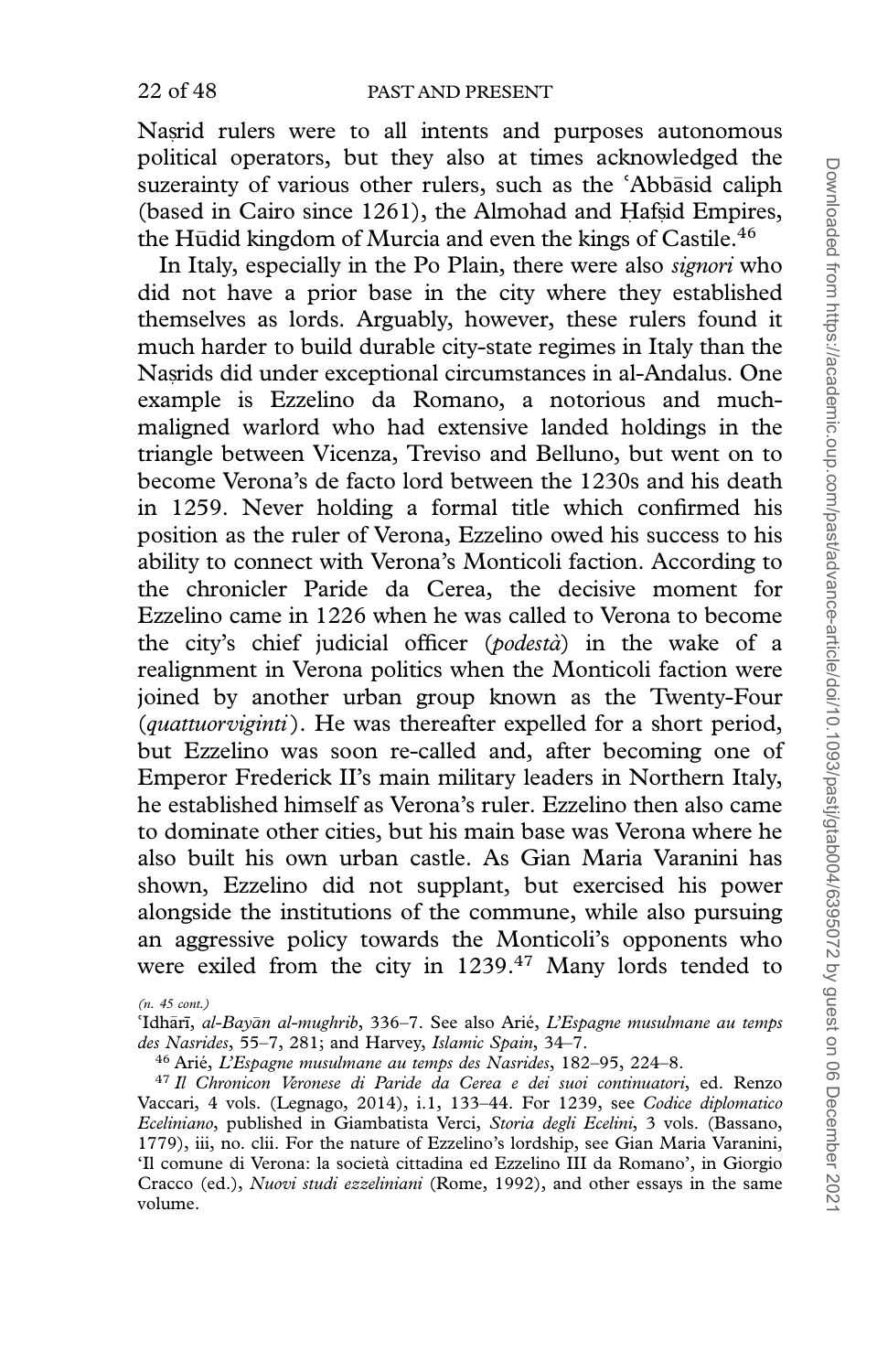gravitate towards one major city, but it is important to point out that some warlords also tried to establish supra-urban political formations. Uberto Pallavicino was a major landowner and warlord in north-western Italy who was appointed imperial vicar in 1249 and during the course of the 1250s obtained dominion over many Lombard cities, including Cremona, Piacenza, Brescia and Milan. In many ways, however, Pallavicino at best presided over a loose federation of city states. Pallavicino only seems to have directly ruled Cremona (alongside the local leader Buoso da Dovara), while the other cities were de facto governed by local allies. As we shall see later, in Piacenza the city's actual ruler was the local faction leader Ubertino Landi who governed more or less independently from Pallavicino. In fact, in the wake of Charles of Anjou's invasion, Pallavicino's political edifice dissolved, as individual city states broke away from his control.48 Ezzelino da Romano and Uberto Pallavicino not only shared the experience of establishing themselves as *signori* without a pre-existing urban base, but they also illustrate the difficulties that such rulers faced. Unlike so many other Italian lords neither of them were, in fact, able to build hereditary regimes. In contrast to Syria or al-Andalus, complete outsiders to cities may well have found it particularly hard to establish themselves in Italian city states.

There were, therefore, a variety of paths to urban lordship, almost all of which involved the entanglement of lords in wider political and legal spheres. The shared aspiration of city-based lords across Italy, Syria and al-Andalus to establish dynastic regimes was certainly an attempt to consolidate their control of city states amidst the challenges that they could face from both within and outside. For some, cities were undoubtedly useful arenas within which to pursue dynastic interests that, in a different environment, they might have pursued in the context of

<sup>48</sup> For the perspective from Piacenza, see the contemporary city chronicles Annales placentini gibellini, ed. Pertz, 505–8, 513–21, and Giovanni Musso, Chronicon placentinum (Rerum Italicarum Scriptores, xvi, Milan, 1730), 466–7, 472–4. The scarce set of documents surviving for Pallavicino's period in the Registrum magnum suggest that he did not play a direct role in the administration of Piacenza, but he may have acted as a mediator in conflicts, as implied by this case of 1252: Il registrum magnum del comune di Piacenza, ed. Ettore Falconi and Roberta Peveri, 4 vols. (Milan, 1984–88), iii, no. 763. See Pierre Racine, 'I Pallavicino', in Amleto Spicciani (ed.), Formazione e strutture dei ceti dominanti nel medioevo (Rome, 2003); Emilio Nasalli Rocca, 'La posizione politica dei Pallavicino nell'età dei comuni e quella delle signorie', Archivio storico per le province parmensi, 4th ser., xx (1968).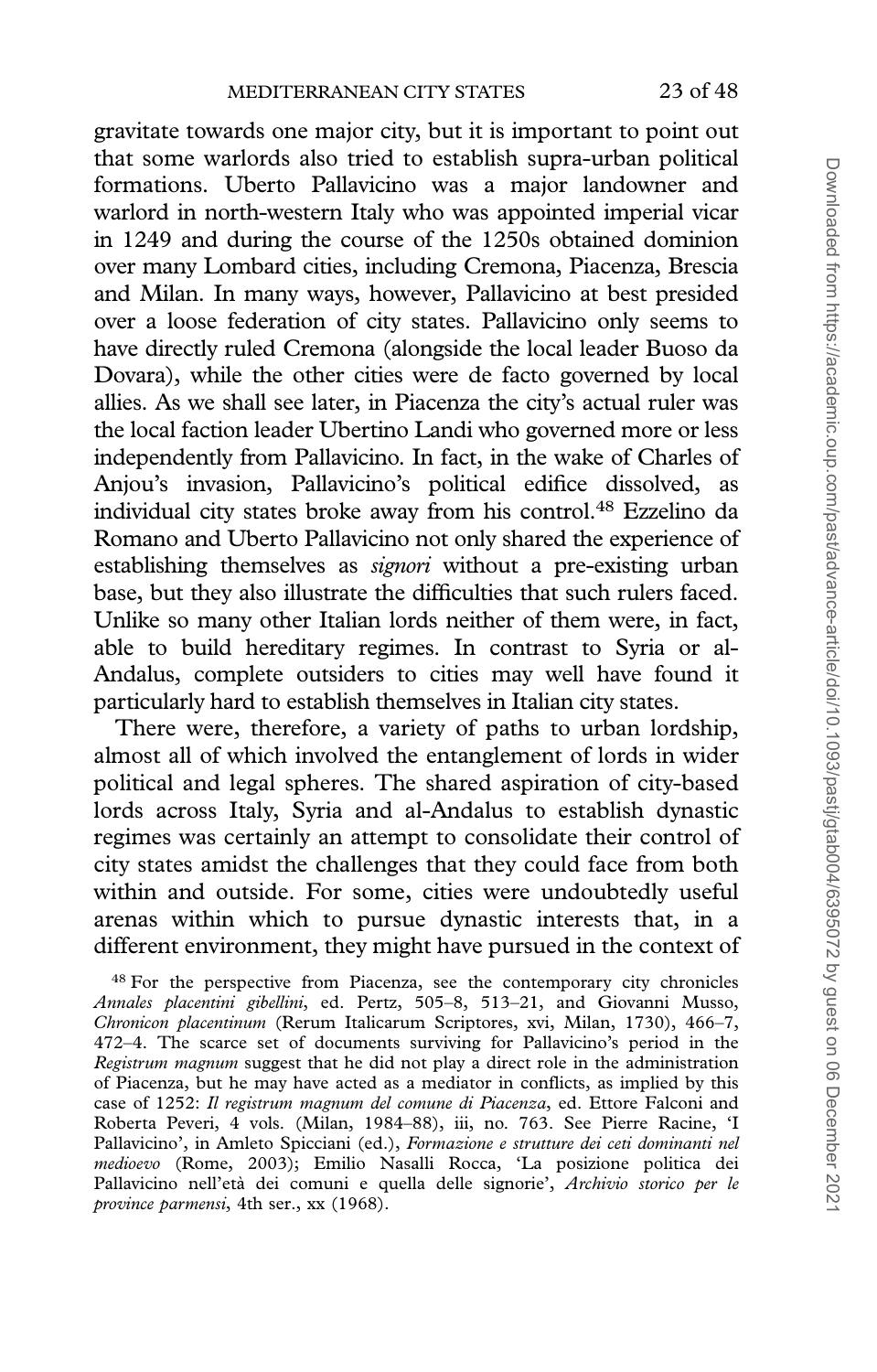other frameworks of power. City-based rulers not only thought of themselves as rulers of cities, but also viewed their projects as dynastic enterprises in which family interests could sometimes trump their interests as rulers of city states. The dynastic nature of many urban lordships in Italy manifested itself not only in the hereditary succession of *signori*, but in the degree to which their wider family was involved in the political process. There is a distinct sense that the della Scala of Verona, for instance, regarded their rule over Verona as a shared undertaking. The succession to the *signoria* of the della Scala involved not only sons, but also brothers and nephews of the incumbent and, for long periods of time, particular signori of the della Scala usually brothers — were co-rulers.<sup>49</sup> The city-based lordships of the Būrids of Damascus and Nasrids of Granada were also dynastic enterprises. In both these cases, the first three rulers saw a succession from father to son, but thereafter the succession involved a broader pool of candidates. In Damascus, the third Būrid prince, Shams al-Mulūk, was assassinated by his mother Zumurrud Khātūn and real power passed to leaders of different palace factions, including at one point Zumurrud Khātūn herself, although the Būrid line remained nominally in charge under the third prince's brother, Shihab al-Din, who was in turn succeeded by his half-brother and then by his nephew.<sup>50</sup> In the case of the much more long-lived Nasrid dynasty, rulers were drawn from a broader pool of family members through the agnatic line, involving sons, brothers and cousins from the first to the fourth degree once removed.<sup>51</sup> It is remarkable that in the Islamic world attempts to dynasticize city-based lordships were not only undertaken by princes of military families like the Nasrids or the Būrids, but also, as we have seen, by the judges of

<sup>49</sup> Periods of co-rule were 1290–1303, 1308–11, 1329–51, 1351–59, 1359–65, 1375–81; see G. Sancassani, 'Notizie genealogiche degli Scaligeri di Verona', in Verona e il suo territorio, 7 vols. (Verona, 1960–2003), iii.1. For the dynastic nature of signorie, see Dario Canzian, 'Condivisione del potere, modalita` di successione e processo di dinastizzazione', in Maire Vigueur (ed.), Signorie cittadine nell'Italia comunale.

 $50$  Mouton, Damas et sa principauté sous les Saljoukides et les Bourides, 160–7 (fig. 8), and passim.

 $51$  Arié, L'Espagne musulmane au temps des Nasrides, 197 (table 1), and passim. The only Nasrid sultan not to come through the agnatic line was the short-lived Yūsuf IV (1431-2) who was only related to the Nasrids through his mother, while his father came from the Banū Mawl: Arié, L'Espagne musulmane au temps des Nasrides, 134–7.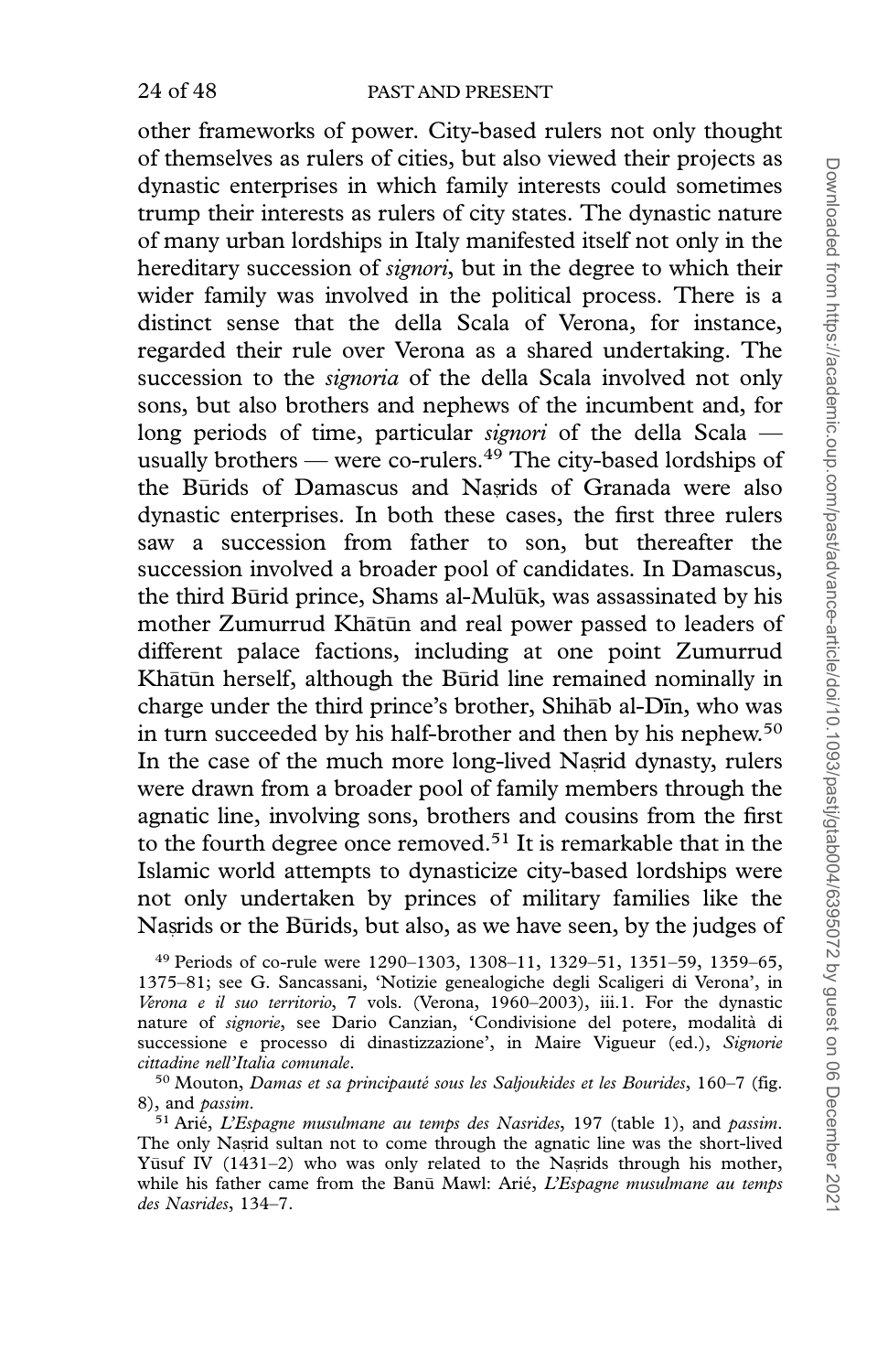Tripoli and Tyre. An interesting case of a city-based dynasty of religious professionals from the Islamic West were the religious professionals from the Islamic West were the 'Azafids of<br>Ceuta. In the wake of the collapse of the Almohad government in Ceuta, the eminent religious scholar Abū'l-Qāsim alin Ceuta, the eminent religious scholar Abū'l-Qāsim al-ʿAzafī<br>staged a successful coup in 1250. Although he initially acted in concert with the sea captain Hajbūn al-Rund $\bar{a}$ hī — who took command of the city's considerable fleet —  $Ab\bar{u}'$ l-Qāsim eventually managed to sideline Hajbūn and to install a dynastic regime. After his death, he was succeeded by his elder son Abu- \_ younger brother. Between 1307 and 1309, Talib who, for a while, seems to have ruled jointly with his younger brother. Between 1307 and 1309, 'Azafid control was<br>briefly interrupted by a period of rule by Granada, but thereafter Abū Țālib's son Yahyā returned to Ceuta as the city's ruler, while his brothers were in charge of Ceuta's navy and naval shipyard. Yaḥyā was in turn succeeded by his son Abū'l-Qāsim Muhammad who ruled under the tutelage of his cousin until the city was brought under the authority of the Fes-based Marinid rulers of the Maghrib after an urban uprising in 1322.52

The flip-side of the dynastic nature of so many city-based lordships is that lords were often dangerously exposed to serious threats from intra-dynastic strife, which added to the already precarious position that so many city-based lords found themselves in. Even a relatively long-lived *signoria* like that of the della Scala experienced its fair share of challenges from within the ruling family's own ranks. Brothers or half-brothers of della Scala *signori* led at least five major conspiracies in 1354, 1359, 1365, 1375 and 1381, three of which resulted in the assassination of the incumbent lord. It is worth noting that these conspiracies were all concentrated in the latter half of the della Scala's reign when significant territorial losses also reduced the resources available to the family. The increasing formalization of della Scala power and the regulation of the family's hereditary succession to the *signoria* in 1359 may paradoxically have also pushed excluded kinsmen to opt for the drastic measure of

<sup>&</sup>lt;sup>52</sup> For the 'Azafids, see especially J. D. Latham, 'The Rise of the 'Azafids of  $52$  For the 'Azafids, see especially J. D. Latham, 'The Rise of the 'Azafids of Ceuta', *Israel Oriental Studies*, ii (1972), and 'The Later 'Azafids', *Revue de* Ceuta', *Israel Oriental Studies*, ii (1972), and 'The Later 'Azafids', *Revue de*<br>*l'Occident musulman et de la Méditerranée*, xv–xvi (1973), both published in John Derek Latham, From Muslim Spain to Barbary: Studies in the History and Culture of the Muslim West (London, 1986). See also Halima Ferhat, Sabta des origines au  $XIV^c$  siècle (Rabat, 1993), 203–59. I would like to thank Amira Bennison for her help in discussing the case of Ceuta with me.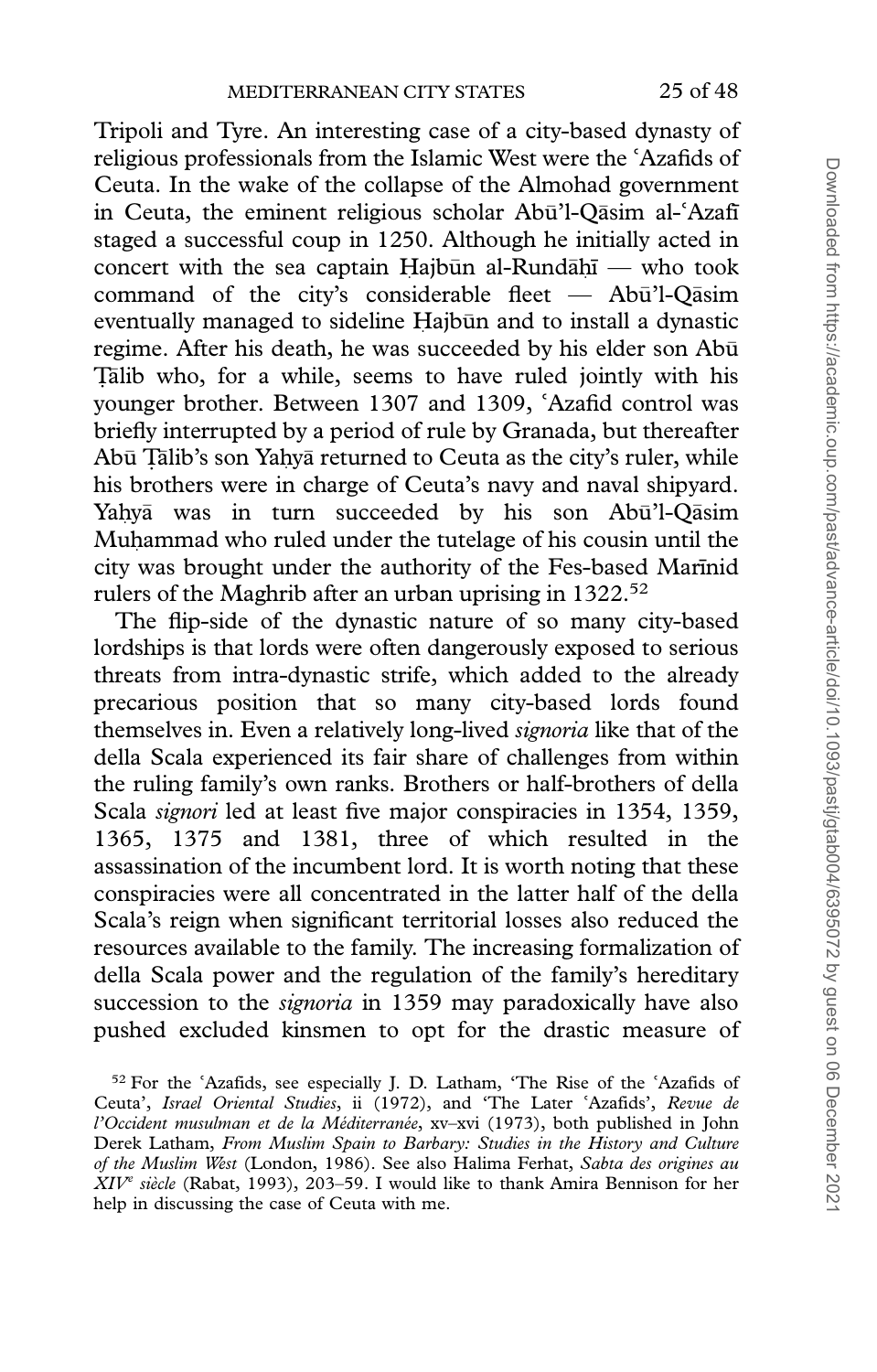assassination.53 As we have already seen, intra-dynastic strife was also an important feature of city-based dynasties in the Islamic world. The most notorious, but by no means exceptional, case was the Nasrids of Granada who were so plagued by internal divisions within the dynasty that fifteen rulers were deposed or assassinated in the wake of coups, as sons, brothers and cousins competed over control of the city state. Although the Nasrids were able to survive for a remarkably long period of time, the factiousness of the dynasty offered many opportunities to other political actors to plot against particular rulers and, therefore, played an important role in stimulating the extraordinary volatility of the city state of Granada.<sup>54</sup>

The evidence across the three regions suggests that the regimes of city-based lords were often volatile and many were ultimately short-lived. Even in Italy, where there were some famously long-reigning dynasties of *signori*, the evidence presented in the Maire Vigueur project suggests that many Italian signori, especially in Central Italy, were not able to survive beyond one or two generations.<sup>55</sup> There were many reasons why urban lordships were brittle. First, as we have seen, it was in the very nature of city-based lordships to flourish in the context of political fragmentation and so it was possible for lords, whose external position was often uncertain, to be swept away by changing fortunes in the wider geopolitical landscape. The

<sup>53</sup> The episodes in question are: the rebellion of Fregnano (1354), Cansignorio's assassination of Cangrande II (1359), the conspiracy of Paolo Alboino (1365), Cansignorio's assassination of Paolo Alboino (1375), and Antonio's assassination of Bartolomeo II (1381). See La Continuazione Scaligera, published in Il Chronicon Veronese di Paride da Cerea, ed. Vaccari, ii.1, 97–100, 104–5, 109–12, 117; Boninsegna de' Mitocolis, Parva cronica, in Verci, Storia della Marca Trivigiana e Veronese, vii, 156–8; Pier Zagata, Cronica della città di Verona, ed. Giambatista Biancolini, 2 vols. (Verona, 1745–9), ii.1, 1–3. The only rebellion studied in some detail is that of Fregnano, on which see Gian Maria Varanini, 'La classe dirigente veronese e la congiura di Fregnano della Scala (1354)', Studi storici Luigi Simeoni, xxxiv (1984).

 $54$  There were successful coups against Muhammad III (1309), Nasr (1314), Ismāʿīl (1325), Muḥammad IV (1333), Yūsuf (1354), Muḥammad V (1359), Ismāʿīl (1325), Muḥammad IV (1333), Yūsuf (1354), Muḥ<br>Ismāʿīl II (1360), Muḥammad VI (1362), Muḥammad V Ismāʿīl II (1360), Muḥammad VI (1362), Muḥammad VIII (1419, 1429),<br>Muḥammad IX (1427, 1431, 1445), Yūsuf IV (1432), Muḥammad X (1447), Sa'd (1464), Abū'l-Hasan (1482), Muhammad XI (1483). Some deposed sultans Saʿd (1464), Abū'l-Hasan (1482), Muḥammad XI (1483). Some deposed sultans<br>were reinstated later. For detailed reconstructions, see Arié, *L'Espagne musulmane* au temps des Nasrides, 49–178.

<sup>55</sup> This was especially the case in Central Italy: Maire Vigueur, 'Comuni e signorie nelle province dello Stato della Chiesa', in Maire Vigueur (ed.), Signorie cittadine nell'Italia comunale; Zorzi (ed.), Le signorie cittadine in Toscana.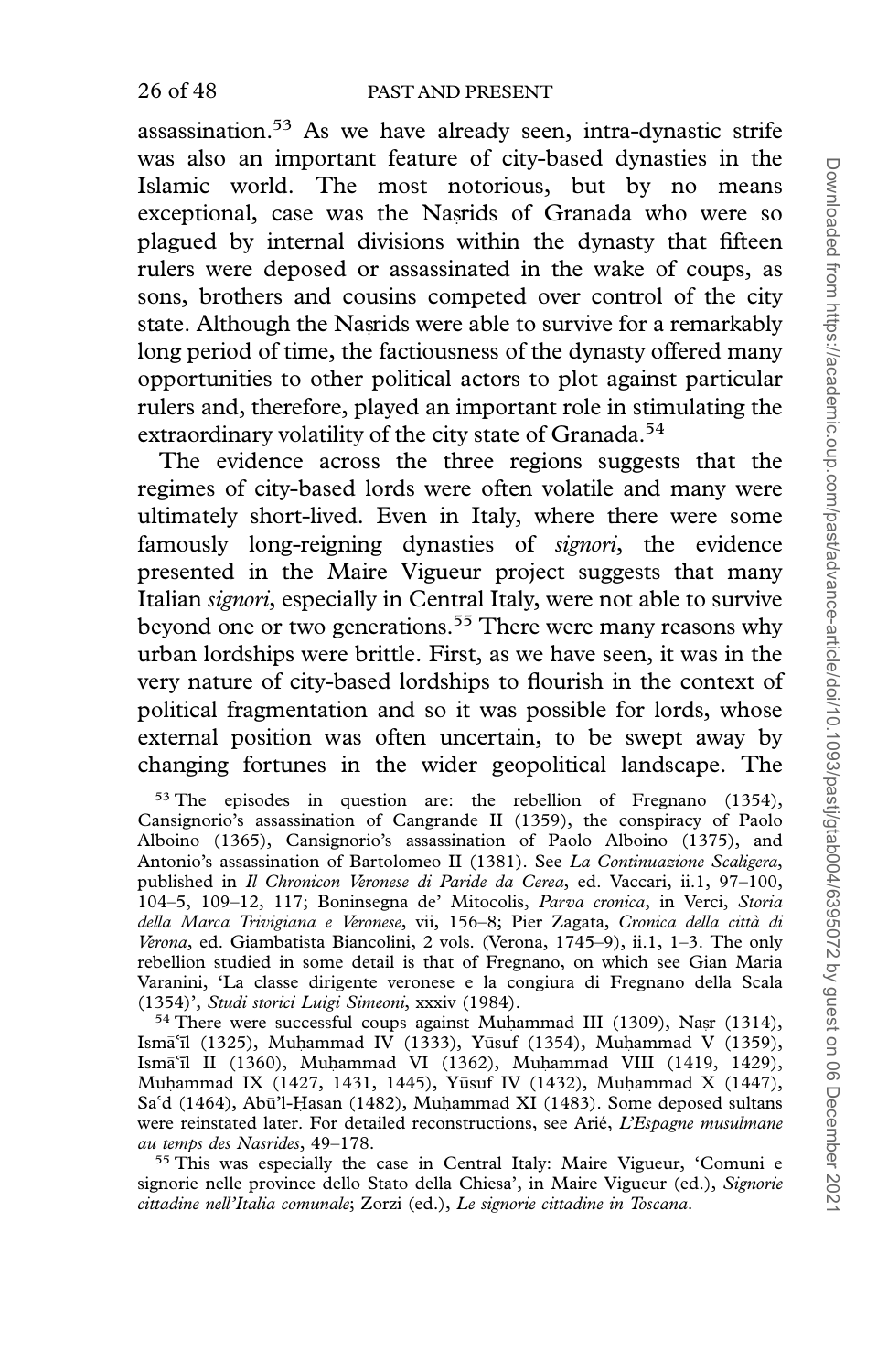dynastic nature of city-state regimes was also problematic, since the resources and size of city states were often finite and there was a limit to the extent to which urban lords could provide for their extended family — not only multiple sons, but also brothers and cousins who, as we have seen, usually asked for a share in the enterprise. Finally, urban lordships were very rarely the only form of political organization that crystallized in city states and they had to compete over the same resources with a number of other players, as I now analyse.

### III

Lordship was the predominant form of political organization in Mediterranean city states, which, in its various manifestations, can be found across the three regions under analysis here. At the same time, multiple other forms of organization also crystallized in urban political arenas in the wake of the particular geopolitical circumstances that gave rise to the development of city states. Indeed, it was precisely this profusion of political organizations that contributed to the brittleness and high levels of conflict that were such an inherent feature of city states. It is possible to distinguish between a number of such political organizations: collective organizations associated with the city's elite, families and factions, as well as popular political organizations.

Italian city states are best known for the various types of councils and colleges that were associated with their systems of communal government.56 Claims about the exceptionalism of Italian, and more broadly European, cities have often rested on these types of collective institutions, since their development was closely tied to medieval European ideas about the community as a legitimate, and even legal, basis of political organization.57 There were indeed no Italian-style councils and colleges in Islamic cities, but it is also problematic to exaggerate this contrast, which lends itself so easily to grand narratives about the rise of democracy in the West. Even when viewed

 $56$  For a comparative perspective across Italy, see Lorenzo Tanzini, A consiglio: la vita politica nell'Italia dei comuni (Bari, 2014).

<sup>57</sup> Susan Reynolds, Kingdoms and Communities in Western Europe, 900–1300, 2nd edn (Oxford, 1997); Peter Blickle, Kommunalismus: Skizzen einer gesellschaftlichen Organisationsform, 2 vols. (Munich, 2000); Anthony J. Black, 'The Commune in Political Theory in the Late Middle Ages', in Peter Blickle (ed.), Theorien kommunaler Ordnung in Europa (Munich, 1996).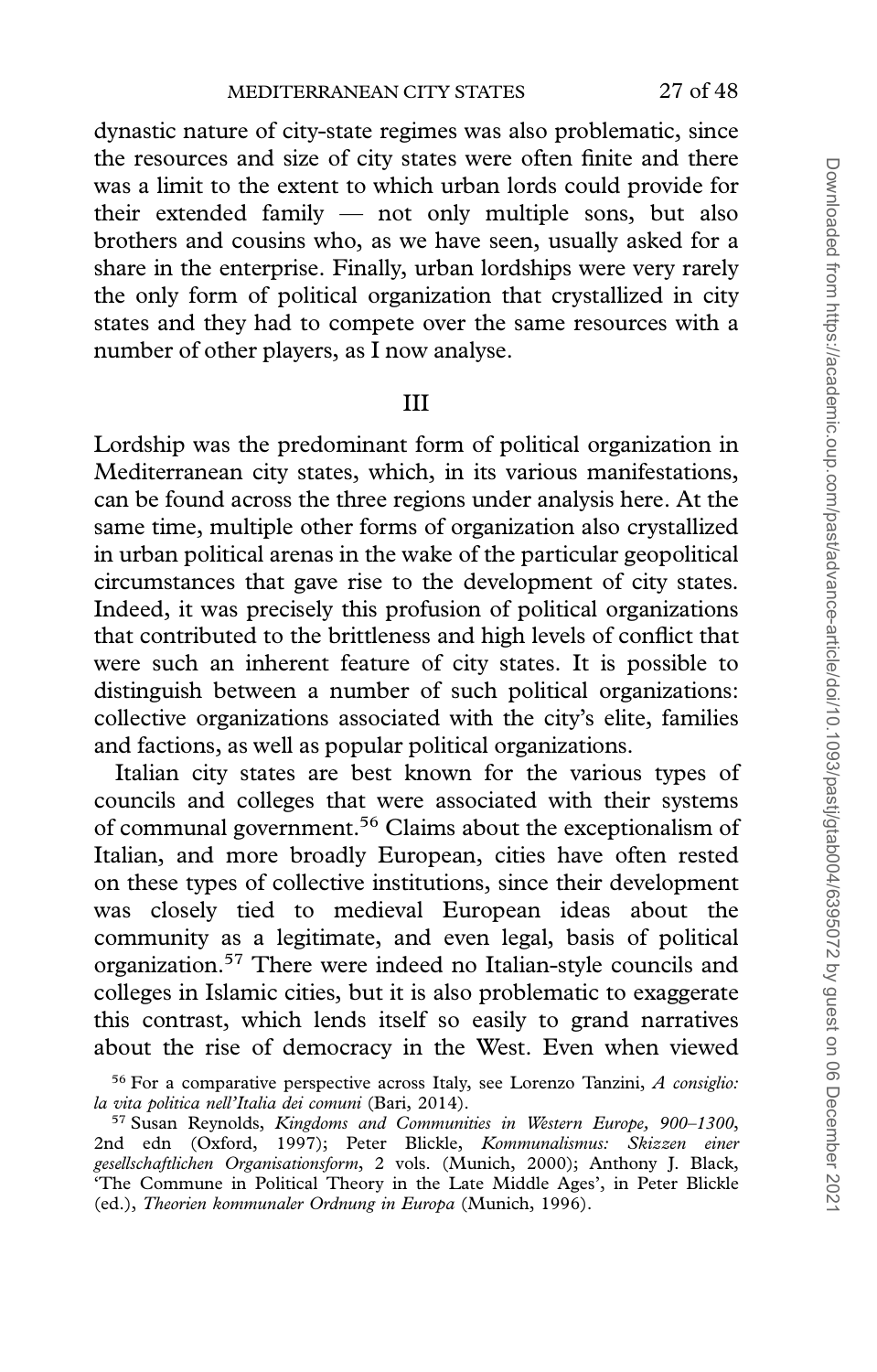solely from the perspective of Italian cities, it is important to bear in mind a few caveats that somewhat reduce the distance between Italy and the other regions. First, communal institutions were at best political organizations for the city's elite or, very commonly, for a faction within that elite. The propaganda apparatuses of Italian communes never tired of stressing that communes governed their cities for the common good, but the actual institutions of communes were always dominated by a very restricted set of the urban population: women, foreigners and most individuals below a particular level of wealth had no access to communal colleges and councils, very often particular factions in the city were also excluded and particular families anyway dominated the restricted elite who populated these institutions. This was even true for Florence, which had one of the most expansive apparatuses of communal government. In the period between 1282 and 1399, John Najemy found that fifty-one families (only about 4 per cent of the total sample) held twenty or more offices in the urban government, while the vast majority of families (962 families or 71 per cent) only held office between one and three times.<sup>58</sup> Second, the seemingly elevated legal status of communal colleges and councils was not necessarily reflective of the actual political dynamics in Italian city states. The very rich sources ordinances, statutes and minutes — documenting their operation should not lead us to believe that they were always as important as they claimed to be. Signorie were often much less well documented in archives and, as we have seen, frequently took a long time to acquire a formal legal status, even though de facto they generally superseded the much better documented and frequently more formalized institutions of communes.<sup>59</sup> Some collective organizations, in fact, enjoyed hardly any formalized legal status in Italian cities. A very pertinent case is factions, some of which, like the Parte Guelfa of Florence, had

<sup>58</sup> John M. Najemy, Corporatism and Consensus in Florentine Electoral Politics, 1280–1400 (Chapel Hill, 1982), 320. There is a vast historiography on the nature of communal elites, but see especially Maire Vigueur, Cavalieri e cittadini, 430– 42; Jones, Italian City-State, 288–332; Wickham, Sleepwalking into a New World, 161–87. For exclusions of factions, see Giuliano Milani, L'esclusione dal comune: conflitti e bandi politici a Bologna e in altre città italiane tra XII e XIV secolo (Rome, 2003).

<sup>59</sup> Lorenzo Tanzini, 'Signori e consigli', in Maire Vigueur (ed.), Signorie cittadine nell'Italia comunale.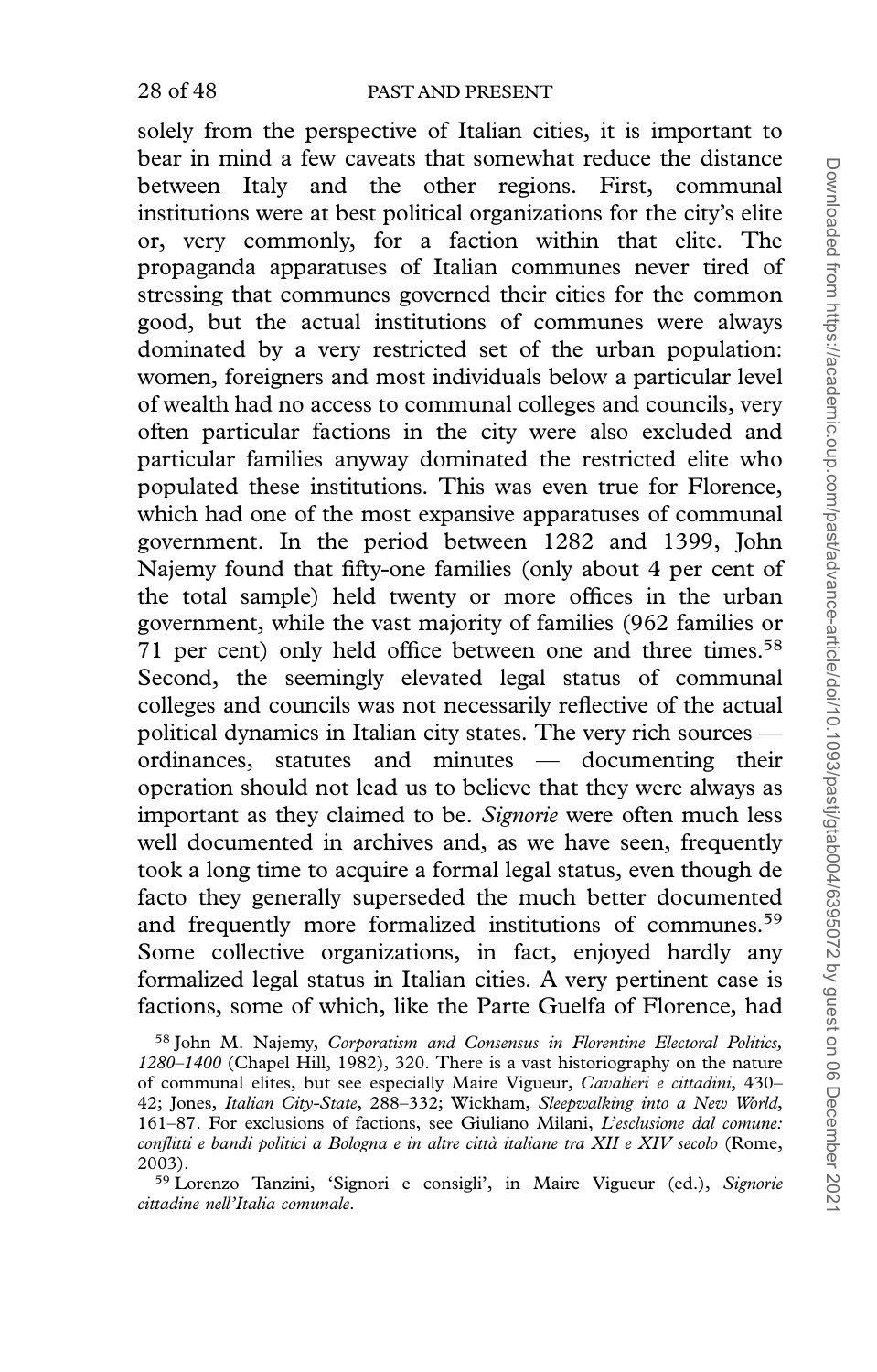their own councils, statutes and buildings, but the vast majority of factions were informal networks that had no such formalized dimension. Factions nevertheless played an absolutely critical role in urban political life, leading revolts that changed the balance of power in the city, dominating communal institutions or propping up the regimes of signori.<sup>60</sup>

Islamic cities did not develop councils or colleges that would be recognizable as such to an observer steeped in the Italian political reality, but it is nevertheless possible to find evidence for organized forms of elite-based collective action. An interesting case to consider is the involvement of  $sh\bar{u}r\bar{a}$ -councils in the governance of city states in the Islamic West. In early Islam, the term shura designated the advisory body convened to elect caliphs, but in the Islamic West the  $sh\bar{u}r\bar{a}$  had become a council of legal experts that was composed of the city's most eminent scholars and regularly advised judges.<sup>61</sup> One case for which we have repeated references to the role played by the  $\it sh{\bar u}r{\bar a}$  in the context of a city state is Ceuta under the rule of its 'Azafid lords. context of a city state is Ceuta under the rule of its 'Azafid lords.<br>In his *Kitāb al-'Ibar*, Ibn Khaldūn described how the *shūrā* In his *Kitāb al-'Ibar*, Ibn Khaldūn described how the *shūrā* swung into action at critical moments in the city state's history. According to Ibn Khaldūn, Ceuta's lord Abū'l-Qāsim had already been the head of Ceuta's  $\it sh{\bar u}r{\bar a}$  and we can presume that this association was important when he seized power in  $1250.^{62}$ After Ceuta had briefly fallen under the rule of Granada, Ceuta's population rebelled and it was a delegation of members of the shura that was dispatched to negotiate with the sultan of the Fes-based Marinid state. We do not know what they asked of the sultan, but shortly thereafter Abū'l-Qāsim's grandson Yaḥyā was installed as Ceuta's ruler.<sup>63</sup> Yahyā initially acted as governor for the Marīnids, but after a few years he broke away from Marinid control and established himself as the city's independent ruler alongside the  $sh\bar{u}$  ra $\bar{a}$ .<sup>64</sup> It appears from all this

<sup>60</sup> Vieri Mazzoni, Accusare e proscrivere il nemico politico: legislazione antighibellina e persecuzione giudiziaria a Firenze, 1347–1378 (Pisa, 2010), 7–45; for the broader historiography, see Andrea Zorzi, 'I conflitti nell'Italia comunale: riflessioni sullo stato degli studi e sulle prospettive di ricerca', in Andrea Zorzi (ed.), Conflitti, paci e vendetti nell'Italia comunale (Florence, 2009).

<sup>&</sup>lt;sup>61</sup> C. E. Bosworth, Manuela Marín and A. Ayalon, 'Shūrā', in Encyclopaedia of Islam, 2nd edn, ed. Bearman et al.; Émile Tyan, Histoire de l'organisation judiciaire en pays d'Islam, 2nd edn (Leiden, 1960), 230–4.

<sup>&</sup>lt;sup>62</sup> Ibn Khaldūn, *Kitāb al-'Ibar*, ii, 269.<br><sup>63</sup> Ibid., ii, 352–3.<br><sup>64</sup> Ibid., ii, 365.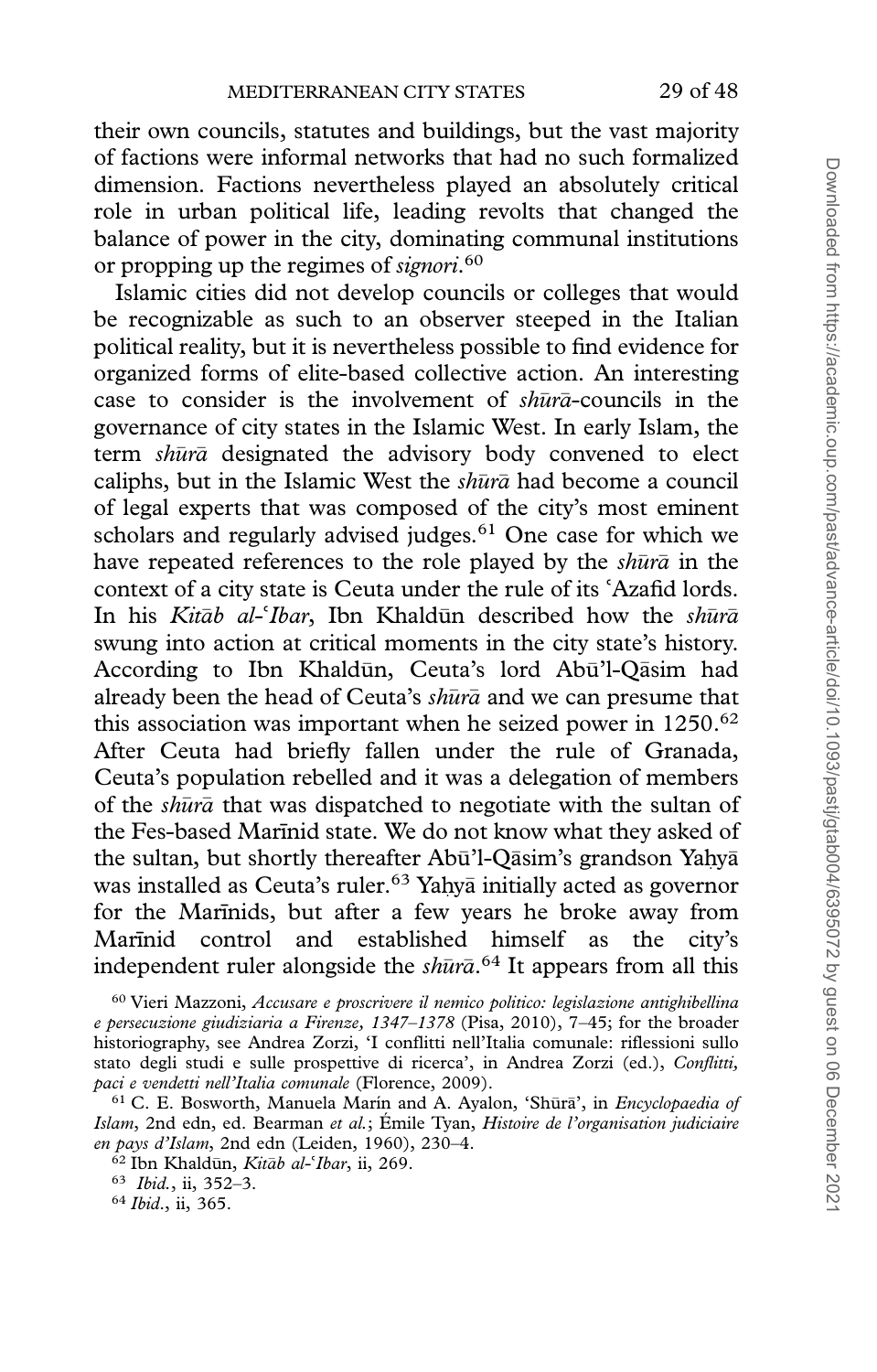that the 'Azafids acted in close co-operation with the shura. that the 'Azafids acted in close co-operation with the *shun* Whether the *shura* were always on the 'Azafids' side is difficult Whether the *shūrā* were always on the 'Azafids' side is difficult to tell and it is likely that, as in other city states, there were divisions in the city. As J. D. Latham has suggested, 'Azafid rule divisions in the city. As J. D. Latham has suggested, ʿAzafid rule<br>probably collapsed relatively quickly after Yahyā's death in the wake of internal divisions within Ceuta itself. The city's notables submitted to Marinid rule and the pre-eminent role in Ceutan politics was now played by the Husaynids, a Ceutan family of descendants of the Prophet who came to control the city's shūrā.<sup>65</sup> Ceuta was not necessarily unusual. There is also evidence of the involvement of  $sh\bar{u}r\bar{a}$  councils in other city states in the Islamic West, though generally we know relatively little about them.66 It is worth mentioning that, even when there was no mention of a shūrā council, urban elite groups were able to engage in, and also sustain, various forms of collective action. It is hard to imagine that Ibn ʿAmmār of Tripoli or Ibn Abī is hard to imagine that Ibn ʿAmmār of Tripoli or Ibn Abī ʿAqīl of<br>Tyre did not, even on the most informal basis, act in concert with other members of the urban elite in some way. The same is true for those Andalusi city states where religious elites were known to have played a leading role. In the 1240s, Orihuela came under the rule of the scholar Ibn 'Isām who, according to<br>surviving correspondence, governed in consultation with other surviving correspondence, governed in consultation with other scholars who had fled to the city.<sup>67</sup> At around the same time, Seville was governed by prominent local families of judges and religious leaders, such as the al-Bājī and al-Jadd families. It is telling that a  $sh\bar{u}r\bar{a}$  was convened in the dramatic circumstances of 1246 when the  $q\bar{a}d\bar{a}$  Abu of 1246 when the  $q\bar{a}d\bar{t}$  Abū 'Amr ibn al-Jadd, Seville's de facto leader for much of the 1230s and 1240s, was assassinated.<sup>68</sup>

<sup>65</sup> Latham, 'The Later 'Azafids', 122-3.

<sup>66</sup> See, for instance, the cases of Córdoba and Sousse in the eleventh century: Amabe, Urban Autonomy in Medieval Islam, 112, 113, 168. See also the case of eleventh-century Palermo in Annliese Nef, 'Islamic Palermo and the Dār al-Islām: Politics, Society and the Economy (from the mid-9<sup>th</sup> to the mid-11<sup>th</sup> Century), in Annliese Nef (ed.), A Companion to Medieval Palermo: The History of a Mediterranean City from 600 to 1500 (Leiden, 2013), 59–61.

<sup>67</sup> Emilio Molina López, 'La wizāra 'iṣāmiyya de Orihuela, el más prestigioso <sup>67</sup> Emilio Molina López, 'La wizāra 'iṣāmiyya de Orihuela, el más prestigioso centro politico y cultural de al-Andalus en el siglo XIII', *Anales del colegio* universitario de Almería, i (1979).

68 Ibn 'Idhārī, al-Bayān al-mughrib, 254-5, 270, 278-9, 322, 337-40, 379, 381–2; Ibn Khaldūn, *Kitāb al-ʿIbar*, i, 399–401. See also Kennedy, *Muslim Spain*<br>*and Portugal*, 271–2; and Rafael Valencia Rodríguez, 'Los dirigentes de la Sevilla and Portugal, 271–2; and Rafael Valencia Rodríguez, 'Los dirigentes de la Sevilla árabe en torno a 1248', in Emilio Cabrera Muñoz (ed.), *Andalucia entre oriente y* occidente (Cordoba, 1988), 31–6.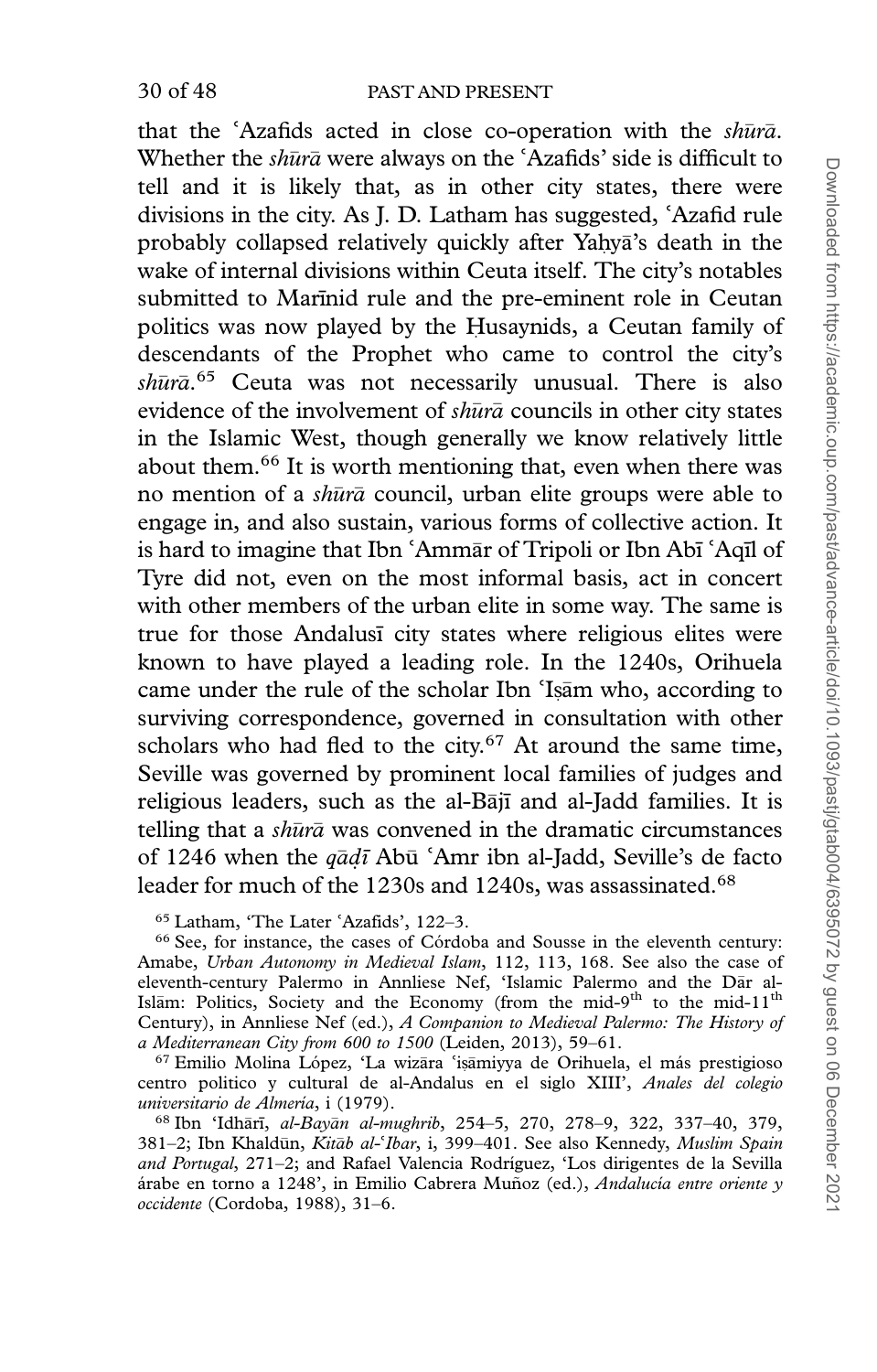Elite-based collective organizations could take a whole range of different forms, but it is important to bear in mind that they were always just one of several players who had to coexist with, and were often undermined by, other forms of organization. Family structures were particularly important in all city states. This was not only because so many lordships were family enterprises, but because city states also opened up opportunities for other families to carve out their own political spheres and rival, or even actively challenge, governments, whether on their own or through larger factions. This process is well known for Italian cities, but it can also be observed in Islamic cities, especially once again in al-Andalus.<sup>69</sup> One factor that determined a family's success on this front was their ownership of land. This was especially the case for Italy, although even here it was not the only route for families to obtain political influence. A particularly clear-cut case is Piacenza where, as Pierre Racine has argued, major landed families were so powerful that they ultimately overshadowed other forms of political organization including the commune. Intense competition between landed families, loosely organized in factions, led to major changes of regime in Piacenza at ten- to twenty-year intervals between the 1220s and the city's absorption into the Milanese state in 1313.<sup>70</sup> A powerful player in these various upheavals was the Landi family. During the civil wars that divided Piacenza in the 1220s and 1230s, the Landi were temporarily allied with the city's popolo movement. After a coup in 1250, Guglielmo Landi established a signoria over Piacenza when he acted as the lieutenant of Uberto Pallavicino. After a revolt in 1267, the Landi were exiled, but they continued to lead a guerrilla war against Piacenza that lasted until the early 1300s.<sup>71</sup> The Landi were at least in part such powerful players because they owned about half the city's hinterland — especially the Val Taro, Val

<sup>69</sup> The best introduction to the different forms of family power in Italy is Renato Bordone, Guido Castelnuovo and Gian Maria Varanini (eds.), Le aristocrazie dai signori rurali al patriziato (Bari, 2004).

<sup>71</sup> Annales placentini gibellini, ed. Pertz, 502–8, 513–19, 525–62; Musso, Chronicon placentinum, 465–74. The Landi are also known as de Andito in the sources.

<sup>&</sup>lt;sup>70</sup> Pierre Racine, Plaisance du X<sup>e</sup> à la fin du XIII<sup>e</sup> siècle: essai d'histoire urbaine, 3 vols. (Lille, 1979), iii; Pierre Racine, 'Le "popolo" à Plaisance: du régime "populaire" à la seigneurie', in Magnati e popolani nell'Italia comunale (Pistoia, 1997); see also Storia di Piacenza, 5 vols. (Piacenza, 1984), ii.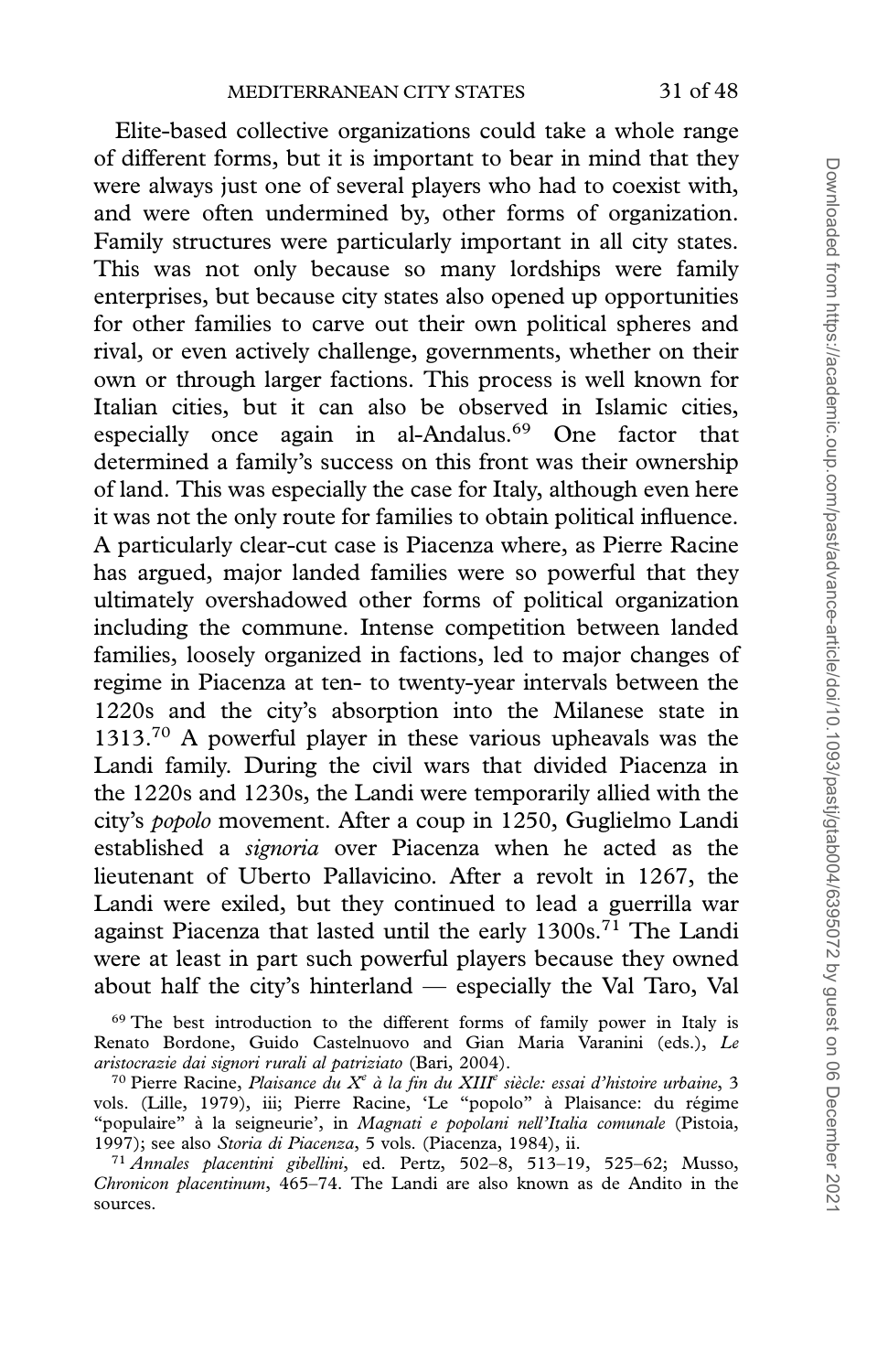Trebbia, Val Tidone and Valle del Ceno — where they also had a considerable military infrastructure at their disposal. One of their castles, Bardi, was defended by 315 men and equipped with four catapults and mobile towers. Alongside their landed wealth, the Landi also relied on their external connections, especially to the emperor to whom they firmly clung in the convulsions of thirteenth-century Northern Italian politics. Ubertino Landi was allegedly related to Manfred, Emperor Frederick II's illegitimate son and effective king of Sicily, and was also made count of Venafro in 1257 with landed holdings in Molise. It is not difficult to see how the Landi could have been part of an imperial elite had Frederick II's project to revive the Empire in Northern Italy worked out, but in the city-state context of thirteenth-century Italy their main focus was really on Piacenza, a city in which they nonetheless never managed to permanently gain the upper hand.72

The much under-researched topic of landownership by urban elites in Andalusi or Syrian cities is too big a topic in its own right to be tackled here. One should not expect the replication of Italian forms of landownership in the very different legal context of both these regions. However, the case of the Banū Ashqilūla in Granada is a good example to illustrate how families were able to exploit their control of land in the political conflicts that plagued this city state from the start.<sup>73</sup> The Ashqilula were a family of warriors who had initially been close allies of the Nasrids, but had been relegated to the governorates of Málaga and Guadix, two subject cities of Granada. It is from these bases that they fought a civil war against their erstwhile allies between 1266 and the  $1280s.^{74}$  In Málaga in particular, where they

 $72$  For the Landi's extensive holdings and military activities, see Racine, Plaisance du  $X^e$  à la fin du XIII<sup>e</sup> siècle, iii, 1248–52; and Piero Castignoli, 'Ubertino Landi e l'ultima resistenza filoimperiale sulla montagna piacentina, 1267–1271', Archivio storico per le province parmensi, 4th ser., xxvi (1974); for their imperial connections, see L. Cerri, 'Ubertino Landi, conte di Venafro (sec. XIII)', Archivio storico per le province parmensi, n.s., xviii (1918).

<sup>73</sup> For an example of a major land-owning family in the *taifa* period, see the 'Abbādids of Seville who were said to own a third of Seville's territory; Bruna<br>Soravia, ''Abbādids', *Encyclopaedia of Islam*, 3rd edn, ed. Kate Fleet *et al*. 'Abbadids of Seville who were said to own a third of Seville's territory; Bruna Soravia, "Abbāc<br>(Leiden, 2011–).

74 Ibn al-Khatīb, Kitāb A'māl al-a'lām, published in Histoire de l'Espagne <sup>74</sup> Ibn al-Khaṭīb, *Kitāb A'māl al-a'lām*, published in *Histoire de l'Espagne*<br>musulmane, ed. E. Lévi-Provençal (Rabat, 1934), 330–6; Ibn Khaldūn, *Kitāb al-*'Ibar, ii, 283–96, 309–10. See also Arié, L'Espagne musulmane au temps des Nasrides, 55, 65–76; and Harvey, Islamic Spain, 31–40.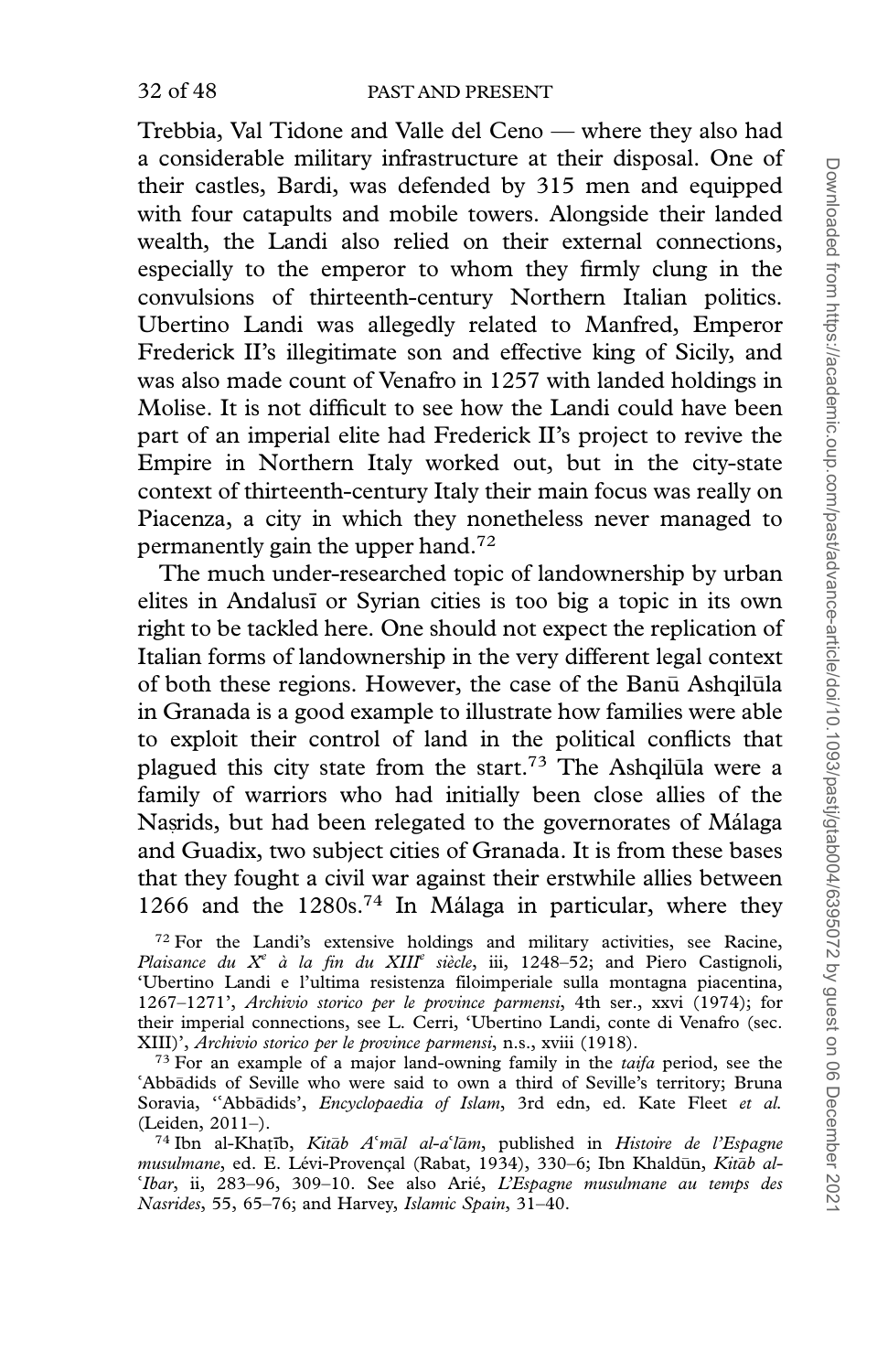controlled the city's formidable system of fortifications, the Ashqilūla almost became lords in their own right and used the city's resources to conduct their own foreign policy against the Nasrids. In 1266, Abū Muhammad ʿAbd Allāh, the head the Naṣrids. In 1266, Abū Muḥammad ʿAbd Allāh, the head<br>of the Ashqilūla, entered a pact with King Alfonso X of Castile who despatched one thousand Christian knights under the magnate Nuño González de Lara in support of the Ashqilūla, thereby forcing the sultan of Granada into a costly treaty with Alfonso to bind the latter to withdraw his support.<sup>75</sup> The conflict flared up again in the 1270s, when the Ashqilūla offered their submission to the Marinid rulers of the Maghrib in return for military assistance against the Nasrids. After the death of Abū Muḥammad, the Ashqilūla even surrendered Málaga to the Marīnids altogether in 1278 rather than see it ruled by the Nasrids. They then continued their fight against the Nasrids from their other base in Guadix, but were eventually forced into exile in 1288.76 Given the sources available to us, we will probably never know the extent to which the Ashqilūla held land in Málaga or exploited the city's resources as the Nasrids' disloyal military commanders, but it was undoubtedly their control of Málaga that made them such powerful, and disruptive, players in the politics of the city state.

As the importance of external connections for both the Landi and the Ashqilūla suggests, land was not the only resource that was available to families who established themselves in city states. Before they were able to consolidate their *signoria*, the della Scala of Verona were only minor landowners in the contado of Verona. They nevertheless managed to exploit the vacuum of power after the demise of Ezzelino da Romano and they built a new political coalition with the city's *popolo* that allowed them progressively to seize control of the city state's political affairs. In fact, Verona was almost a counter-image of Piacenza. Whereas in Piacenza there were particularly powerful landed families, the commune of Verona had acquired an unusual degree of control over the *contado* in the twelfth and thirteenth centuries and this

 $75$  For this, see the Castilian chronicle Crónica del rey Don Alfonso décimo, in Crónicas de los reyes de Castilla desde Don Alfonso el Sabio, hasta los católicos Don Fernando y Doña Isabel, ed. Cayetano Rosell, 3 vols. (Madrid, 1875–1878), i, chs. xv–xvi.

<sup>&</sup>lt;sup>76</sup> Ibn Khaldūn, *Kitāb al-'Ibar*, ii, 285–7, 291, 309–10; Ibn al-Khaṭīb, *Kitāb*<br>māl al-a'lām, 331–5; Crónica del rey Don Alfonso décimo, chs. xlii–xlvi. Aʻmāl al-aʻlām, 331–5; Crónica del rey Don Alfonso décimo, chs. xlii–xlvi.<br>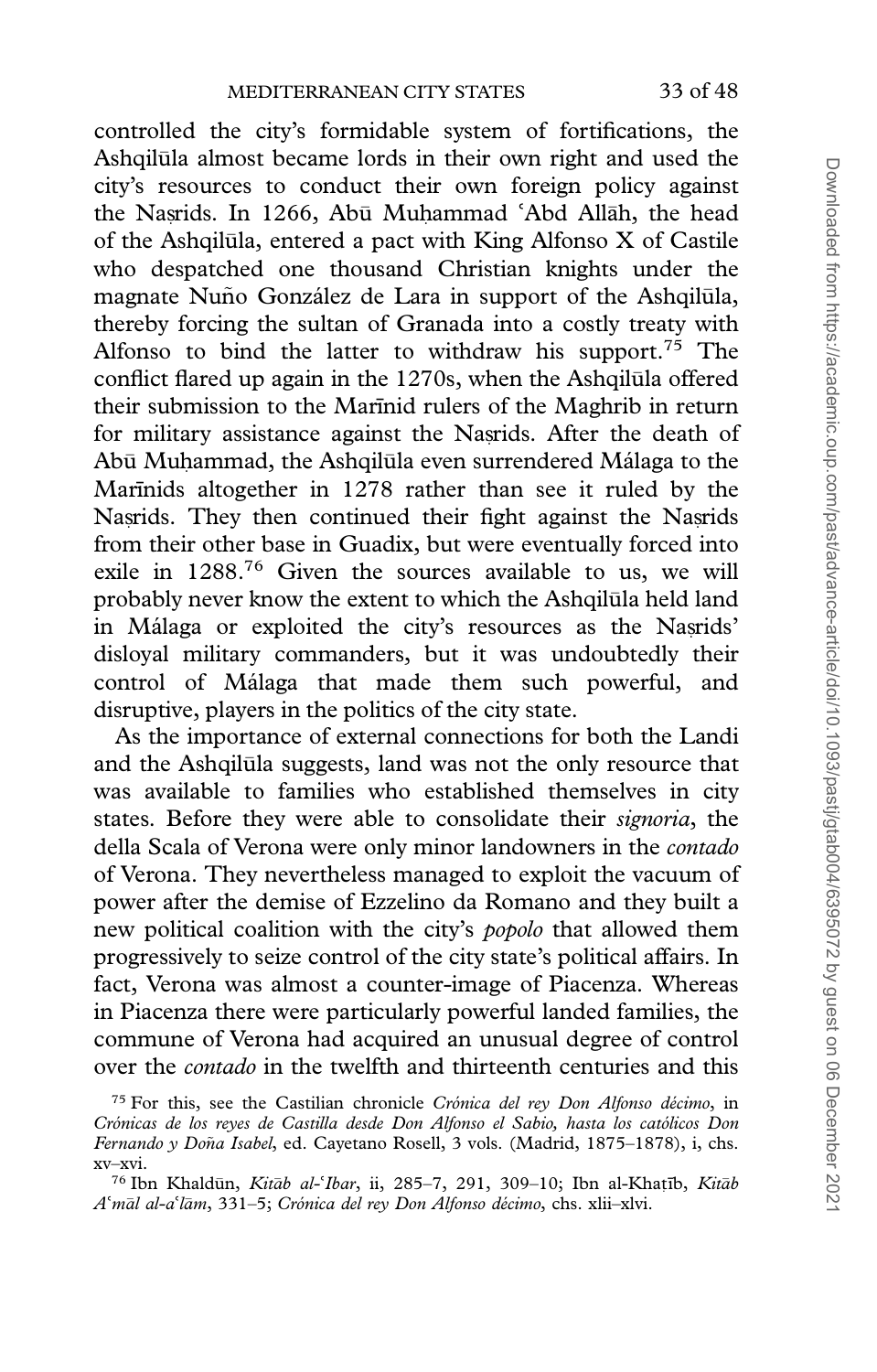meant that most families' landed holdings were generally much less substantial than in other Northern Italian cities.77 In Islamic city states, too, a variety of resources underlay the power exercised by influential families. In fifteenth-century Granada, several major families exercised leverage over the fortunes of the city state because of the crucial role they played at the Nasrid court. The Banū Sarraj (mythologized from the sixteenth century as the Abencerrajes), Kumasha and century as the Abencerrajes), Kumasha and 'Abd al-Barr were<br>behind successful or attempted coups against Nasrid sultans in 1419, 1429, 1432, 1445, 1455, 1464, 1470, 1482 and 1487. Unlike the Ashqilula, these families rose to prominence during the reign of the Nasrids and their power may have been closely tied to the fortunes of the Nasrid state, since they were, for the most part, high-ranking officials in the city state's bureaucracy. In the context of the centrifugal tendencies of the city state the brittle nature of the Nasrid dynasty, combined with the complex geopolitics surrounding Granada — these families were able to act within a faction that turned out to be a decisive power-broker.78

The city-state context also made it easier for families of religious professionals in the Islamic sphere of the Mediterranean world to control, or even monopolize, local resources than was arguably the case in cities that were part of larger states. Konrad Hirschler has argued for Hama in Syria that local families were able to exercise a greater control over  $q\bar{q}q\bar{t}$ -ships and other important offices in the city while Hama was ruled semiautonomously by the Muzaffarid dynasty in the late twelfth to<br>mid fourteenth centuries. The al-Barizi family for instance, were mid fourteenth centuries. The al-Bārizī family, for instance, were able to dominate the Shafi<sup>c</sup>ite judgeship, with one interruption,<br><sup>77</sup> Castagnetti, 'Formazione e vicende della signoria scaligera': Gian Maria

<sup>77</sup> Castagnetti, 'Formazione e vicende della signoria scaligera'; Gian Maria Varanini, 'L'organizzazione del distretto cittadino nell'Italia padana nei secoli XIII–XIV', in Giorgio Chittolini and Dietmar Willoweit (eds.), L'organizzazione del territorio in Italia e Germania (Bologna, 1994), 170–5. Powerful landed families, however, appeared in the later fourteenth century, see Gigliola Soldi Rondinini, 'La dominazione viscontea a Verona, 1387-1404', in Verona e il suo territorio, 7 vols. (Verona, 1960–2003), iv.1, 48–102.

<sup>78</sup> For these families, see the prosopographical information collected by Luis Seco de Lucena Paredes in Los Abencerrajes: levenda y historia (Granada, 1960); Luis Seco de Lucena Paredes, 'Cortesanos nașries del siglo XV: las familias de Ibn `Abd al-Barr e Ibn Kumāsha', *Miscelánea de estudios árabes y hebraicos*, vii Ibn ʿAbd al-Barr e Ibn Kumāsha', *Miscelánea de estudios árabes y hebraicos*, vii<br>(1958). For the coups, see Arié, *L'Espagne musulmane au temps des Nasrides*, 131-2, 136–9, 141–2, 145, 147, 156–8, 168; and Harvey, Islamic Spain, 244, 248–50, 253, 261–2, 265, 275–6.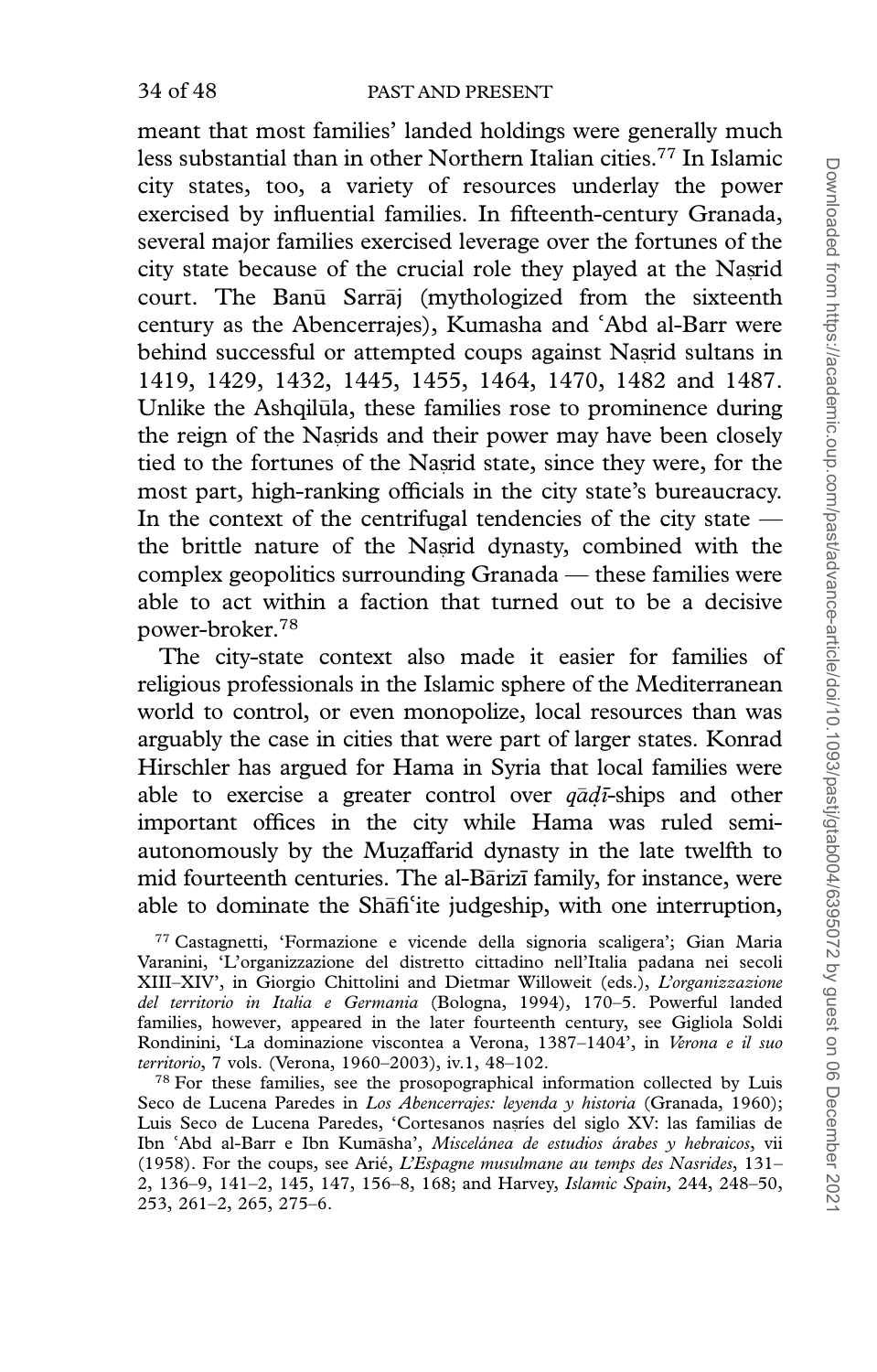between 1219 and 1363.<sup>79</sup> This was also true to an extent for Būrid Damascus where the city's princes initially attempted to install outsiders in the position of chief  $q\bar{a}d\bar{\iota}$  in Damascus, but from 1125 the Būrids made all appointments to this office from the al-Ourashī family, a powerful Damascene family that belonged to the locally predominant Shāfi belonged to the locally predominant Shāfi<sup>c</sup>ite school of Islamic<br>law, and which continued to hold offices after the Būrids' fall.<sup>80</sup> There is something of a parallel here with Italian city states where families were able to control ecclesiastical resources in their cities to a much greater degree than was the case in other European regions, although it is important to remember that, in many other respects, Islamic and Christian religious professionals were very unlike each other. $81$ 

The political arena of city states also created the space for the development of political organizations that involved wider sections of the urban population, although it should be emphasized that our information on their precise social composition is often scant and that elites were themselves often implicated in such groupings. Again, this phenomenon is especially well known for thirteenth-century Italy where the rise of new social groups collectively known as  $poobo$  — especially merchants, artisans and recent migrants — prompted the formation of so-called popular societies (societates populi) that often overlapped with or morphed into guilds, neighbourhood organizations and urban militia companies. Across Italy, popular organizations led major revolts against the cities' established elites and many signori came to power or consolidated their power in the wake of such uprisings.<sup>82</sup> Piacenza is again an interesting case because it had a much weaker popolo than the

<sup>79</sup> Konrad Hirschler, 'The Formation of the Civilian Elite in the Syrian Province: The Case of Ayyūbid and Early Mamlūk Hamāh', Mamlūk Studies Review, xii (2008), 106–8, 124.

80 Mouton, Damas et sa principauté sous les Saljoukides et les Bourides, 328-34, 351-6, 377-81. For other families that outlived the Būrids, see Michael Chamberlain, Knowledge and Social Practice in Medieval Damascus, 1190–1350 (Cambridge, 1994), 62–3.

 $81$  Robert Brentano, Two Churches: England and Italy in the Thirteenth Century (Princeton, 1968), 206–8.

82 For popolo-based political organizations, see John Koenig, Il 'popolo' dell'Italia del Nord nel XIII secolo (Bologna, 1986); and Alma Poloni, Potere al popolo: conflitti sociali e lotte politiche nell'Italia comunale del Duecento (Milan, 2010). A good introduction is Andrea Zorzi, 'The Popolo', in John M. Najemy (ed.), Italy in the Age of the Renaissance (Oxford, 2004).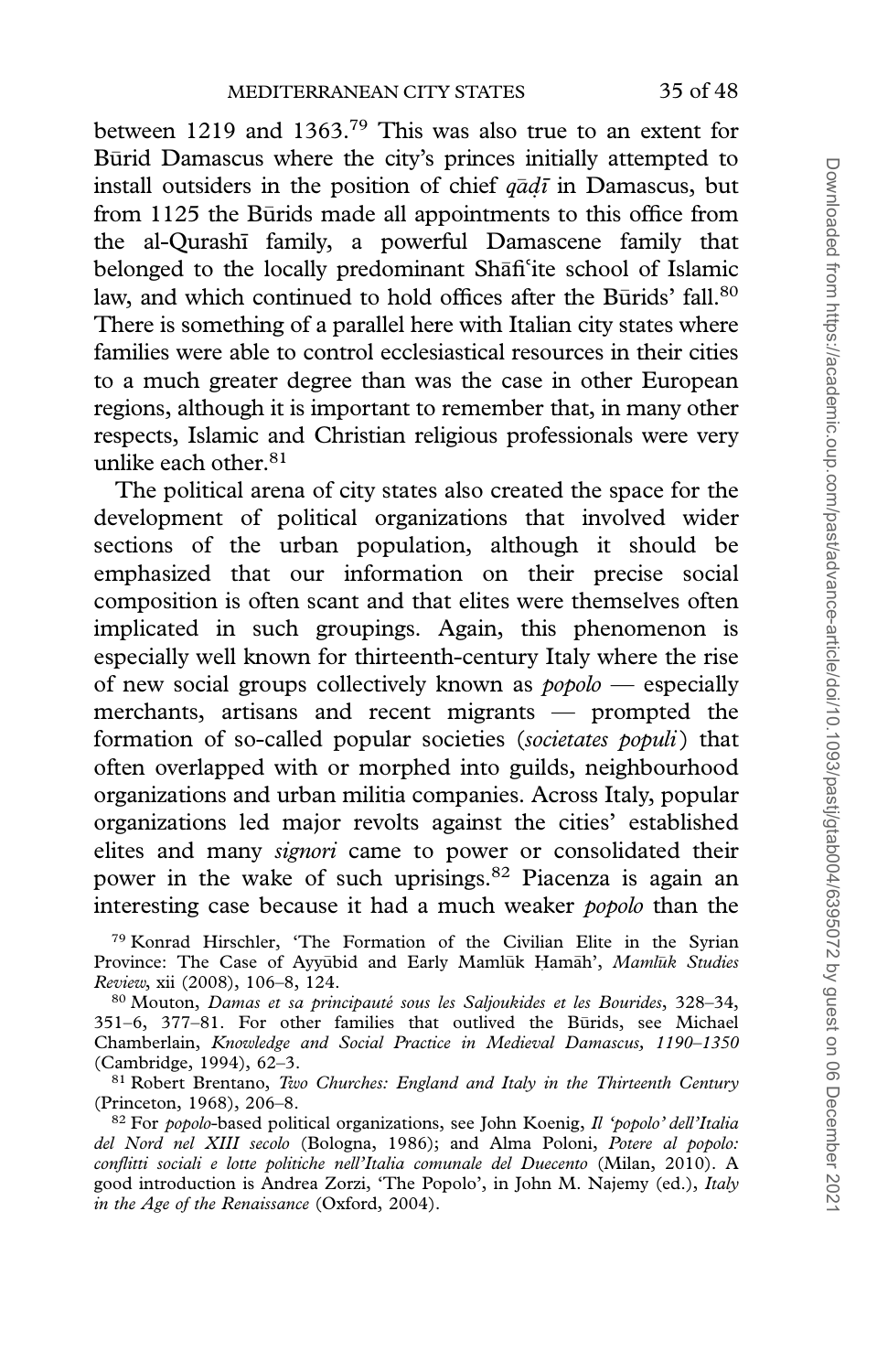larger cities of Florence or Milan, and yet the *popolo* still played a key role in the city's convulsions. Piacenza's popolo was embroiled in bouts of civil war in the 1220s and 1230s and also led a revolt in 1250. The sources are somewhat unclear about how exactly the popolo was organized in Piacenza, but it is likely that, as elsewhere, the popolo developed around neighbourhood groups that were militarized and repeatedly engaged in violent confrontations. Piacenza's societas populi had its own structure of councils, elected representatives for negotiations with the city's elites and for a short period was even headed by its own *podestà*. It was also temporarily allied with the Landi family, although this alliance broke apart in 1236 over the Landi's ties with the emperor, which was in conflict with the *popolo*'s traditionally pro-papal stance.83 In 1250, after a 'great multitude of men armed for war' (magna multitudo virorum armatorum ad bellum) effectively took control of the city, the popolo proceeded to elect its representatives by city gate district. $84$  A much more extreme case than Piacenza was neighbouring Cremona where popolobased networks had an almost centrifugal impact on urban political conflict. Confrontations in 1184, 1198, 1200 and 1209 between the *societas populi* and the city's established elites who controlled the commune escalated to such a degree that they split Cremona into two cities: the old city, which was controlled by the traditional commune, and the new city, which was effectively ruled by Cremona's societas populi.<sup>85</sup>

It is notoriously difficult to find documentation on popular political organizations in Islamic cities, but city states are precisely the context in which we do have evidence of them. An

83 Giovanni Codagnello, Annales placentini guelfi, ed. Georg Heinrich Pertz (Monumenta Germaniae Historica, Scriptores, xviii, Hannover, 1863), 437–9; Annales placentini gibellini, ed. Pertz, 471, 473–4, 499–501; Musso, Chronicon placentinum, 458–66; Codex diplomaticus Cremonae, ed. Lorenzo Astegiano, 2 vols. (Turin, 1895), i, nos. 311, 312, 313, 340–8, 351. See also the interpretation of these events in Koenig, Il 'popolo' dell'Italia del Nord nel XIII secolo, 53–94; Koenig challenged Racine's argument that Piacenza's popolo was weak and dependent on the support of major families.

 $84$  Annales placentini gibellini, ed. Pertz, 499–501; they later proceeded to another election by 'societates', which presumably refers to neighbourhood or militia organizations.

<sup>85</sup> Massimo Vallerani, 'L'affermazione del sistema podestarile e le trasformazioni degli assetti istituzionali', in Giuseppe Galasso (ed.), Storia d'Italia, vi: Comuni e signorie nell'Italia settentrionale: la Lombardia (Turin, 1998), 399–401; Ugo Gualazzini, Il 'populus' di Cremona e l'autonomia del comune (Bologna, 1940).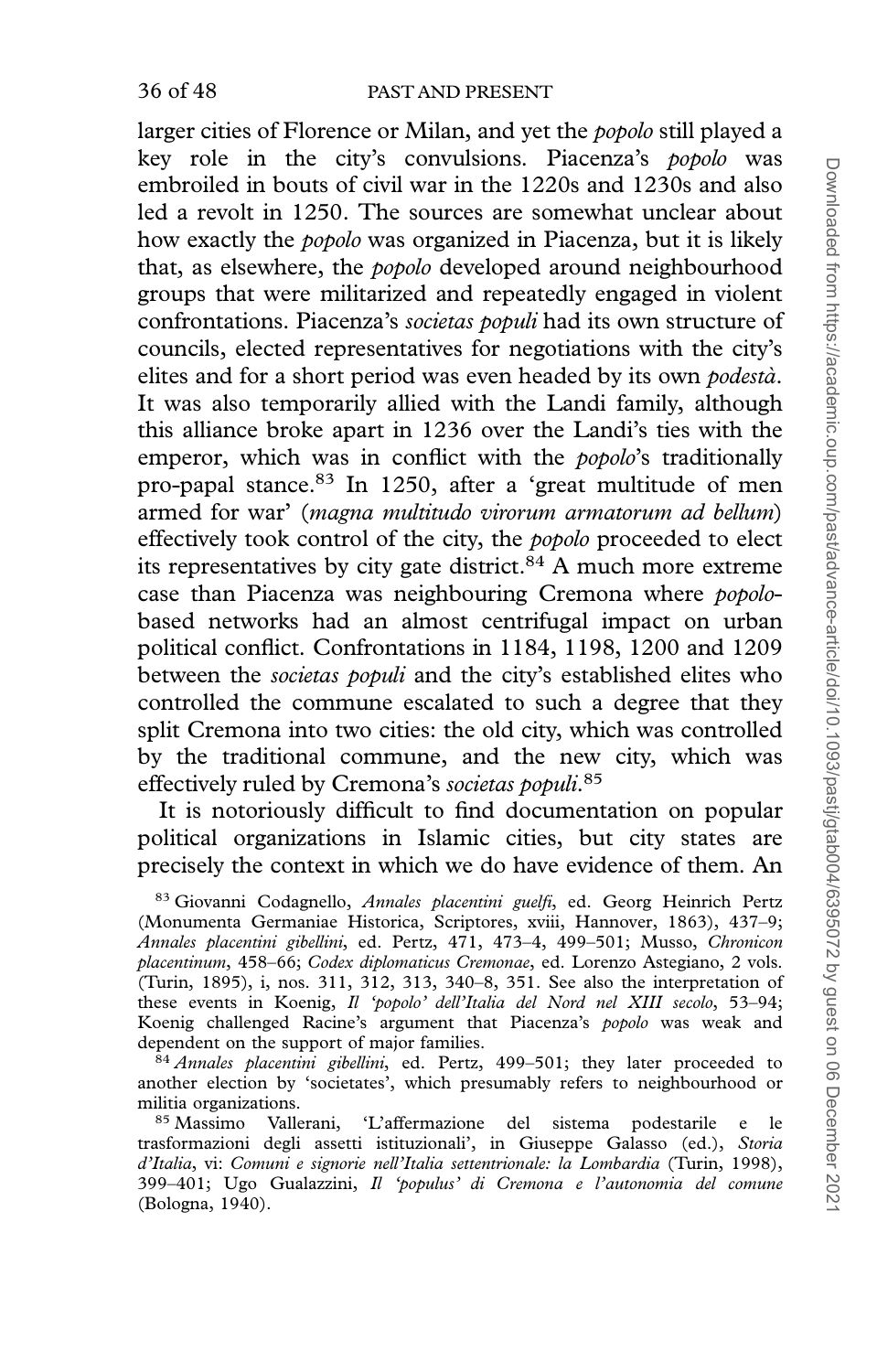interesting case is the city-based bands of predominantly young fighting men, known as *ahdāth*, who appear in many Near and Middle Eastern cities during this period. In Damascus, the ahdath even became the city's de facto rulers for periods during the 970s and 980s, but they were also important political players under other regimes, including that of the Būrids.<sup>86</sup> It would be wrong to draw too much of a direct parallel between the *ahd<del>a</del>th* and armed groups in Italian cities, as has been suggested by Claude Cahen, but we are nevertheless faced here with evidence for city-based popular networks that also exercised considerable pressure on the Būrid regime  $-$  a phenomenon that largely seems to disappear once Damascus became part of larger territorial configurations under the Zangids and Ayyūbids.<sup>87</sup> For the most part, the *ahdath* appear to have been men from lower social strata, although they were connected with the higher echelons of Damascene society in a variety of ways. Throughout the Būrid period, they were led by a  $ra^2\bar{s}$  (literally 'leader') drawn from the Banū al-Sūfī, a major family closely connected drawn from the Banū al-Ṣūfī, a major family closely connected with the Shāfi with the Shāfi<sup>c</sup>ite religious establishment. As has been argued by<br>Axel Havemann, the precise role of *ra* is and *ahdāth* varied over Axel Havemann, the precise role of  $ra^3\bar{u}$  and ahdath va<br>time and from place to place. Under the Burids, the ra time and from place to place. Under the Burids, the  $ra^2\bar{u}$  was at least for some of the time the head of the Burids' civil administration ( $waz\bar{u}$ ) and may also have acted as their chief urban official.88 This is, of course, not the type of formalization of urban institutions that we find in Italian cities, but it is as close as we can get to the official recognition of these political

86 Havemann, Ri<sup>2</sup>āsa und qadā <sup>86</sup> Havemann, *Ri<sup>3</sup>asa und qadā*', 125–35; Cahen, 'Mouvements populaires et autonomisme urbain dans l'Asie musulmane du Moyen Âge', 10–24, 35–58; Mouton, Damas et sa principauté sous les Saljoukides et les Bourides, 235–7; Amabe, Urban Autonomy in Medieval Islam, 32–4, 40–3, 48–53. For a class-based interpretation of the ahdath, see Gerhard Hoffmann, Kommune oder Staatsbürokratie? Zur politischen Rolle der Bevölkerung syrischer Städte vom 10. bis zum 12. Jahrhundert (Berlin, 1975), 114-21.

<sup>87</sup> E. Ashtor, 'L'urbanisme syrien à la basse-époque', Rivisti degli studi orientali, xxxiii (1958); Nikita Elisséeff, *Nūr ad-Dīn: un grand prince musulman de Syrie au* temps des croisades, 511–569 H/1118–1174, 3 vols. (Damascus, 1952–4), iii, 823– 73; Humphreys, From Saladin to the Mongols, 136, 205, 235. However, in the late fifteenth and early sixteenth centuries, when Mamluk rule was seriously weakened in Damascus, fighting bands known as  $zu'r$  appeared, which shared weakened in Damascus, fighting bands known as  $zu'r$  appeared, which shared<br>many similarities with the *ahdāth*: Ira M. Lapidus, *Muslim Cities in the Later* Middle Ages (Cambridge, 1984), 153–63.

88 Havemann, Ri<sup>2</sup>āsa und qadā <sup>88</sup> Havemann, *Ri<sup>3</sup>asa und qadā*', 135–42; see also Axel Havemann, 'The Vizier and the Ra'īs in Saljuq Syria: The Struggle for Urban Self-Representation', *International Journal of Middle East Studies*, xxi (1989). International Journal of Middle East Studies, xxi (1989).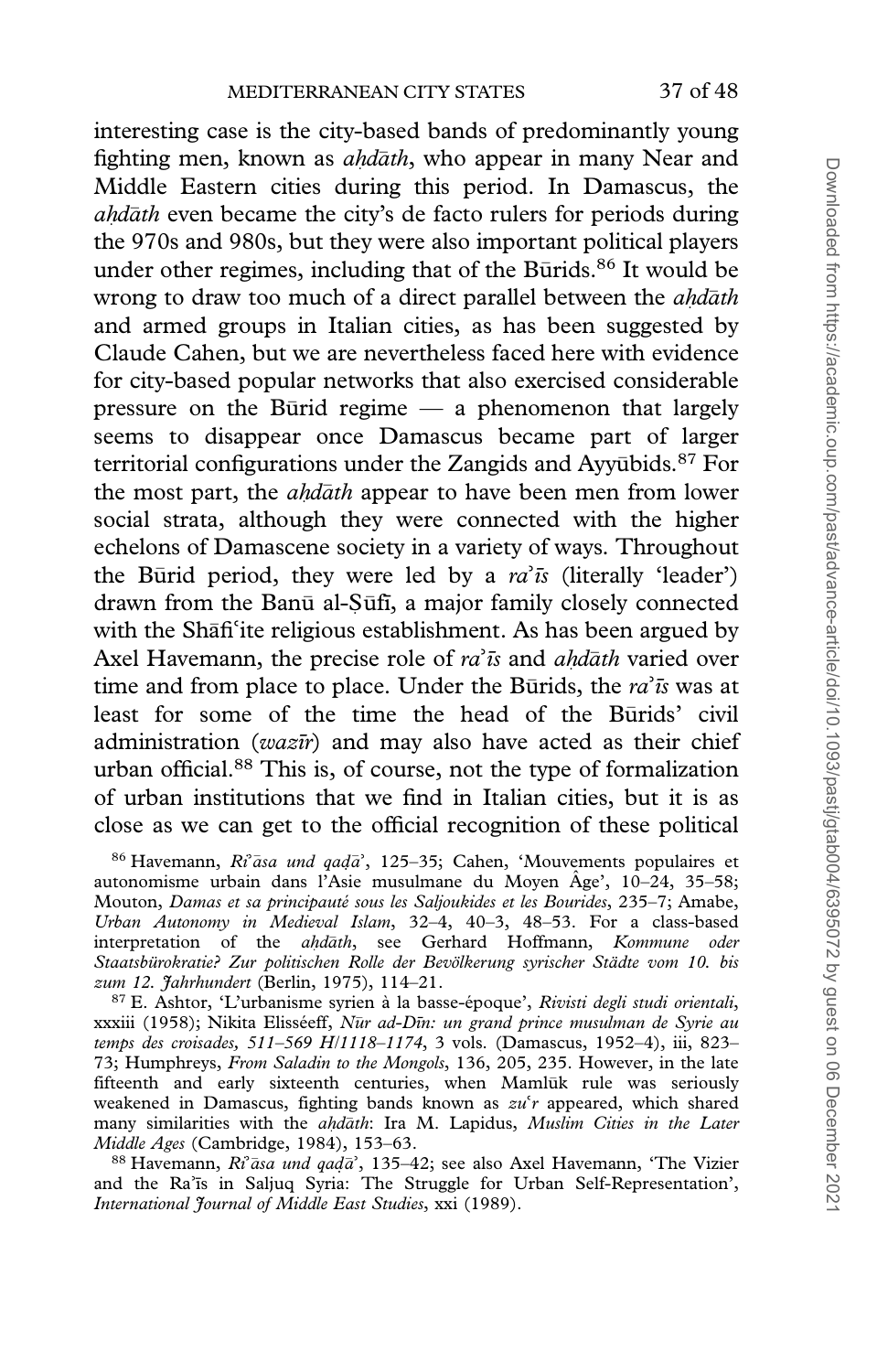#### 38 of 48 PAST AND PRESENT

players by Būrid princes. In fact, many mentions of the *ahdāth* in the principal Damascene chronicle of this period, Ibn al-Qalānisī's *Dhayl ta* Qalānisī's *Dhayl ta'rīkh Dimashq*, also link them with activities that brought them into close association with the Būrid princes, since they are frequently mentioned as forming part of the princes' entourage or as engaging with them in military activities against other Muslim princes or the Franks.<sup>89</sup>

At the same time, the *ahdath* were also directly involved in urban conflict on a number of fronts. In 1129, the *ahdath* assisted the Būrid prince  $T$ āj al-Mulūk in suppressing the Bāṭinī movement, a Shī<sup>s</sup>ite sect better known as the Assassins, which movement, a Shīʿite sect better known as the Assassins, which<br>had gained a foothold among the lower social strata of Damascus. The Assassins had allegedly been supported from within the Būrid establishment, most notably by the vizier al-Mazdaqānī who was assassinated by the *ahdāth*. Testimony to their power, al-Mazdaqani was replaced by the ra their power, al-Mazdaqānī was replaced by the  $ra^2\bar{u}$  of the *ahdāth*.<sup>90</sup> The *ahdāth*'s actions could also be aimed at the Būrid regime and even the prince himself. In 1149, the *ahdath* revolted against Prince Mujīr al-Dīn, opening the city's prisons, besieging the citadel and plundering the houses of Burid officials. The reasons for this revolt are unclear, but it occurred shortly after the death of the prince's influential guardian Anur and the affair was concluded when the  $ra^2\bar{t}$  received a robe of honour from the was concluded when the  $ra^2\bar{t}s$  received a robe of honour from the prince and was given greater powers. Five years later, when Damascus fell to the Zangids, the *ahdath* were alleged to have co-operated with the invaders. $91$  It is worth noting that Ibn al-Qalanisi mentioned the ahdath as acting together with the 'riffraff' (ghawgha'), 'mob' (awbash) or simply the 'crowds' 'riffraff' (*ghawghā*'), 'mob' (*awbāsh*) or simply the 'crowds'<br>('*awāmm*). Apart from indicating the author's barely disguised ('*awāmm*). Apart from indicating the author's barely disguised disapproval of these characters, this may suggest that the *ahdāth* were operating in close co-operation with other urban groups and stood at the head of a wider urban coalition.<sup>92</sup>

Evidence of popular political organizations in the city states of al-Andalus is relatively scarce, but for the final dramatic period of Granada's history there is information about the role of one of

<sup>&</sup>lt;sup>89</sup> Ibn al-Qalānisī, *Dhayl ta'rīkh Dimashq*, 132, 187, 194, 213, 230, 247, 271, 8–9. 298–9.

<sup>90</sup> Ibid., 223–4.

<sup>&</sup>lt;sup>91</sup> Ibid., 307. The 1154 episode is reported in Ibn al-Athīr, *al-Kāmil fī'l-ta'rīkh*, 198. xi, 198.

<sup>&</sup>lt;sup>92</sup> Ibn al-Qalānisī, *Dhayl ta'rīkh Dimashq*, 223, 307, 321, 325.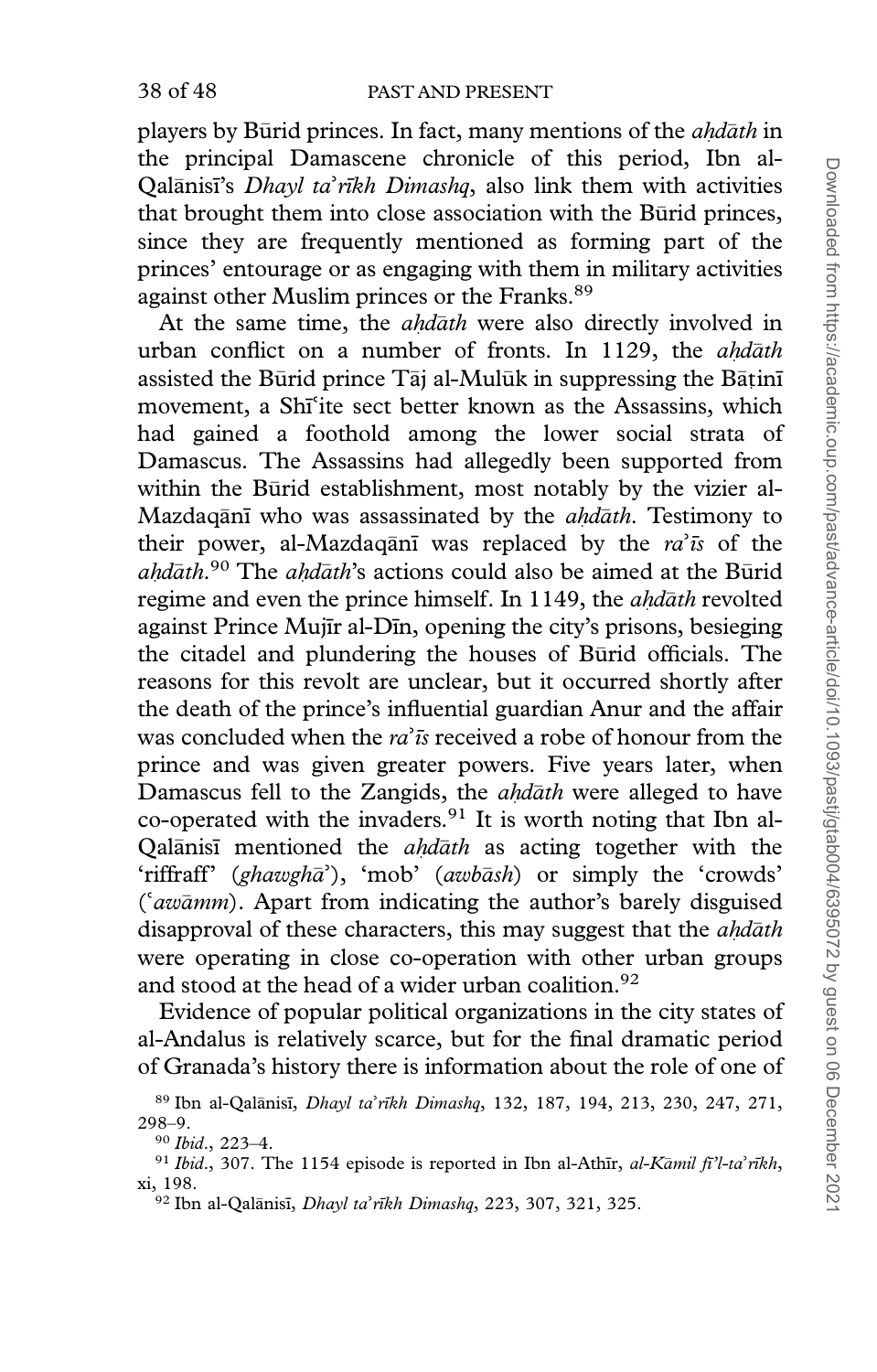Granada's outlying suburbs, the Albaicín, from a narrative account based on first-hand information about the city. In 1486, the Albaicín twice revolted in favour of Sultan Boabdil (Muhammad XI) who had been sidelined by his father and uncle. Boabdil, on this occasion also backed by Castile, supplied the Albaicín with weapons and, although both revolts were at first unsuccessful, they weakened the regime so much that it collapsed a year later and Boabdil returned. We have already seen with regard to Italy that organizations of the popolo could be linked to particular neighbourhoods, and it is indeed possible that behind mentions of the Albaicín we see the operation of a network involving men from lower social ranks. The Albaicín was known as a quarter that was predominantly inhabited by artisans, peasants and migrants, but this may not have excluded the participation of elite families — indeed, one of the great families closely associated with Boabdil, the 'Abd al-Barr, also families closely associated with Boabdil, the 'Abd al-Barr, also<br>resided in this suburb. In the fourteenth century, the Syrian scholar al-'Umari reported in his encyclopaedia that the scholar al-ʿUmarī reported in his encyclopaedia that the<br>Albaicín's inhabitants were militarized, although his claim that the suburb could supply thousands of warriors is almost certainly overblown.93

A whole range of political organizations, therefore, crystallized in city states and fought over the urban political arena. It is important to emphasize that just like city-based lords, these political organizations were rarely insulated from the outside world. On the contrary, many of the organizations discussed in this section were closely connected with the multiplicity of players that populated the fragmented landscapes surrounding city states. In Piacenza, the Landi, the societas populi and others were connected with regional political coalitions that linked individual city-based players with protagonists outside the city walls — not just the emperor and pope, but also regional players

<sup>93</sup> Kitāb Nubdat al-ʿaṣr fī akhbār mulūk Banī Naṣr, in Fragmento de la época sobre <sup>93</sup> Kitāb Nubdat al-ʿaṣr fī akhbār mulūk Banī Naṣr, in Fragmento de la época sobre<br>noticias de los reyes nazaritas o Capitulacion de Granada y emigración de los andaluces a Marruecos, ed. Alfredo Bustani and Carlo Quirós (Larache, 1940), 19-20, 23-5; also confirmed by the Catholic kings' chronicler Hernán Pérez del Pulgar, Breve parte de las hazañas del excelente nombrado Gran Capitán, published in Crónicas del Gran Capitán, ed. Antonio Rodríguez Villa (Madrid, 1908), 562–66; Seco de Lucena, 'Cortesanos nașríes del siglo XV', 23; Ibn Fadl Allāh al-Seco de Lucena, 'Cortesanos naṣríes del siglo XV', 23; Ibn Faḍl Allāh al-ʿUmarī,<br>*Masālik al-abṣar fī mamālik al-amṣār*, ed. Maurice Gaudefroy-Demombynes (Paris, 1927), 233. For other involvements of the Albaicín in conflicts, see Arié, L'Espagne musulmane au temps des Nasrides, 93, 136–7; and Harvey, Islamic Spain, 321–2.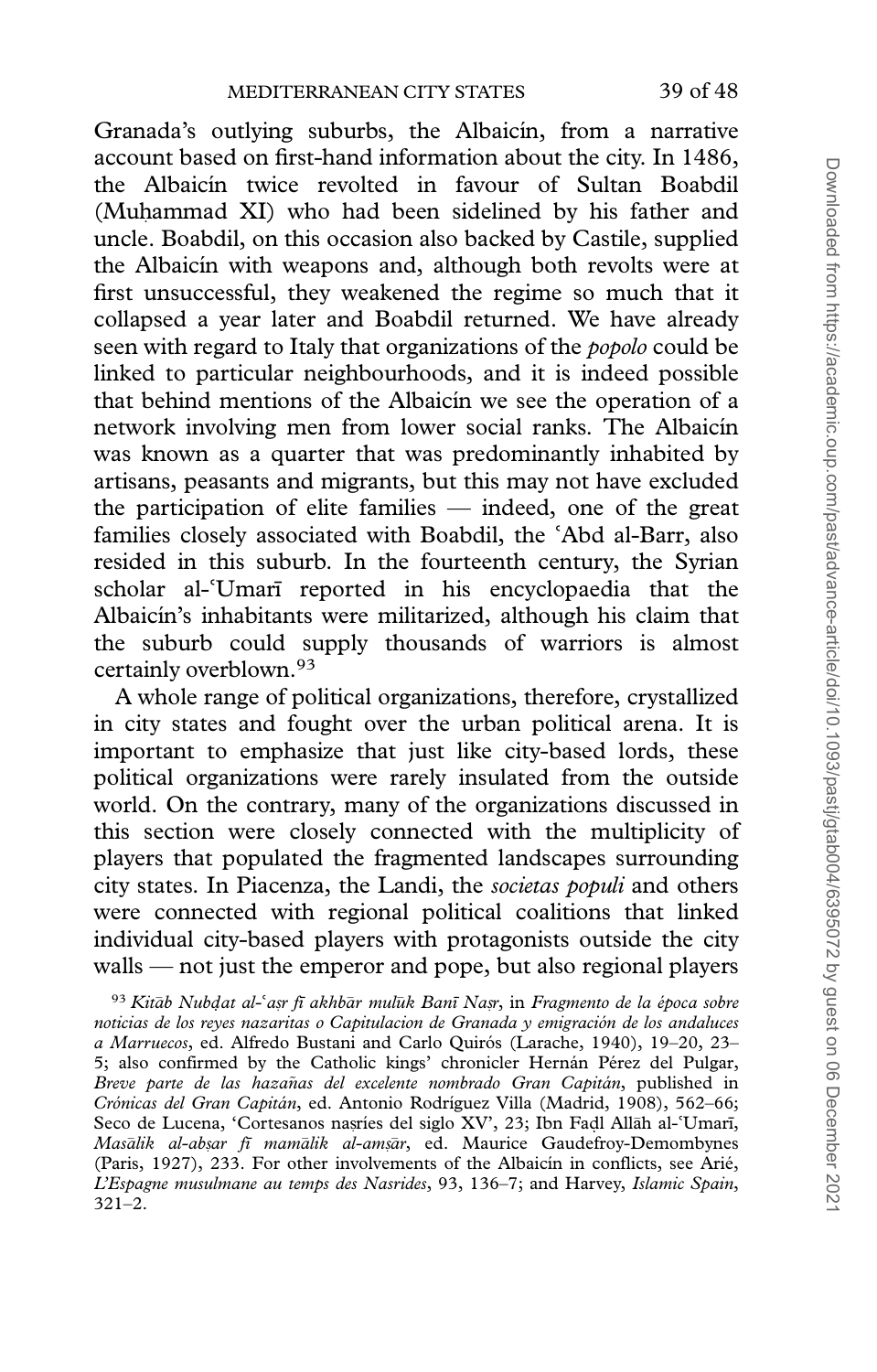such as Uberto Pallavicino or Charles of Anjou to whose authority a *popolo*-based coalition in the city submitted in 1267.94 In Granada, the Nasrids, the Banū Ashqilula and other players entered shifting alliances with Castile and the Marinids, but also the crown of Aragon and the Hafsids. Indeed, a powerful political force in fourteenth-century Granadan politics was Berber garrisons (known as *ghuzāt*, border raiders, in the sources) who were political exiles from the Maghrib, but became major players in internal conflicts in Granada. One of their leaders, Utmān ibn Abī'l-ʿUlā (known as Don Uzmen in the leaders, Uṭmān ibn Abī'l-ʿUlā (known as Don Uzmen in the<br>Castilian sources), was so influential that he was rumoured to have been Granada's de facto ruler in the 1320s and marched on the city when Sultan Muhammad IV tried to oust him.<sup>95</sup> In this sense, city states were not only internally divided, but divisions within the city were deepened by the entanglement of urban political organizations in the complicated political landscape that surrounded city states.

# IV

There was a seemingly endless variety of city states in the later medieval Mediterranean world. Stepping back from any of these highly localized realities is always difficult and any generalization necessarily has the effect of emphasizing certain aspects over others. Approaching Italian city states from a European perspective, for instance, has often led, directly or indirectly, to a particular focus on the constitutional nature of city-state governments or to their role in the development of territorial states. My objective in this article has been to approach this subject from a different angle and to look for certain traits that Italian city states shared with their counterparts in the Islamic regions of the Mediterranean world. A common feature that emerged from all these cases is just how volatile city states were as political constructs that were submerged in fragmented

<sup>94</sup> Pierre Racine, 'La discordia civile', and Piero Castignoli, 'Dalla podesteria perpetua di Oberto Pallavicino al governo dei mercanti', both in Storia di Piacenza, ii, 235–58, 277–98. For the broader picture, see Paolo Grillo, La falsa inimicizia: guelfi e ghibellini nell'Italia del Duecento (Rome, 2018).

 $95$  For the external entanglements of Granada, see Arié, *L'Espagne musulmane* au temps des Nasrides, 49-178. For the ghuzat, see Miguel Angel Manzano Rodríguez, La intervención de los Benimerines en la península íbérica (Madrid, 1992).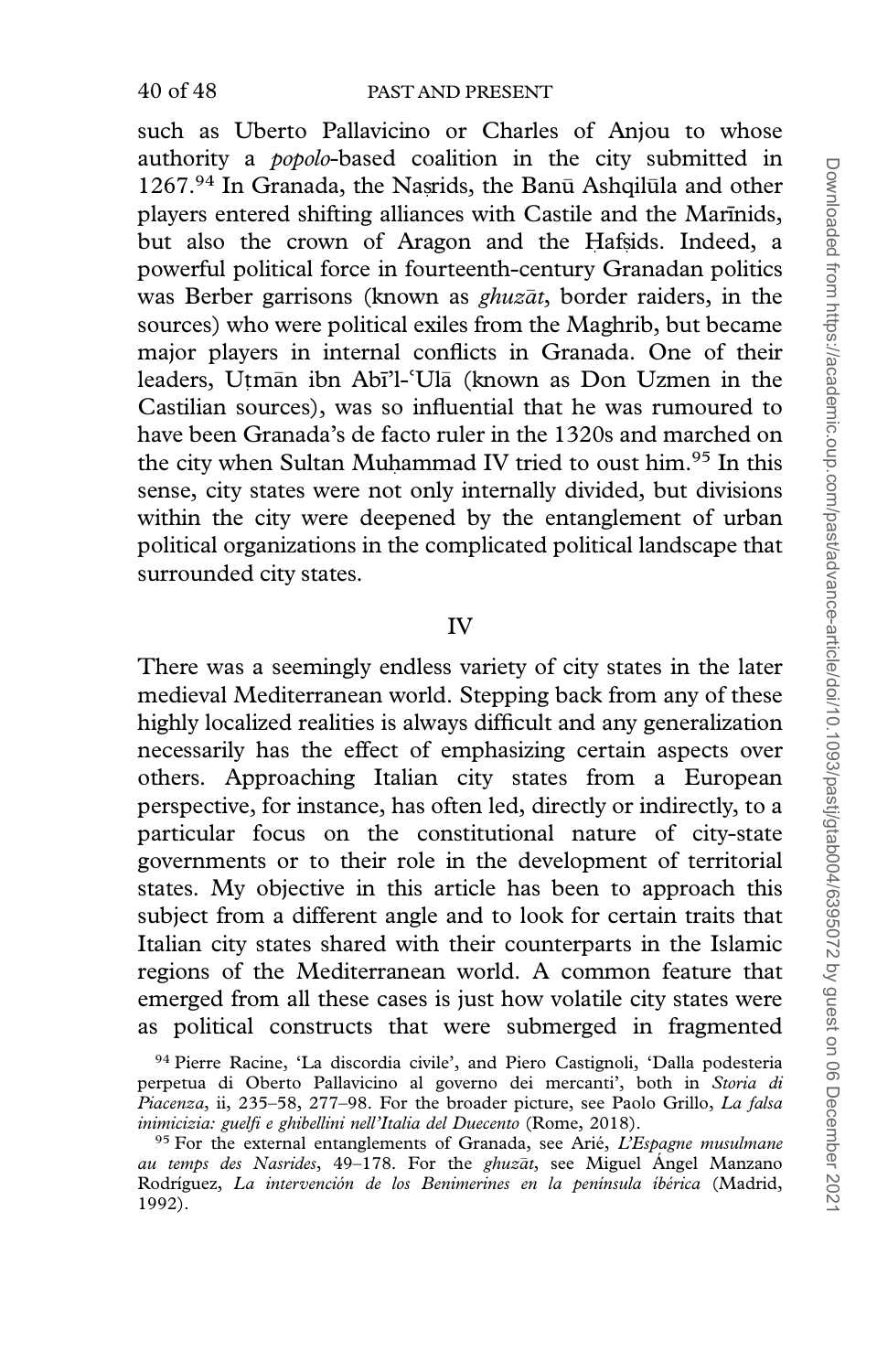political landscapes and plagued by severe internal divisions. The volatility of city states is a well-known phenomenon, especially for Italy where historians have often used the label 'crisis of the commune' to talk about it. However, the comparative perspective here adopted allows us to recognize that this volatility should not be dismissed as something accidental or indeed as a crisis, but to recognize it as something that was in many ways part and parcel of the political order of city states.

City states in the three regions crystallized in the context of sustained levels of regional political fragmentation, which turned cities into a political space that a variety of political actors, both from within and outside the city, fought hard to control. What is important about this process is that city states did not emerge as unified political spaces, but that each city state was really a multiplicity of political spaces intersecting and often competing with one another. Across the three regions, the most prevalent form of political organization that developed in city states was city-based lordships, created either by important players from within urban society or by warlords who chose to establish themselves in a city. Christian and Islamic lords shared not only the aspiration to develop durable dynastic regimes, but also a high degree of uncertainty, as city-based lordships were often short-lived and beset by high levels of conflict. The political space of city states was also claimed by elite-based urban organizations, such as Italian communes, by families or factions with landed wealth or access to other kinds of resources and by popular political associations that could develop more freely in the particular structural context of city states. City states were also not cut off from the world around them. City-based lords occupied a fuzzy position between the politics of city states and that of other political formations. Furthermore, opposing parties within city states were often connected to divisions within the fragmented political landscape that surrounded cities, while external actors intervened in city-state politics and in turn reinforced divisions within the city. In many ways, city states stood at the intersection of high levels of fragmentation both outside and inside the city and were for that very reason volatile political constructs.

There were, of course, important differences between the various geographical areas under investigation here, but it is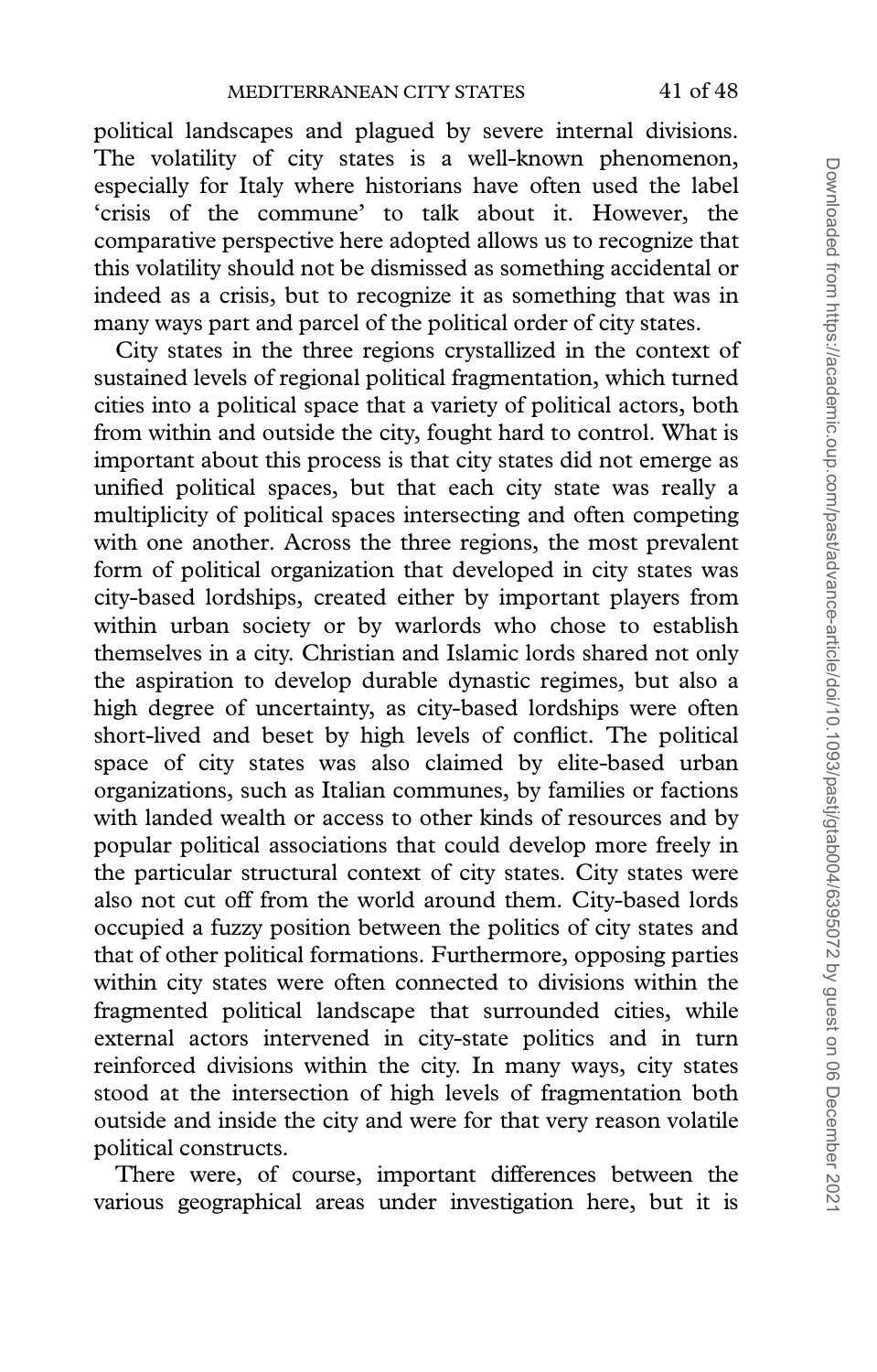important to note that the divide between Islam and Christendom was only one variable, as differences between, as well as within, regions were also important. An obvious peculiarity of Italy vis-à-vis the Islamic world was communes and the particular documentary culture that was attached to them, but we have seen that this aspect should also not be overemphasized or seen as a reason not to compare Italy with other regions. What was also distinct about Italy was the longevity of the city state as a political system. With the exception of Granada, which was extraordinarily long-lived even by Italian standards, most of the Islamic city states here discussed lasted for around two to three generations. In Italy, city states often survived for longer periods, but this contrast should not be pushed too far as specific regimes ruling Italian city states were frequently just as short-lived as their Syrian or Andalusi counterparts. The difference may, in fact, not have as much to do with variations in the internal constitution of city states as with the different external contexts of the three regions. Islamic city states had to contend with major military invasions, as was already recognized by Ibn Khaldūn, and both Syria and al-Andalus were ultimately heavily exposed to large and expansive states, such as the Zangids/ Ayyūbids and Castile. Italy, too, faced its fair share of imperial military campaigns, and Charles of Anjou's offensive aimed at the south, but these external pressures were altogether more intermittent than was the case in the other regions. It is nevertheless important to emphasize that most Italian city states were exposed to intense geopolitical competition within Northern and Central Italy and were absorbed into larger regional states from the later thirteenth century onwards.

Syria and al-Andalus showed certain similarities, but not necessarily in ways that make it possible to generalize about the Islamic Mediterranean world. The role of religious professionals as city-based lords was an important feature of cities like Tripoli, Tyre and Ceuta, but this was not a universal pattern  $-$  in Damascus or Granada the protagonists were warlords. In some respects, al-Andalus and Italy shared important characteristics. Regionally based warlords played a critical role in both Andalusi and Italian city states. Although city states in the Islamic West did not know European-style colleges and councils, we have seen evidence of the activities of Ceuta's shura as a collective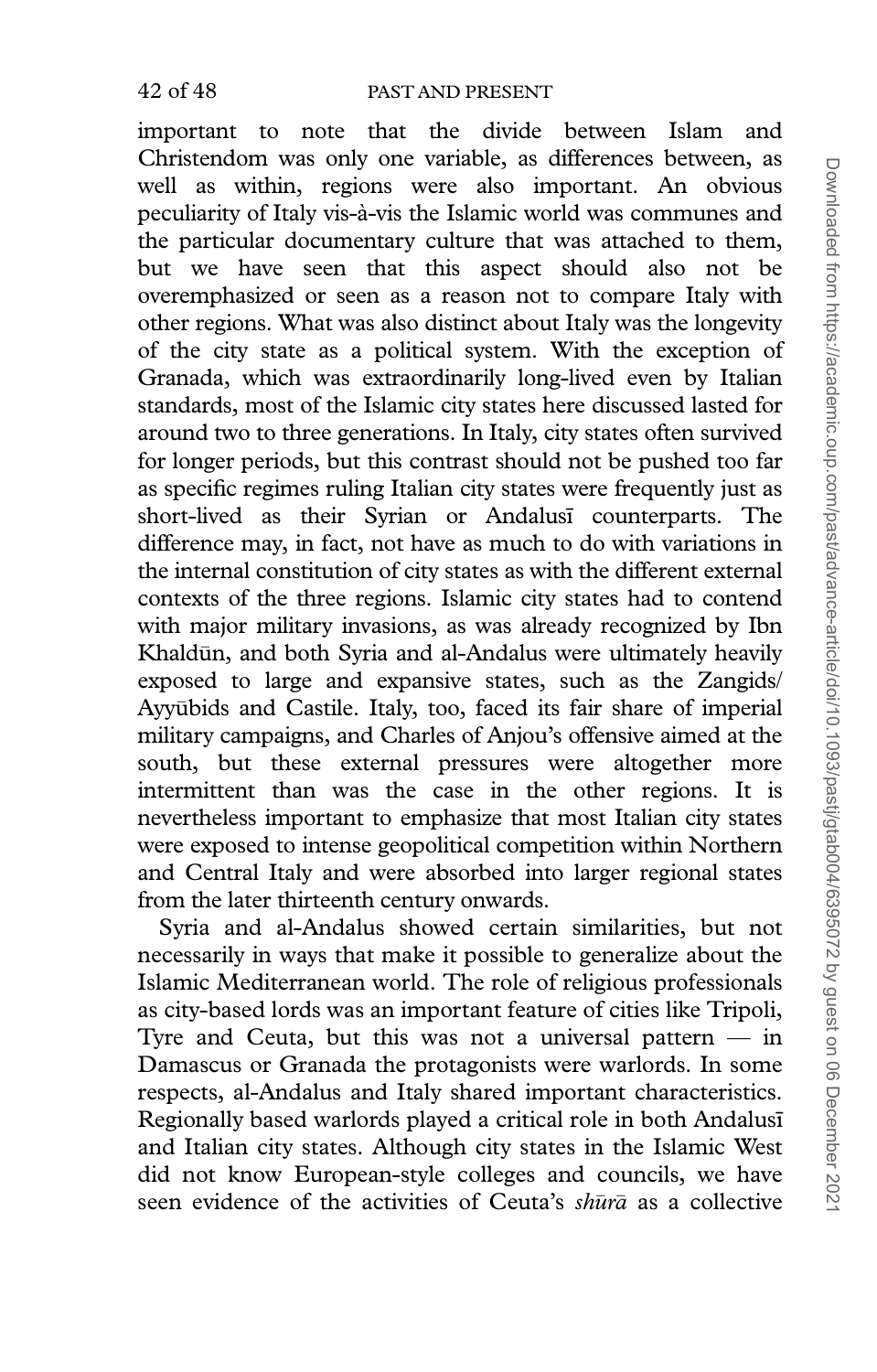institution of sorts acting alongside the city's lords. Granada in particular shared many similarities with Italian city states in terms of its longevity and the role of families, factions and neighbourhoods in the city state's convulsions.

In spite of all these variations, Italy, Syria and al-Andalus also shared important characteristics, which is also why they gave rise to city states that had many features in common. Each region was characterized by dense patterns of urbanization that manifested themselves not only in a clustering of cities, but also in the presence of middling and large cities, which had a number of components that played a critical role in the evolution of citybased forms of political organization: substantial city-based elites, powerful families that were attracted to cities and large urban populations that could be organized in popular, often neighbourhood-based, political associations. Another crucial factor was that in each of these regions city states emerged from the breakdown of large and sophisticated imperial structures of government, which produced complex and multi-layered political landscapes. A clear manifestation of this phenomenon was that city states were often ruled by warlords who had either been associated or sought association with larger states, while at the same time also choosing specific cities as the principal basis of their political operations.

Northern and Central Italy, Syria and al-Andalus were, of course, not the only regions where city states crystallized. The combination of high levels of urbanization and extreme political fragmentation could have similar effects elsewhere in Europe or the Islamic world. In the Mediterranean world itself, Tripoli in Ifrīqiya or Bari in Apulia shared many characteristics of the cases discussed in this article, as did cities in the south of France.<sup>96</sup> Not all Mediterranean regions gave rise to city states, however. Egypt never witnessed a comparable breakdown in its political structures and survived a series of political transitions — from the Fāṭimid to the Ayyūbid to the Mamlūk state — without breaking up into smaller units. Cairo was one of the medieval Mediterranean world's largest cities, but it was also a capital city,

<sup>&</sup>lt;sup>96</sup> Michael Brett, 'The City-State in Medieval Ifrīqiya: The Case of Tripoli', in Michael Brett, Ibn Khaldun and the Medieval Maghrib (Aldershot, 1999); Paul Oldfield, City and Community in Norman Italy (Cambridge, 2009), 55–123; Patrick Gilli and Enrica Salvatori (eds.), Les identités urbaines au Moyen Âge: regards sur les villes du Midi français (Turnhout, 2014).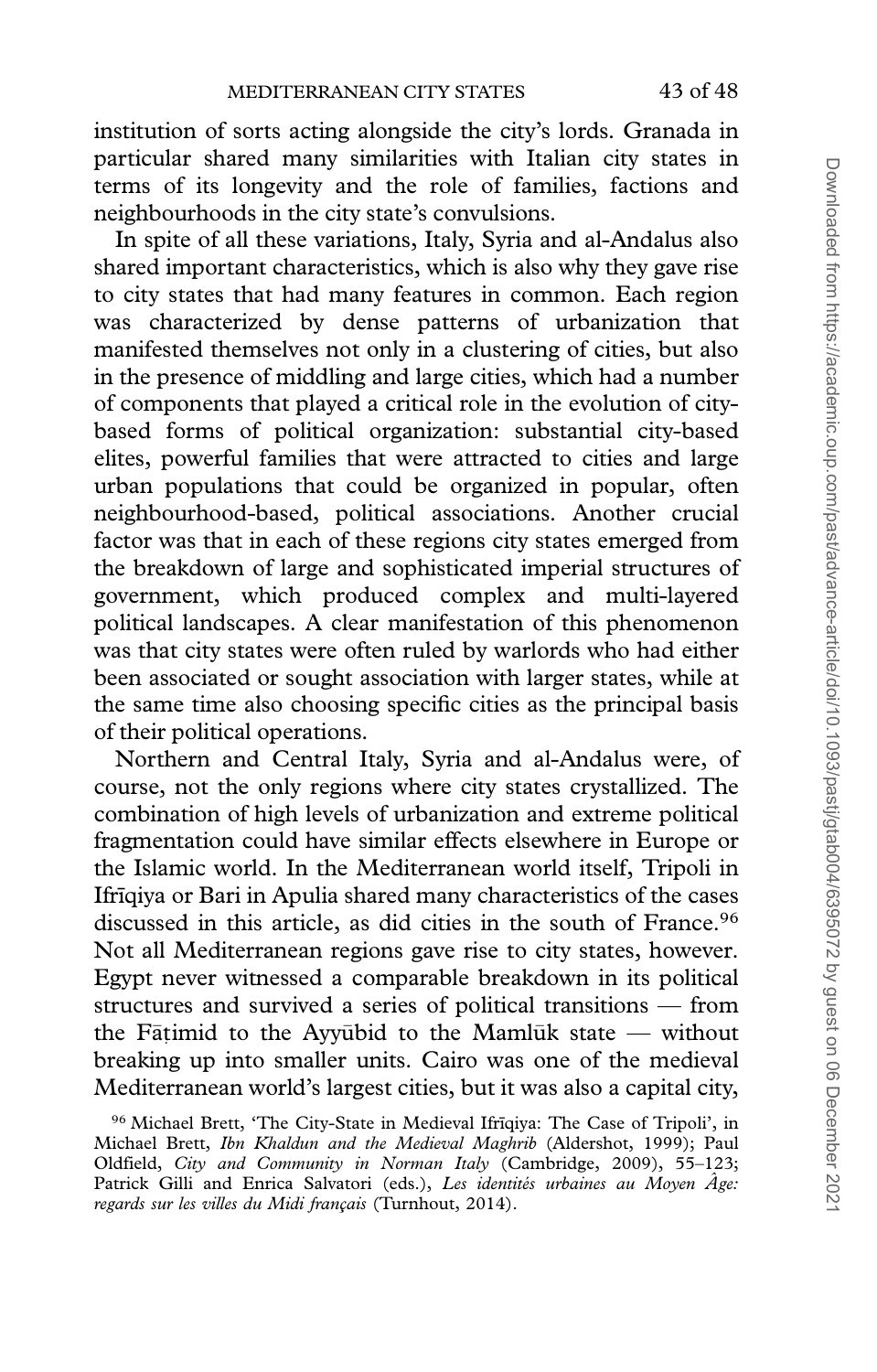where the Egyptian state's powerful fiscal-military apparatus was based, and it is difficult to see how it could ever have developed into the sort of city state that one would encounter in Syria. Although fiercely fought over in periods of civil war, Cairo could not, and did not, really break away from the state apparatus to which it was so closely linked.<sup>97</sup> A Mediterranean region that did see a large-scale disintegration of existing political structures was the Aegean world after the sack of Constantinople in 1204, but during this period this part of the Mediterranean had altogether fewer and less populous cities than the regions analysed here. The predominant forms of political organization that emerged after 1204 were Frankish rural lordships or small regional states that modelled themselves on the Byzantine state whose tenacity as a blueprint for government may also have superseded that of the Western Empire in Italy. However, there were also cities resembling city states, such as Thessaloniki, by far the largest city after Constantinople, which for short spells was de facto ruled by independent-minded governors or, between 1342 and 1348, by an urban rebel coalition known as the Zealots.98

There are important consequences here for our way of thinking about city states and indeed states more broadly. First, there is no necessary link between city states and particular constitutional arrangements, such as 'democratic' forms of government. The medieval city state has often been seen as a stepping stone on the high road to Western democracy, but we have seen that collective forms of government were only one part of the picture and they may not have been exclusive to the region

<sup>97</sup> For Cairo as a capital city, see André Raymond, Cairo, trans. Willard Wood (Cambridge, Mass., 2000); Paula Sanders, Ritual, Politics, and the City in Fatimid Cairo (Albany, NY, 1995); Neil D. MacKenzie, Ayyubid Cairo: A Topographical Study (Cairo, 1992); and Julien Loiseau, Reconstruire la maison du sultan: ruine et recomposition de l'ordre urbain au Caire, 1350–1450, 2 vols. (Cairo, 2010).

98 Michael Angold, A Byzantine Government in Exile: Government and Society under the Laskarids of Nicaea, 1204–1267 (Oxford, 1975); Donald M. Nicol, The Despotate of Epiros, 1267–1479: A Contribution to the History of Greece in the Middle Ages (Cambridge, 1984); Peter Lock, The Franks in the Aegean, 1204–1500 (London, 1995); John W. Barker, 'Late Byzantine Thessalonike: A Second City's Challenges and Responses', Dumbarton Oaks Papers, lvii (2003). For the argument that late Palaiologan Constantinople may itself have resembled a city state, see Jonathan Harris, 'Constantinople as City State, c.1360–1453', in Jonathan Harris, Catherine Holmes and Eugenia Russell (eds.), Byzantines, Latins and Turks in the Eastern Mediterranean World after 1150 (Oxford, 2012).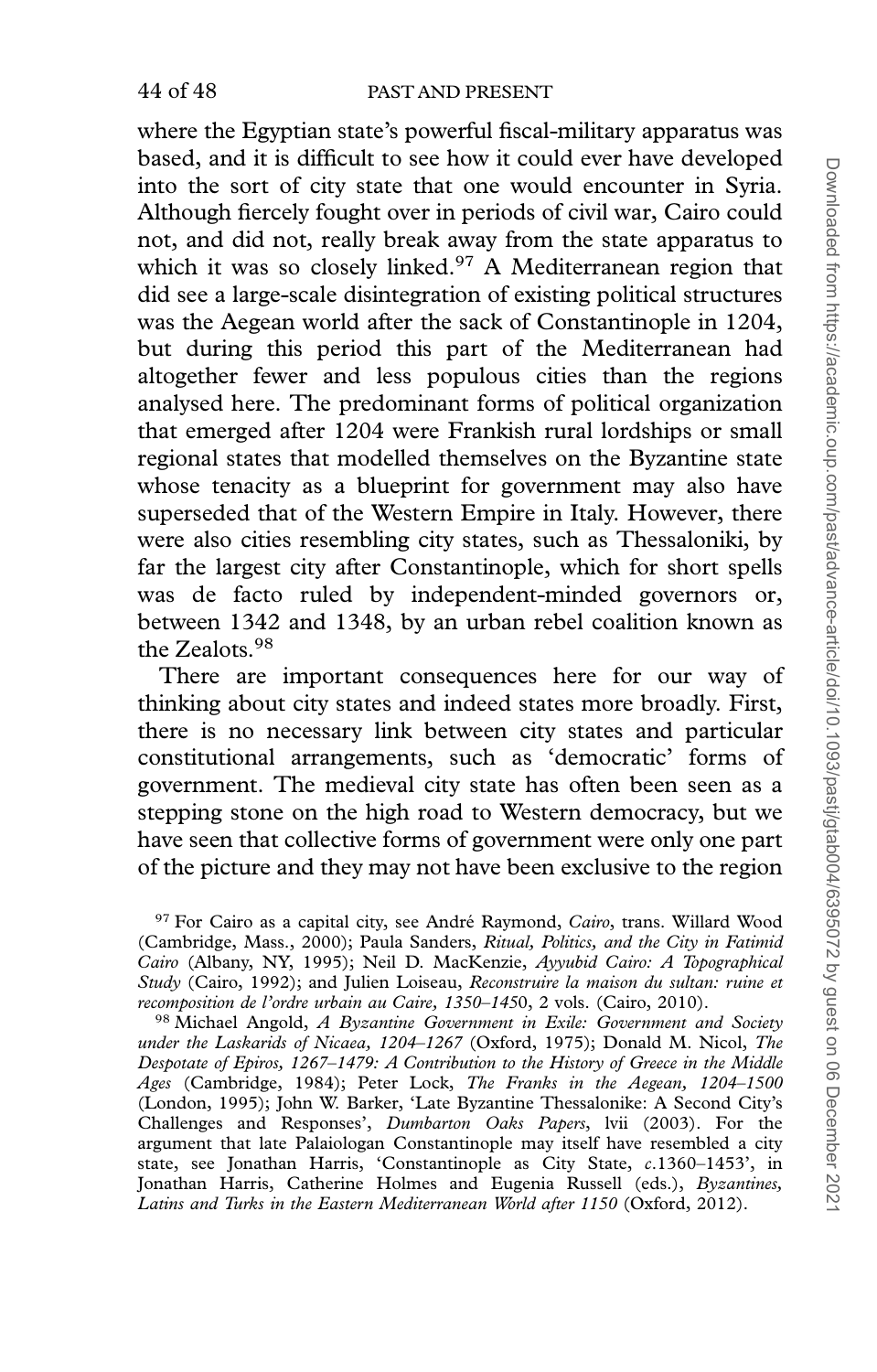that we now consider as the 'West' anyway.<sup>99</sup> Second, it is also problematic to treat the city states studied here in any straightforward way as part of grand narratives about state formation. In such narratives, city states were often necessarily seen as 'imperfect' states, precisely because in many respects they did not fit our expectations of what a state should look like. After all, the governments of later medieval city states neither enjoyed the external independence nor the internal sovereignty that students of state formation look for. Of course, it is possible to recognize some of these traits in particular city states, but the risk is that city states are straitjacketed into something they were not. It is easy to forget that later medieval city states emerged in the context of state *de*-formation and were not miniature replications of larger states, but gave rise to a political system *sui* generis that was inextricably bound up with, and itself reflected, the fragmented political landscapes that surrounded them. That city states were such brittle constructs does not mean that they were anarchical places devoid of any order — but it was not a government-centred political order that fits neatly into the history of state formation.<sup>100</sup> Though it is beyond the scope of this article, it is also worth asking how far city-based political orders outside this period are best understood through the lens of the territorial state. Some scholars of archaic and classical Greek city states — the other emblematic type of Mediterranean city state — have also expressed a degree of dissatisfaction with the existing paradigm of the city state. Recent scholarship has emphasized how ancient Greek city states were characterized by multiple forms of political organization (including tyrannies), high levels of internal conflict and interdependence and interpenetration.101 It remains to be asked how useful it is, in

<sup>99</sup> Frederic C. Lane, 'At the Roots of Republicanism', American Historical Review, lxxi (1966); Robert D. Putnam, Making Democracy Work: Civic Traditions in Modern Italy (Princeton, 1993), 121–37. More recently, David Stasavage has also viewed medieval European city states as forms of 'early democracy', though he argues that the roots of modern democracy lie in England and North America: David Stasavage, The Decline and Rise of Democracy: A Global History from Antiquity to Today (Princeton, 2020), 120-6.

<sup>100</sup> See, for instance, Charles Tilly, Coercion, Capital, and European States, AD 990–1992, rev. edn (Oxford, 1992), 21–3, 64–5, 189–90; and Hendrik Spruyt, The Sovereign State and its Competitors: An Analysis of Systems Change (Princeton, 1994), 148–9, 185–6.

<sup>101</sup> Kostas Vlassopoulos, Unthinking the Greek Polis: Ancient Greek History Beyond Eurocentrism (Cambridge, 2007), 147–55, 190–202; Paulin Ismard,

(cont. on p. 46)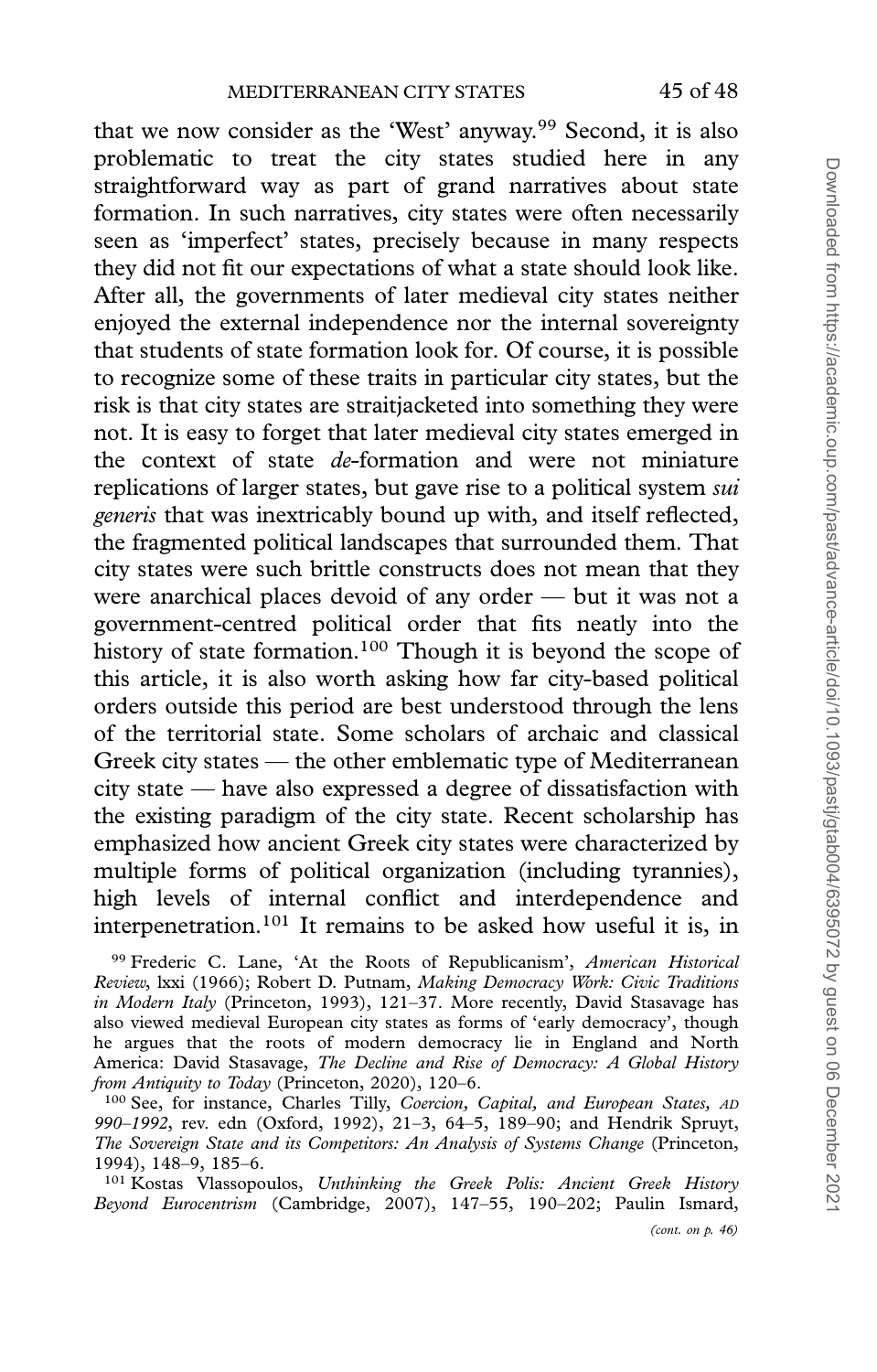light of all this, to transplant the concept to describe the citycentred nature of political formations in other regions of the world.102

These findings also raise important questions for our way of thinking about the wider Mediterranean world in the later Middle Ages and particularly the confessional divide between Christendom and Islam. Many a narrative about the distinctness of historical trajectories in the Islamic world has rested on the distinct nature of the 'Islamic' vis-à-vis the 'European' city. The supposed absence of urban autonomy in the Islamic world has, for instance, been used to explain why capitalism did not develop there or why large-scale empires, rather than territorial states and eventually nation states, characterized the Islamic world.103 If we accept that 'Islamic' and 'Christian' cities were less far apart than is often thought, it may be necessary to rethink such grand contrasts. The degree to which structures and processes were shared across the Islamic–Christian divide has sometimes been underappreciated, also because, as far as the Middle Ages are concerned, the scholarship has tended to focus on studying relations between Muslims and Christians rather than on comparisons.<sup>104</sup> The later Middle Ages are sometimes called the 'Age of the Crusades' in the Mediterranean world for that reason, but it is easy to forget that both Christian and Islamic political formations also faced another shared, and much less-studied, challenge during this period — the disaggregation and sometimes collapse of larger political formations that, in the most urbanized regions of the Mediterranean world, manifested itself precisely in the city states that have been the subject of this article. As renegade military commanders, families and various other urban groups busily sought to mould this political system in the highly fractured and

(n. 101 cont.)

<sup>102</sup> See Hansen (ed.), *A Comparative Study of Thirty City-State Cultures.* 

 $104$  But see the important volume by Hudson and Rodríguez (eds.), Diverging Paths?

<sup>&#</sup>x27;Associations and Citizenship in Attica from Solon to Cleisthenes', in Alain Duplouy and Roger W. Brock (eds.), Defining Citizenship in Archaic Greece (Oxford, 2018); Victor Parker, 'Tyrants and Lawgivers', in H. A. Shapiro (ed.), The Cambridge Companion to Archaic Greece (Cambridge, 2007).

<sup>&</sup>lt;sup>103</sup> See, for instance, Avner Greif, *Institutions and the Path to the Modern* Economy (Cambridge, 2006); Timur Kuran, The Long Divergence: How Islamic Law Held Back the Middle East (Princeton, 2011); and Walter Scheidel, Escape from Rome: The Failure of Empire and the Road to Prosperity (Princeton, 2019).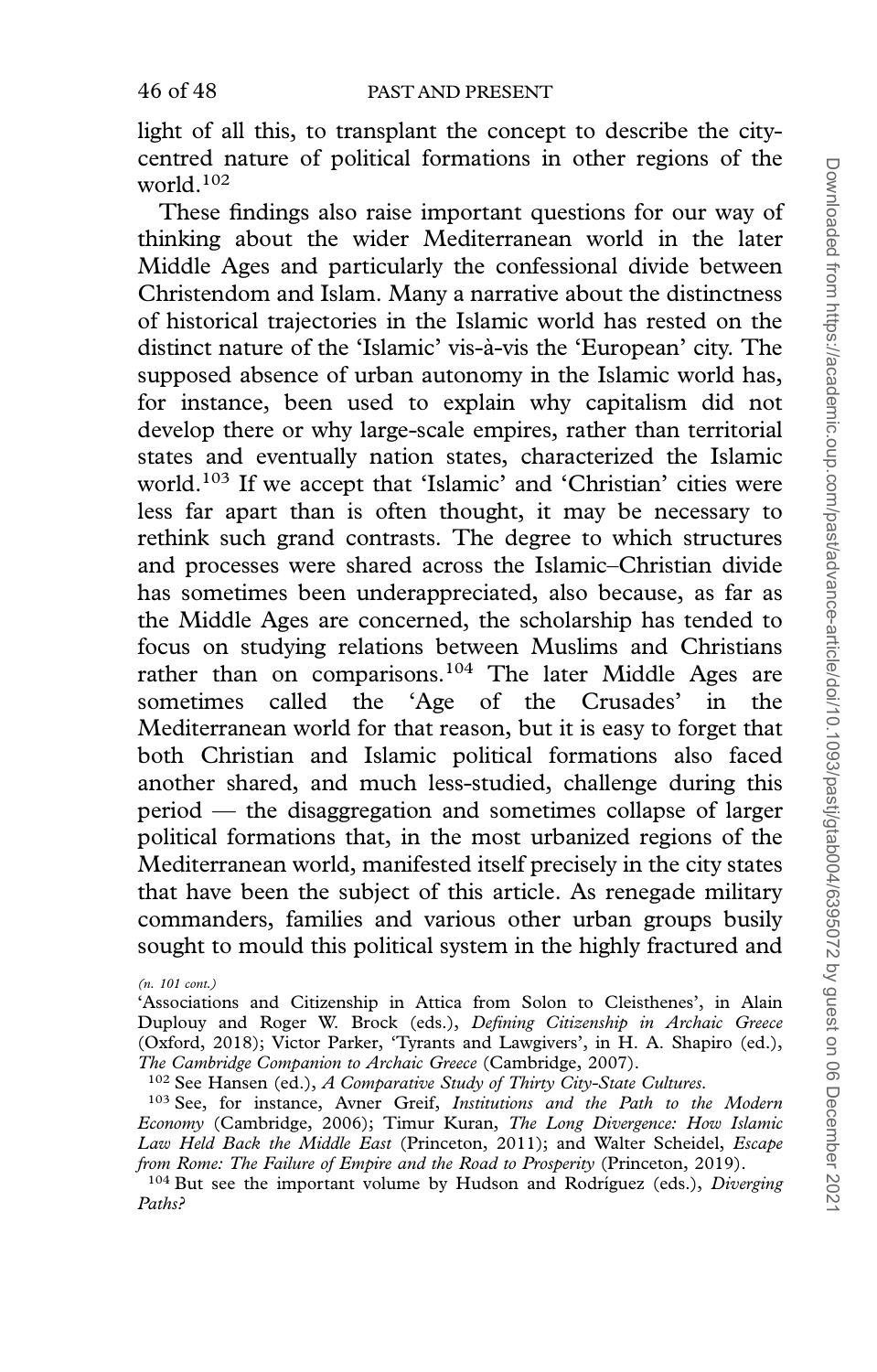urbanized landscapes of Italy, Syria and al-Andalus, they experienced all the dangers, and exploited all the potential, that characterized the world of Ibn Khaldūn and his Mediterranean contemporaries.

University College London Patrick Lantschner